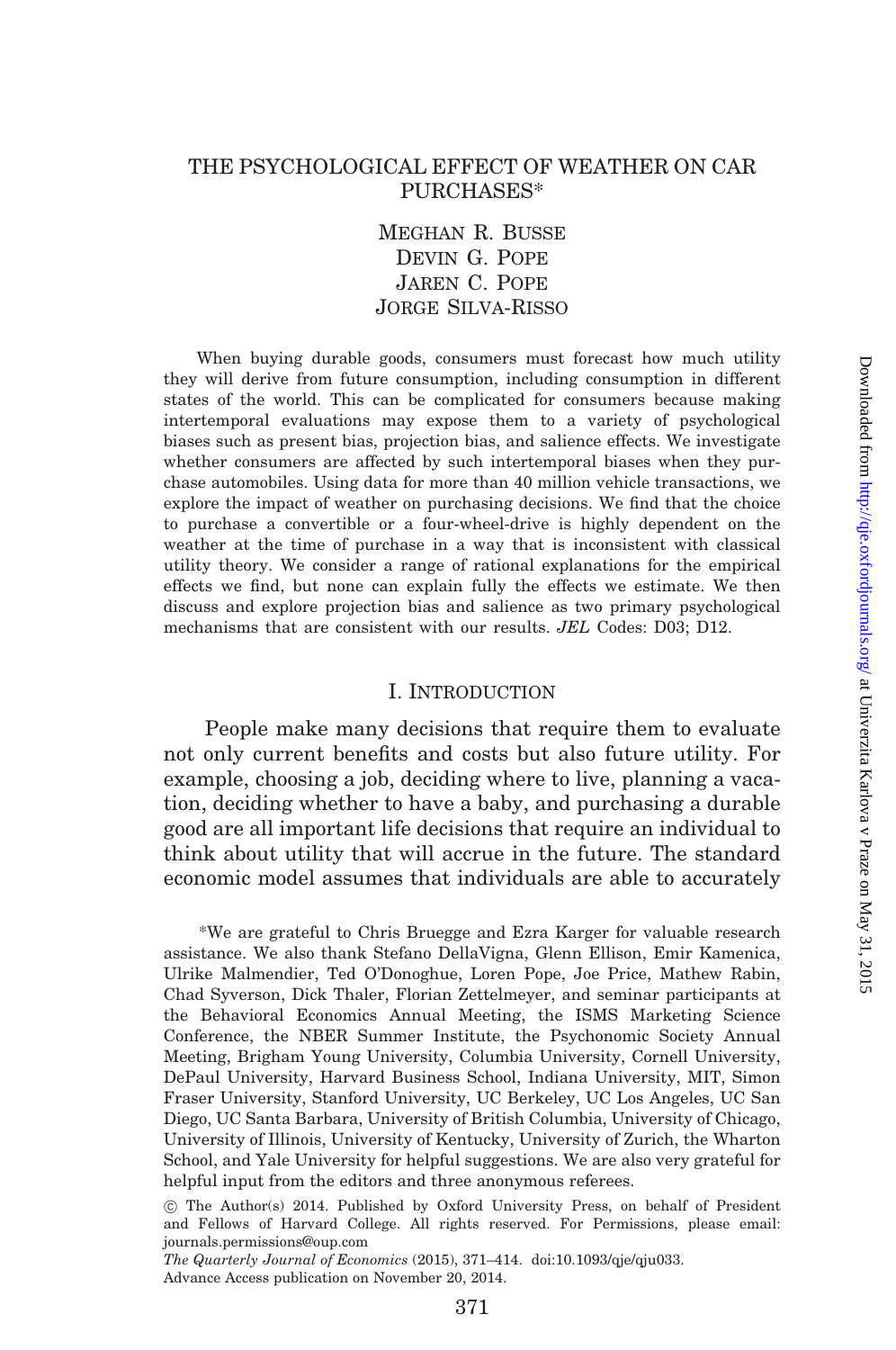estimate future benefits and costs and thereby make decisions that maximize intertemporal utility. Evidence from psychology, however, suggests that individuals may make systematic errors when making intertemporal decisions. Cautions against such systematic errors are contained in the familiar advice to never shop on an empty stomach, to sleep on it before making an important decision, and to decide what you are going to buy before walking into the store. Recent psychological models such as presentbiased preferences [\(Laibson 1997; O'Donoghue and Rabin](#page-42-0) [1999](#page-42-0)), projection bias [\(Loewenstein, O'Donoghue, and Rabin](#page-42-0) [2003](#page-42-0)), salience ([Bordalo, Gennaioli, and Shleifer 2013\)](#page-42-0), and others provide underlying mechanisms for why consumers make decisions that are too heavily influenced by their mental and/or emotional state at the time of the decision.

In this article, we test whether consumers are overly influenced by conditions at the time of purchase in one particular high-stakes environment: the car market. Since vehicles are durable goods, consumers must predict at the time of purchase which vehicle will generate the highest intertemporal utility across the future states of the world. We posit that consumers may mistakenly purchase a vehicle that has a high perceived utility at the time of purchase, but whose realized utility is systematically lower. Specifically, we test the extent to which weather variation at the time of purchase can cause consumers to overweigh the value they place on certain vehicle characteristics. We predict that consumers will overvalue warm-weather vehicle types (e.g., convertibles) when the weather is warm and sunny at the time of purchase and overvalue cold-weather vehicle types (e.g., four-wheel-drive vehicles) when the weather is cold and snowy at the time of purchase. We choose to focus our attention on a large and long-lived durable good for two reasons. First, the weather on the day of purchase will have very little effect on the total intertemporal utility consumers obtain from owning a vehicle. This means that a fully rational, utility-maximizing consumer should respond very little to the current weather when buying a car (although he or she might very reasonably put great weight on the current weather when buying an ice cream cone or a cup of hot cocoa). Second, consumers—knowing that vehicles are very expensive and that they will likely keep the vehicle for several years—attempt to make the correct longterm decision. Thus, finding bias in this setting is particularly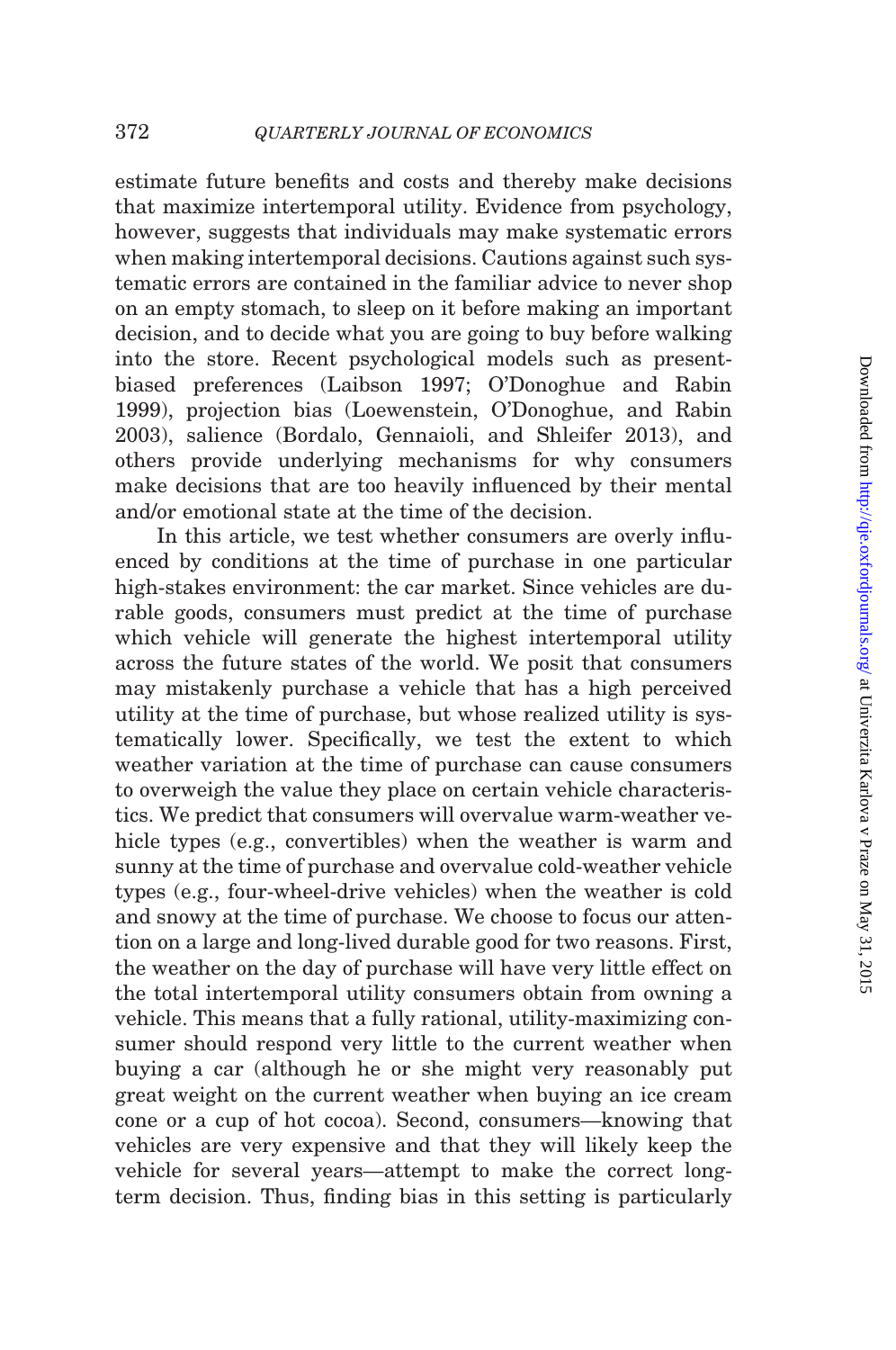compelling evidence of the importance of psychological biases on individual decision making.

We explore this hypothesis using transaction-level data for more than 40 million new and used vehicles from dealerships around the United States. We find that the sales of convertibles and four-wheel-drives are highly influenced by idiosyncratic variation in temperature, cloud cover, and snowfall. We show that for convertibles, weather that is warmer and skies that are clearer than seasonal averages lead to a higher fraction of cars being sold that are convertibles. Controlling for seasonal sales patterns, our estimates suggest that a location that experiences a temperature that is  $10^{\circ}$ F degrees higher than normal will experience a 2.7% increase in the fraction of cars sold that are convertibles. We find large and significant effects both in the spring and in the fall (e.g., an atypically warm day in November increases the fraction of vehicles sold that are convertibles). Importantly, we also show that atypically warm weather does not impact the fraction of cars sold that are convertibles when the temperature is already high (above  $75^{\circ}$ F or  $80^{\circ}$ F). Purchases of four-wheel-drive vehicles are also very responsive to idiosyncratic weather variation particularly snowfall. Our results suggest that a snow storm of approximately 10 inches will increase the fraction of vehicles sold that have four-wheel-drive by about 6% over the next two to three weeks.

In the article we consider ways these effects could arise from consumers behaving as standard, rational economic agents. The data allow us to rule out that these standard rational-agent models can fully explain our findings. For example, a distributed lag model indicates that the increase in convertible and fourwheel-drive sales due to idiosyncratic weather variation cannot be explained by short-run substitutions in vehicle purchases across days (a ''harvesting effect''). We also present evidence that learning about a vehicle during a test-drive (which for a convertible may be easier to do on a warm day) is unlikely to explain the results we find. In particular, cloud cover (which does not limit the ability to test-drive a vehicle as temperature might) has a large impact on sales. Furthermore, individuals who previously owned a convertible and thus have less to learn about their value for convertible attributes are also affected by idiosyncratic weather conditions.

We next consider psychological mechanisms that might explain our empirical findings. We show that our results are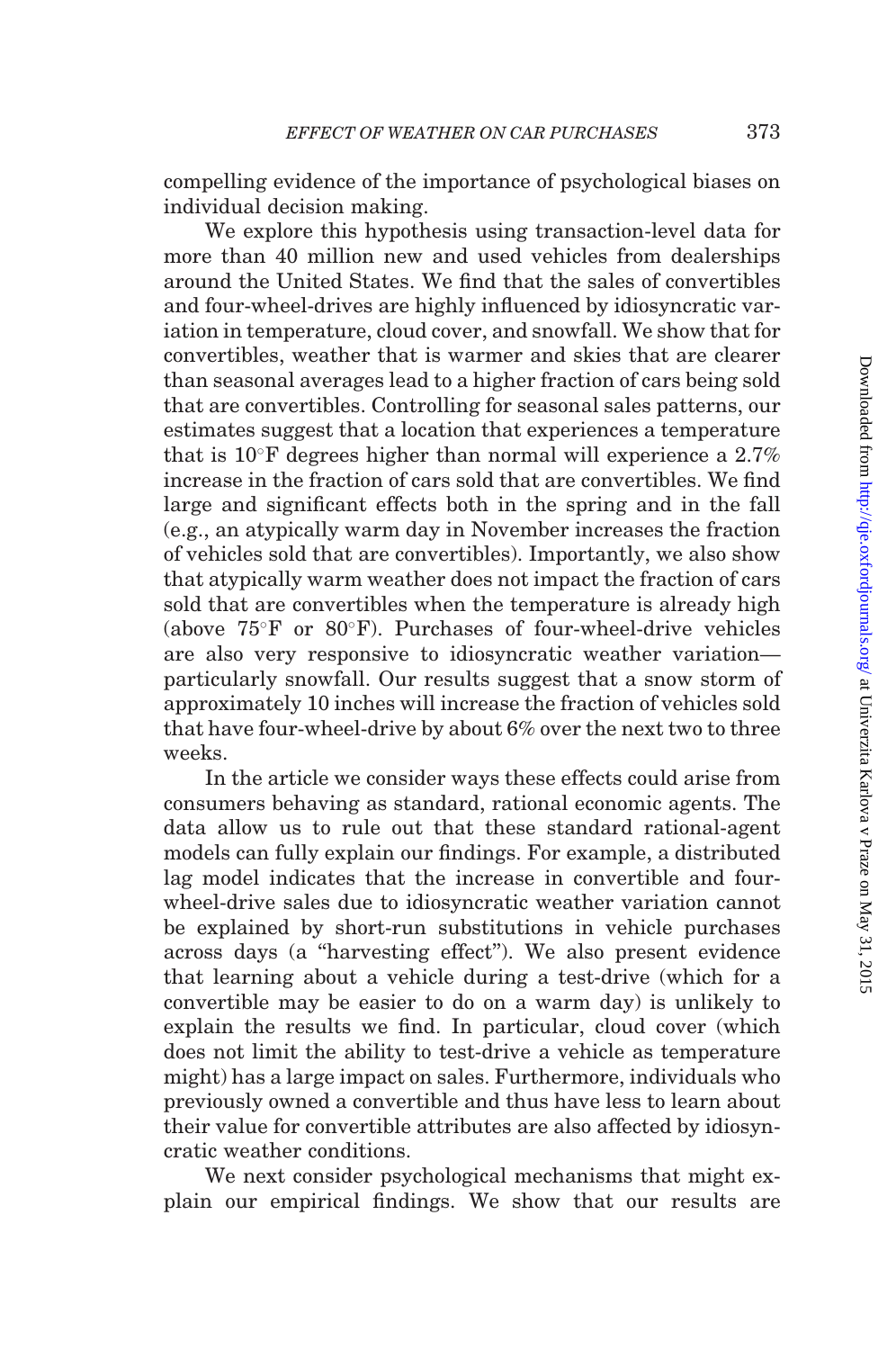consistent with both projection bias and salience, psychological effects that are closely related in this context.

Our findings are significant for several reasons. First, vehicles are one of the highest value purchases that most households make. Identifying and potentially correcting systematic errors in this market can have important welfare implications. Perhaps more important, our results suggest that focusing too much on conditions at the time of decision may be a mistake that is prevalent in other contexts (getting married, buying a house, choosing a job, etc.) that are similarly distinguished by having large stakes, state-dependent utility, and low-frequency decision making.

Our article is related to a growing literature that uses field data to test models from behavioral economics (see [DellaVigna](#page-42-0) [2009](#page-42-0) for a review). Our study is most similar to the work of [Conlin, O'Donoghue, and Vogelsang \(2007\)](#page-42-0) who test for intertemporal bias in catalog order purchases. They convincingly show that decisions to purchase cold-weather items are overinfluenced by the weather at the time of purchase. Specifically, they find that if the temperature at the time of a purchase is  $30^{\circ}$ F lower, consumers are 0.57 percentage point more likely to return a purchased item (a 3.95% increase relative to the average return rate). They argue that these empirical findings fit the predictions made by a model of projection bias. Our article complements this earlier work.

The article proceeds as follows. In Section II, we describe the vehicle market and weather data. In Section III, we estimate the effect of short-term weather fluctuations on vehicle purchasing. In Section IV, we consider a variety of rational explanations for the weather effects we estimate in Section III, including the empirical evidence in support of each. In Section V, we discuss several psychological explanations for our estimated weather effects, and evaluate the empirical evidence for each. Section VI concludes.

### II. Data and Empirical Strategy

The data used in our analysis contain information about automobile transactions from a sample of about 20% of all new car dealerships in the United States from January 1, 2001 to December 31, 2008. The data were collected by a major market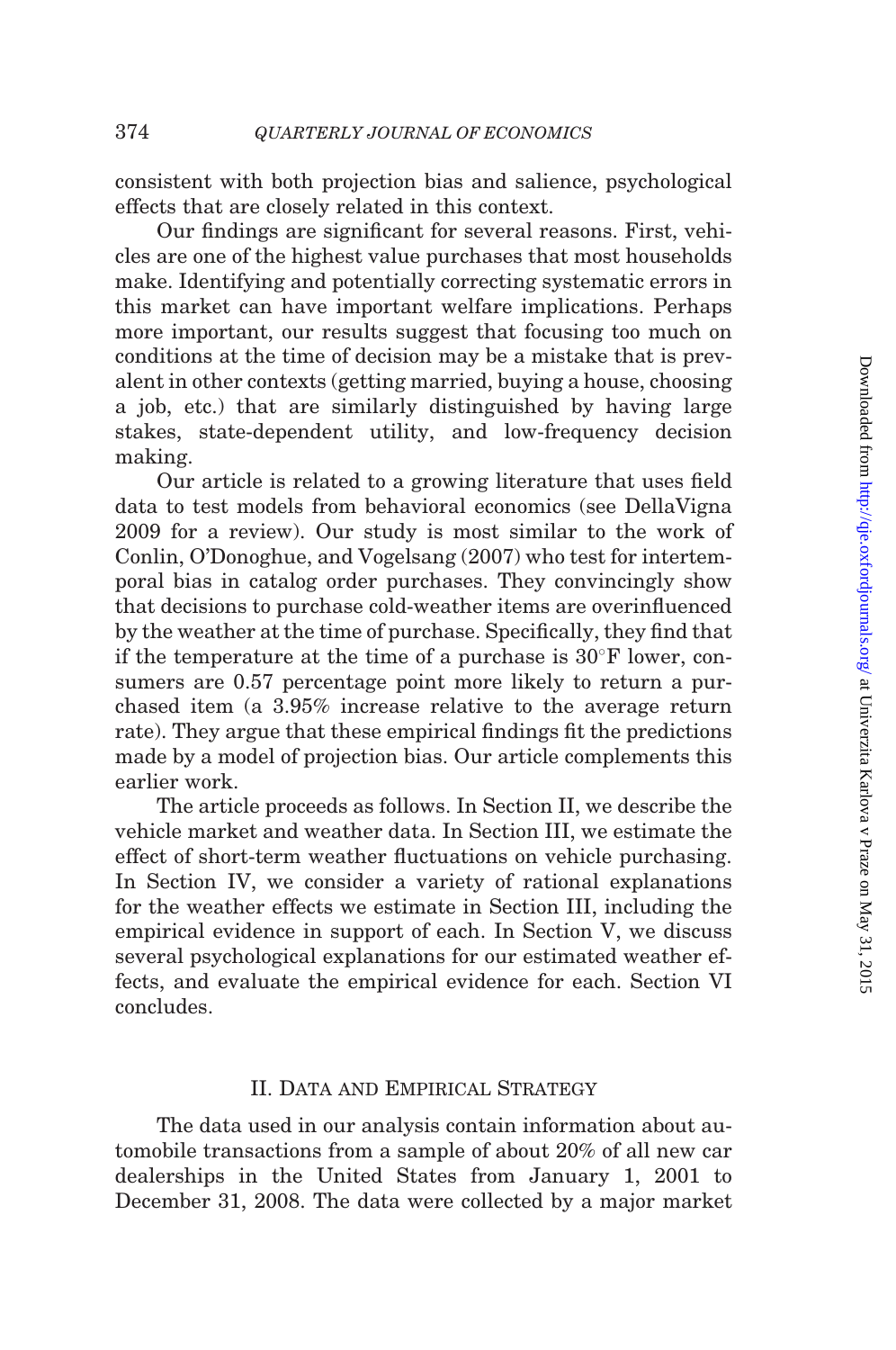research firm, and include every new and used vehicle transaction that occurred at the dealers in the sample. For each transaction, we observe the date and location of the purchase, information about the vehicle purchased, and the price paid for the vehicle. Our locations are defined by Nielsen designated market areas (DMAs), which divide the United States into approximately 200 areas. DMAs are defined to correspond to media markets, which means that DMAs corresponding to major cities will have higher populations than those in more rural regions. Examples of DMAs in our data include Phoenix, Arizona; Tulsa, Oklahoma; Lansing, Michigan; and Billings, Montana.<sup>1</sup>

We add to these data information about local weather. The weather data were collected by first using [wolframalpha.com](http://www.wolframalpha.com) to find the weather station nearest to the principal city in each DMA. Weather data themselves were obtained for each weather station from Mathematica's WeatherData compilation.<sup>2</sup> Data were collected on temperature, precipitation, precipitation type, and cloud cover. Temperature is measured as the daily high temperature, measured in degrees Fahrenheit. Precipitation is measured as the cumulative liquidized inches in a day. If the only precipitation type reported for the day is rain, we classify the precipitation as rainfall (measured in inches). If the only precipitation type reported during the day is snow, we classify the precipitation as snowfall (measured in liquidized inches). If both rain and snow are reported on a day, we classify the precipitation as slushfall (measured in liquidized inches). Cloud cover is a daily measure of the fraction of the sky covered by clouds.

The data show that vehicle transactions occur year round but are most common during the summer months. Of primary interest in this article is the seasonal trend in convertible and fourwheel-drive purchases. In [Figure A1](http://qje.oxfordjournals.org/lookup/suppl/doi:10.1093/qje/qju033/-/DC1), Panel A in the [online](http://qje.oxfordjournals.org/lookup/suppl/doi:10.1093/qje/qju033/-/DC1) [appendix,](http://qje.oxfordjournals.org/lookup/suppl/doi:10.1093/qje/qju033/-/DC1) we illustrate the percentage of total vehicle transactions that are convertibles by month of the year. Overall, convertibles make up between 1.5% and 3% of total vehicles purchased. The data show a strong seasonal pattern in which the percentage

1. A list of all the DMAs covered by our data is available from the authors.

2. If the weather station did not have weather data available for at least 90% of the 4,745 daily observations between 1997 and 2010, data for the second- or thirdclosest weather station was used for that DMA. (There are 21 DMAs that use data from the second-closest station, and 6 that use data from the third-closest station.)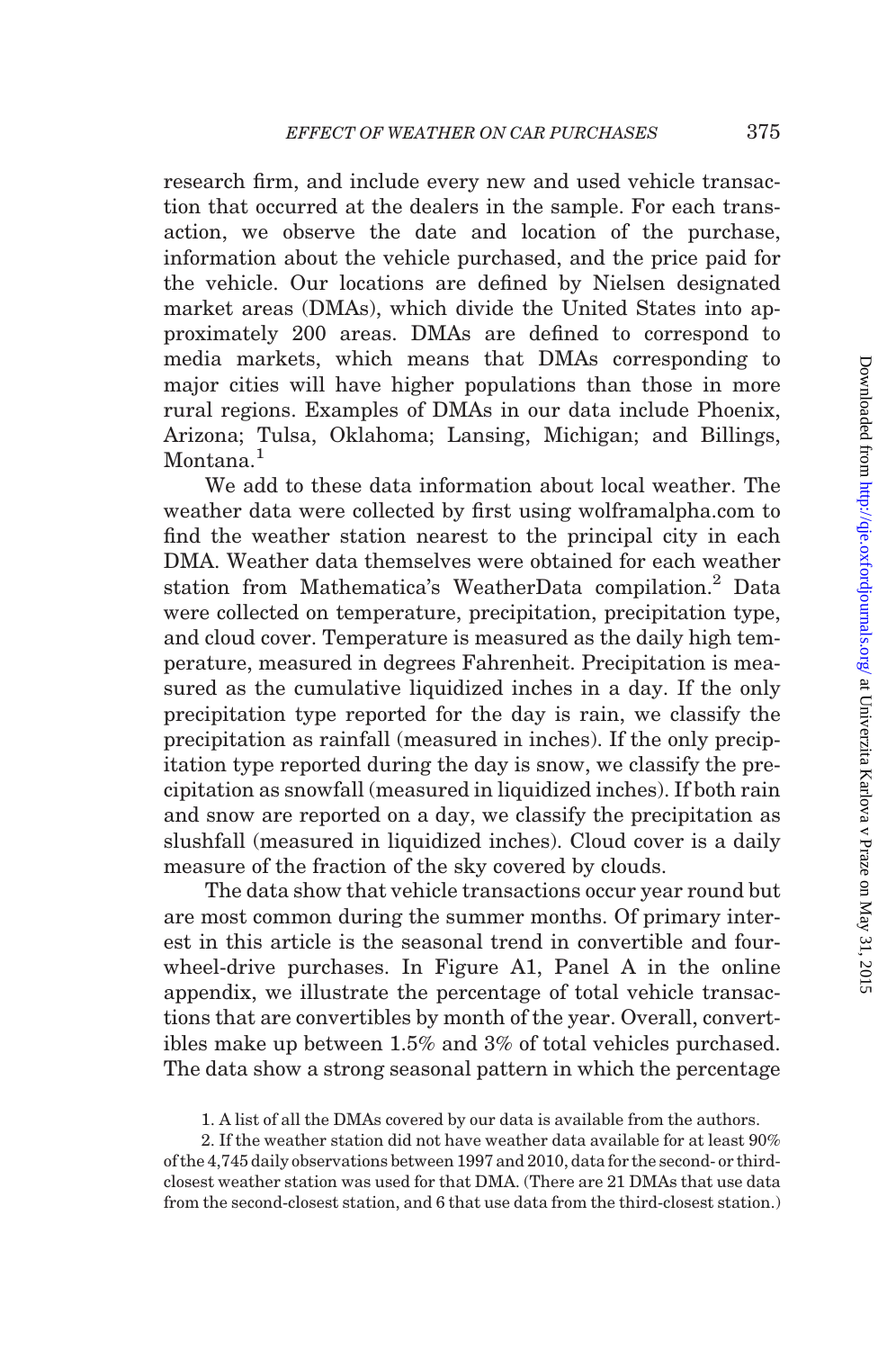of vehicles sold that are convertibles is highest in the early spring, peaking in April in seven out of the eight years in the data. Although springtime is the most popular time to buy a convertible, the percentage of vehicles sold that are convertibles is still relatively large in the winter months. The annual winter troughs in this percentage are well over half the magnitude of the corresponding spring peaks. We note that these seasonal differences in convertible purchases are consistent with a standard model of state-dependent preferences: consumers who buy a convertible in the spring will be able to immediately consume several months of warm-weather driving, whereas fall buyers will have to wait a few months to consume their convertible in its ideal weather. This makes the total discounted utility for spring convertible buyers higher than that of fall convertible buyers.

Similarly, [Figure A1,](http://qje.oxfordjournals.org/lookup/suppl/doi:10.1093/qje/qju033/-/DC1) Panel B in the [online appendix](http://qje.oxfordjournals.org/lookup/suppl/doi:10.1093/qje/qju033/-/DC1) illustrates the percentage of total vehicle transactions that are four-wheel-drive vehicles by month and year. Four-wheel-drive transactions range between 20% and 35% of total vehicle transactions. Panel B shows a seasonal pattern in which four-wheeldrive vehicles are particularly popular in the early winter months (purchases usually peak in December). $3$  As was the case for convertibles, this is not yet strong evidence for intertemporal bias since a standard model of state-dependent preferences would predict that the discounted utility of a four-wheel-drive is highest at the beginning of the winter.

One might expect that the seasonal sales patterns of the two different types of vehicles would differ with geography because of differences in climate. If we divide our DMAs into two groups, those with above-median monthly temperature variation<sup>4</sup> (such as Chicago) and those with below-median monthly temperature variation (such as Miami), we see differences between the groups, but the overall patterns are similar. Perhaps surprisingly, the overall percentage of convertibles purchased in these two types of DMAs is not too different. However, it is clear that the amount of seasonal variation in the percentage of vehicles sold that are convertibles is higher in the variable-temperature DMAs.

3. There is a mid-summer peak in 2005 that arose from record sales during GM, Chrysler, and Ford's employee discount pricing promotions. ([Busse, Simester,](#page-42-0) [and Zettelmeyer 2010](#page-42-0) describe the effect of these promotions.)

4. For each DMA, we calculate the variance of month-by-month average temperature data. DMAs are then classified as above the median if their temperature variance is larger than the median temperature variance in the sample.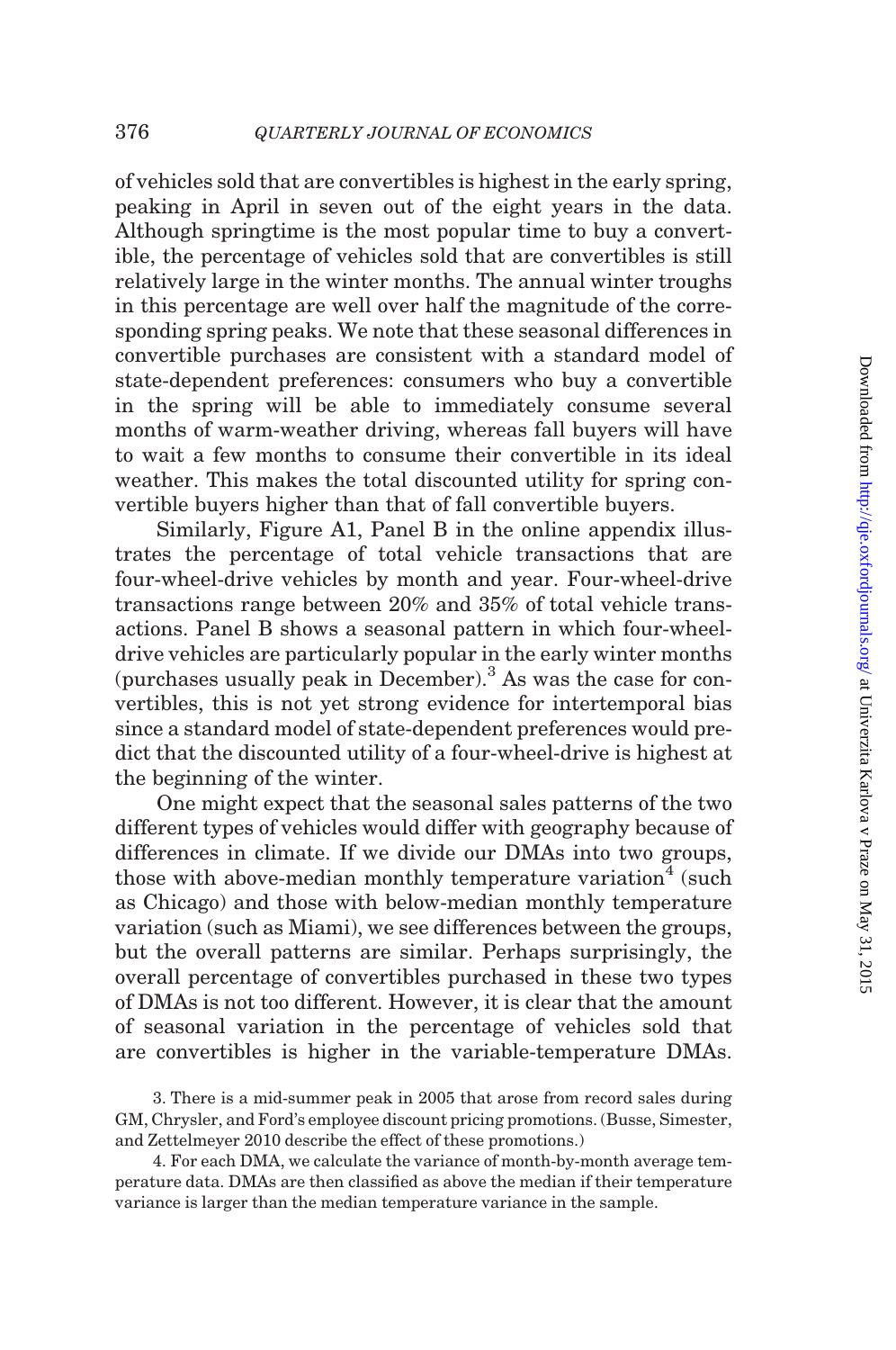For four-wheel-drive vehicles, there is a large level difference in the percentage of such vehicles purchased in the two types of DMAs, and once again the variable temperature areas appear to have a more pronounced seasonal pattern. [\(Figure A2](http://qje.oxfordjournals.org/lookup/suppl/doi:10.1093/qje/qju033/-/DC1) in the [online appendix](http://qje.oxfordjournals.org/lookup/suppl/doi:10.1093/qje/qju033/-/DC1) shows these differences.)

Our identification strategy involves testing whether idiosyncratic weather conditions (controlling for time of year to eliminate seasonal purchasing patterns) are correlated with variation in the sales share of convertible and four-wheel-drive vehicles. To do this, we create indicator variables for each transaction denoting whether the vehicle purchased was a convertible or whether it was a four-wheel-drive. Regressing these indicators on measures of the weather in the DMA where the transaction occurred will enable us to test whether atypical weather leads to variation in convertible and four-wheel-drive purchases.

Note that our estimates will identify the effect of weather on the equilibrium sales of vehicles of different types. In other words, we will estimate not only the effect of weather on vehicle demand but also the effect of any actions dealers take in response to their perception of increased demand for certain types of vehicles under particular weather conditions. Of course, if there is a supply effect, that is evidence that dealers believe consumers have systematic behavioral biases, and respond accordingly. Our estimates identify the combined effect of changes in consumers' behavior and dealers' responses to those changes.<sup>5</sup>

# III. Estimation of Weather Effects on Vehicle Purchasing

In this section, we estimate the effect of local, daily weather on the types of vehicles purchased. We begin by estimating the effect of weather on convertible purchases, and then on fourwheel-drive purchases.

<sup>5.</sup> In the extreme, the effect could be driven entirely by the supply side if, for example, salespeople enjoy test-driving convertibles on sunny days, and buyers are influenced by the salesperson's extra effort. For the only effect to be a supply-side effect, buyers would have to be immune to the effect of good weather that makes salespeople want to test-drive convertibles on sunny days.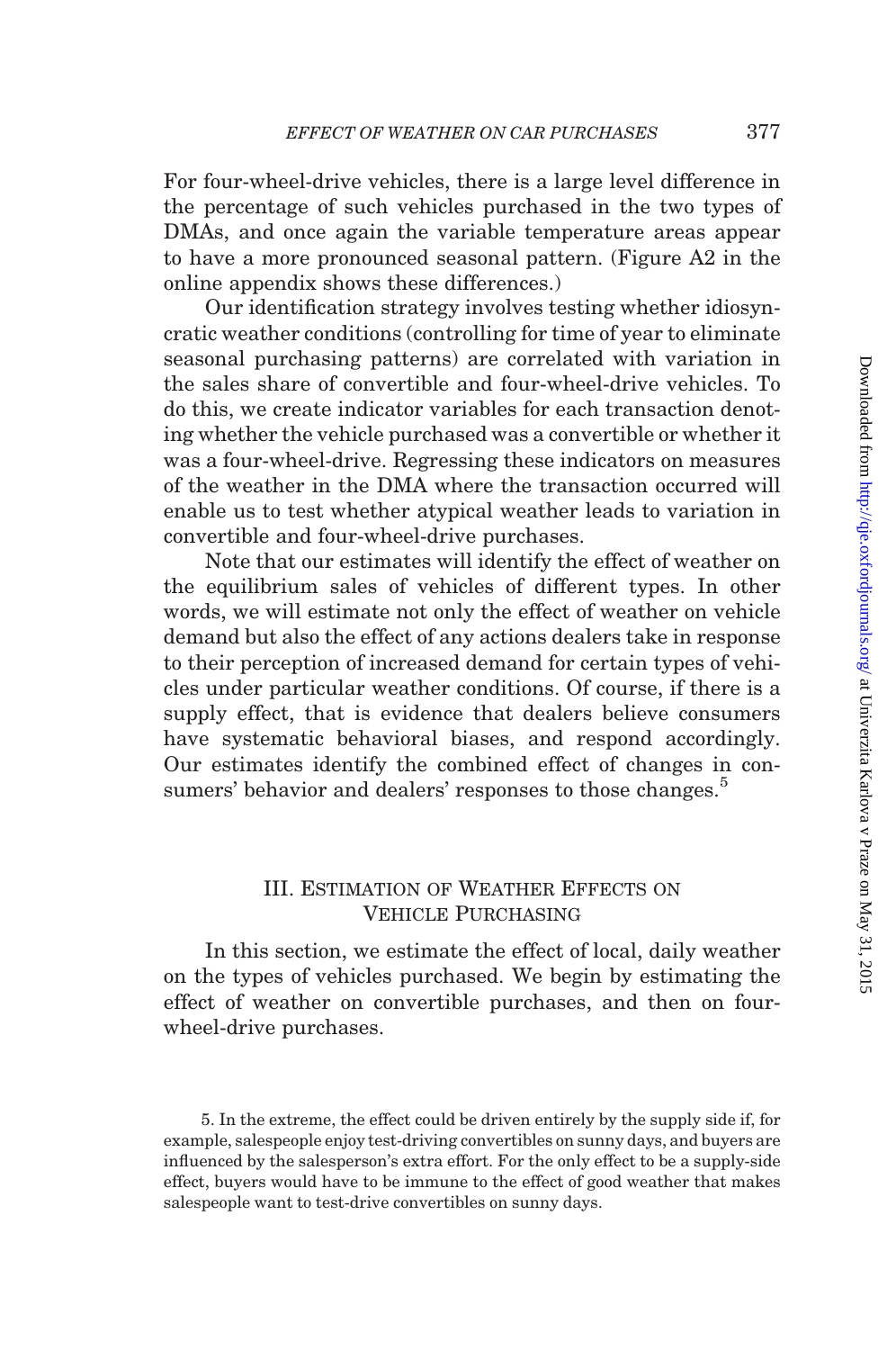## <span id="page-7-0"></span>III.A. Effect of Weather on Convertible Purchases

We estimate the effect of weather on convertible sales using the following specification:

(1) 
$$
I(Convertible)_{irt} = \alpha_0 + \alpha_1 Weather_{rt} + \mu_{rT} + \tau_Y + \epsilon_{irt}
$$
.

I(Convertible) is an indicator variable equal to 1 if the vehicle sold in transaction i in DMA r on day t was a convertible. Weather is a vector of weather variables for DMA  $r$  on day  $t$ —temperature, rainfall, snowfall, slushfall, and cloud cover—defined in the pre-vious section. (Summary statistics can be found in [Table I](#page-8-0).)  $\mu_{\nu}$ are DMA\*week-of-the-year fixed effects and  $\tau_Y$  are year fixed effects.  $\mu_{rT}$  will absorb the average seasonal variation in convertible sales at the week level, separately for each DMA.  $\tau_Y$  will absorb year-to-year changes in consumer tastes for convertibles.<sup>6</sup>

Our main coefficients of interest will be  $\alpha_1$ , the vector of weather coefficients. Each element of  $\alpha_1$  can be interpreted as the effect of a one-unit change in the corresponding weather variable on the probability that a particular transaction is a convertible, or—more suitably for our application—on the fraction of vehicles sold on a given day that are convertibles.

[Table II](#page-8-0) reports the results of estimating equation (1). Column (1) indicates that when the temperature is  $1^{\circ}$ F higher than expected in a given DMA, the DMA experiences on average a 0.007 percentage point increase in the fraction of total vehicles sold that are convertibles. Thus a day with a temperature that is 10°F higher than average for that DMA in that week of the year would be predicted to see 0.07 percentage point more convertibles sold as a percentage of the total number of vehicles sold.<sup>7</sup> This would be a 2.7% increase relative to the weighted base rate of 2.6% of vehicles sold being convertibles. Liquid inches of rain, snow, and slushfall all have negative effects on the fraction of vehicles sold that are convertibles, although these effects are relatively small given the amount of variation in rain, snow, and slushfall that exists in the data. Cloud cover is also very

<sup>6.</sup> To be able to use very granular fixed effects, we estimate linear probability models rather than probit or logit models.

<sup>7.</sup> We use a 10-F change in temperature as a benchmark to help understand the size of the effects that we find. How does  $10^{\circ}$  F compare to typical temperature fluctuations? The standard deviation for temperature within a DMA and week of the year is 7.87°F. A 10°F higher or lower temperature than average for a DMA and week of the year occurs on approximately 20% of days.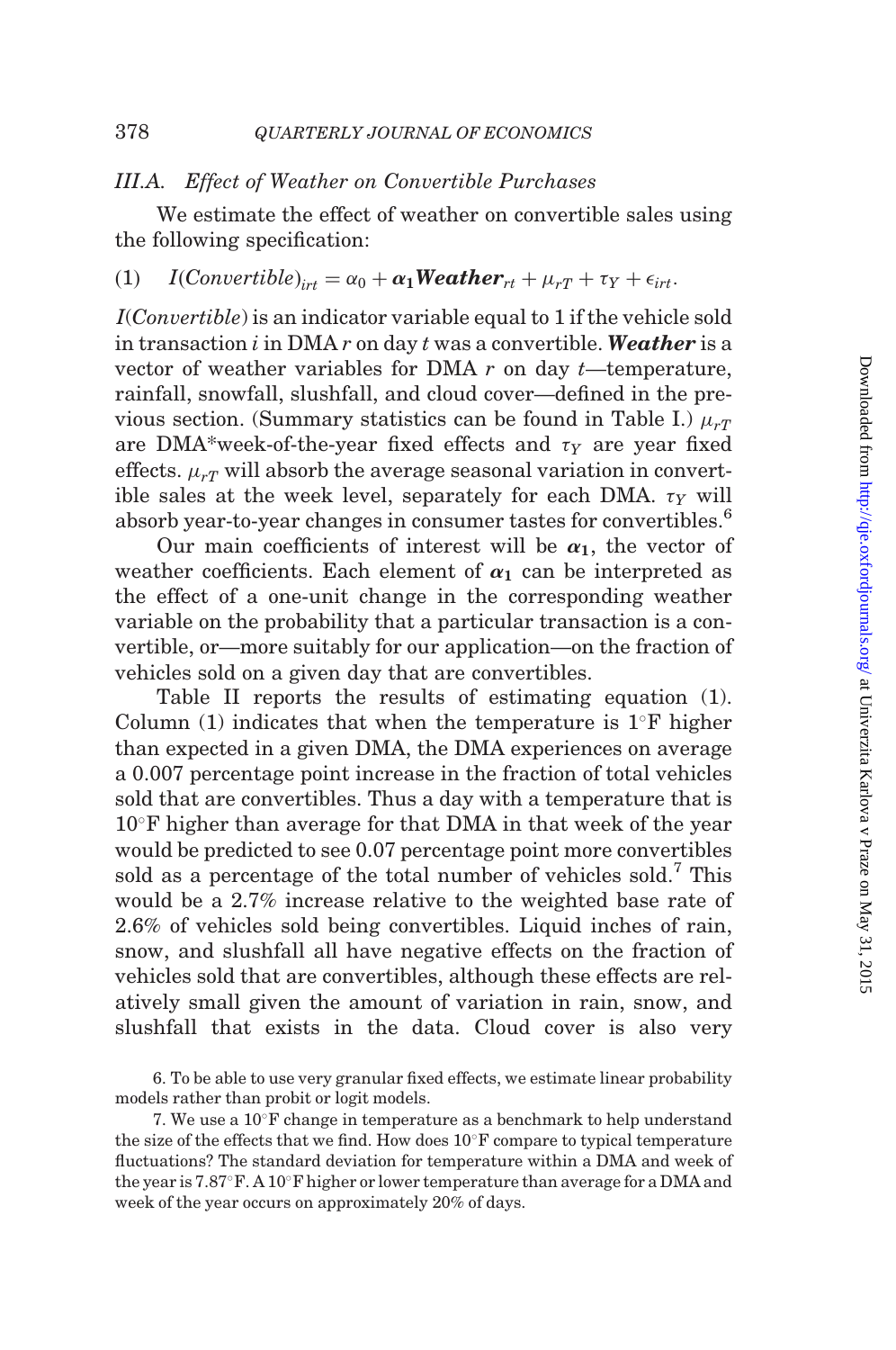<span id="page-8-0"></span>

|                            | Mean  | Std. dev. | Min.     | Max.  |
|----------------------------|-------|-----------|----------|-------|
| Vehicle characteristics    |       |           |          |       |
| Convertible indicator      | .022  | 0.145     | 0        |       |
| Four-wheel-drive indicator | .267  | 0.442     |          |       |
| Weather variables          |       |           |          |       |
| Max temperature            | 71.4  | 17.8      | $-38.9$  | 120.9 |
| Rainfall                   | 0.202 | 0.758     | 0        | 33.9  |
| Snowfall                   | 0.004 | 0.058     | $\Omega$ | 8.53  |
| Slushfall                  | 0.011 | 0.148     | 0        | 22.0  |
| Cloud cover                | 0.526 | 0.322     |          |       |

|                                                         | TABLE I |  |  |
|---------------------------------------------------------|---------|--|--|
| SUMMARY STATISTICS FOR RETAIL VEHICLE SALES AND WEATHER |         |  |  |

Notes. Observations: 40,164,136. Summary statistics are reported for all vehicle sales in our data set between 2001 and 2008.

|                      | (1)       | (2)                                      | (3)                                                   | (4)       | (5)       |  |  |  |
|----------------------|-----------|------------------------------------------|-------------------------------------------------------|-----------|-----------|--|--|--|
|                      |           | Dependent variable: indicator equal to 1 |                                                       |           |           |  |  |  |
|                      |           |                                          | if purchase was a convertible                         |           |           |  |  |  |
|                      |           |                                          | Full year Quarter 1 Quarter 2 Quarter 3 Quarter 4     |           |           |  |  |  |
| Temperature          | $.007**$  | $.010**$                                 | $.008**$                                              | $.002*$   | $.005**$  |  |  |  |
|                      | (.0004)   | (.001)                                   | (.001)                                                | (.001)    | (.001)    |  |  |  |
| Rainfall             | $-.016**$ | $-.035**$                                | $-.010$                                               | $-.014**$ | $-.016**$ |  |  |  |
|                      | (.004)    | (.010)                                   | (.007)                                                | (.006)    | (.007)    |  |  |  |
| Snowfall             | $-.053$   | $-.021$                                  | $-.193$                                               | $-8.178$  | $-.047$   |  |  |  |
|                      | (.036)    | (.053)                                   | (.126)                                                | (8.517)   | (.048)    |  |  |  |
| Slushfall            | $-.043**$ | $-.036$                                  | $-.067*$                                              | .019      | $-.058*$  |  |  |  |
|                      | (.015)    | (.021)                                   | (.033)                                                | (.033)    | (.027)    |  |  |  |
| Cloud cover          | $-.126**$ | $-.114**$                                | $-.206**$                                             | $-.120**$ | $-.087**$ |  |  |  |
|                      | (.010)    | (.018)                                   | (.022)                                                | (.020)    | (.017)    |  |  |  |
| Year fixed effects   | X         | X                                        | X                                                     | X         | X         |  |  |  |
| DMA*week-of-the-year | X         | X                                        | X                                                     | X         | X         |  |  |  |
| fixed effects        |           |                                          |                                                       |           |           |  |  |  |
| $R$ -squared         | 0.003     | 0.003                                    | 0.002                                                 | 0.002     | 0.003     |  |  |  |
| Observations         |           |                                          | 39,984,509 9,150,047 10,205,673 10,608,527 10,020,262 |           |           |  |  |  |

TABLE II EFFECT OF WEATHER ON CONVERTIBLE PURCHASES

Notes. Coefficient values and clustered standard errors are presented from OLS regressions of an indicator for whether a car sold was a convertible on weather variables: temperature  $(°F)$ , rain (inches), snow (liquidized inches), slush (liquidized inches), and cloud cover (fraction of sky covered). Fixed effects are included for each year and for DMA\*week-of-the-year (week 1–week 52). The first column uses all the data and the next four columns present results separately for the four quarters of the year. All coefficients and standard errors have been multiplied by 100 for ease of presentation. Thus each coefficient represents the percentage point change in probability of purchasing a covertible. Standard errors are clustered at the DMA\*day. \* significant at 5%; \*\* significant at 1%.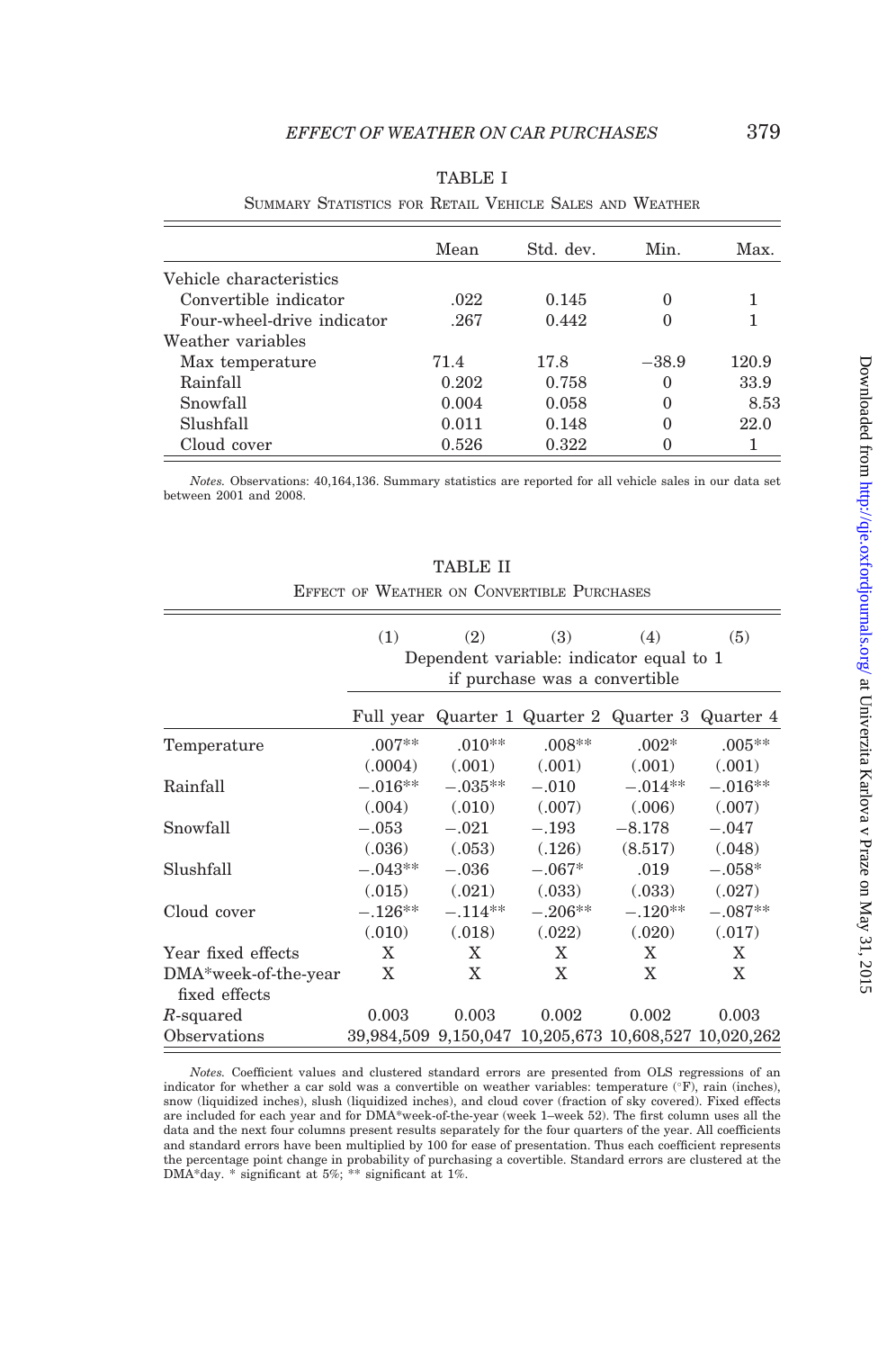important for convertible sales. As the sky goes from completely clear to completely cloudy, convertible sales as a fraction of total vehicles sold decreases by 0.126 percentage point. Thus, a clear sky (relative to completely overcast) increases convertible sales by the same amount as an increase in temperature of  $18^{\circ}$ F.

The next four columns in [Table II](#page-8-0) estimate the effect of temperature and other weather variables on convertible sales by quarter of the year. The effect of temperature is large and statistically significant in quarters 1, 2, and 4, but smaller in quarter 3. During quarter 3 (July, August, September), the baseline temperature is already quite warm in most areas, which may explain why an increase in temperature has less effect on convertible sales than in other quarters. We find it particularly noteworthy that high temperatures continue to have a fairly large effect on convertible sales in quarter 4 (October, November, December) because this is the time of year when the rational discounted utility of buying a convertible should be the lowest. Cloud cover—which is arguably important to the perceived utility of driving a convertible no matter what time of year—has a large and significant effect in all quarters (including quarter 3).

The differences across quarters in the estimated effects of temperature on convertible purchases suggest that the effect might be heterogeneous across the range of temperature. To assess the extent of this heterogeneity, we reestimate [equation \(1\),](#page-7-0) replacing the linear measure of temperature with indicator variables for the  $5^{\circ}$  bin into which the daily high temperature falls. We use 15 indicator variables for temperatures in bins from  $(25-29.9\textdegree F)$  to  $(95-99.9\textdegree F)$ . We group all days with daily highs of 100°F or more into a single indicator, and leave days with high temperatures below  $25^{\circ}$ F as our left-out group.

We report the estimated coefficients of these indicator variables graphically in [Figure I.](#page-10-0) For each bin, we plot the estimate coefficient as a dot, with ''whiskers'' representing the 95% confidence interval around the estimated coefficient. Higher temperatures increase the percentage of transactions that are convertibles fairly steadily from temperatures below  $25^{\circ}$ F up until some point between  $70^{\circ}$ F and  $80^{\circ}$ F. At that point, the effect flattens out, suggesting that beyond 80°F, higher temperatures are no longer associated with increases in the share of vehicles sold that are convertibles.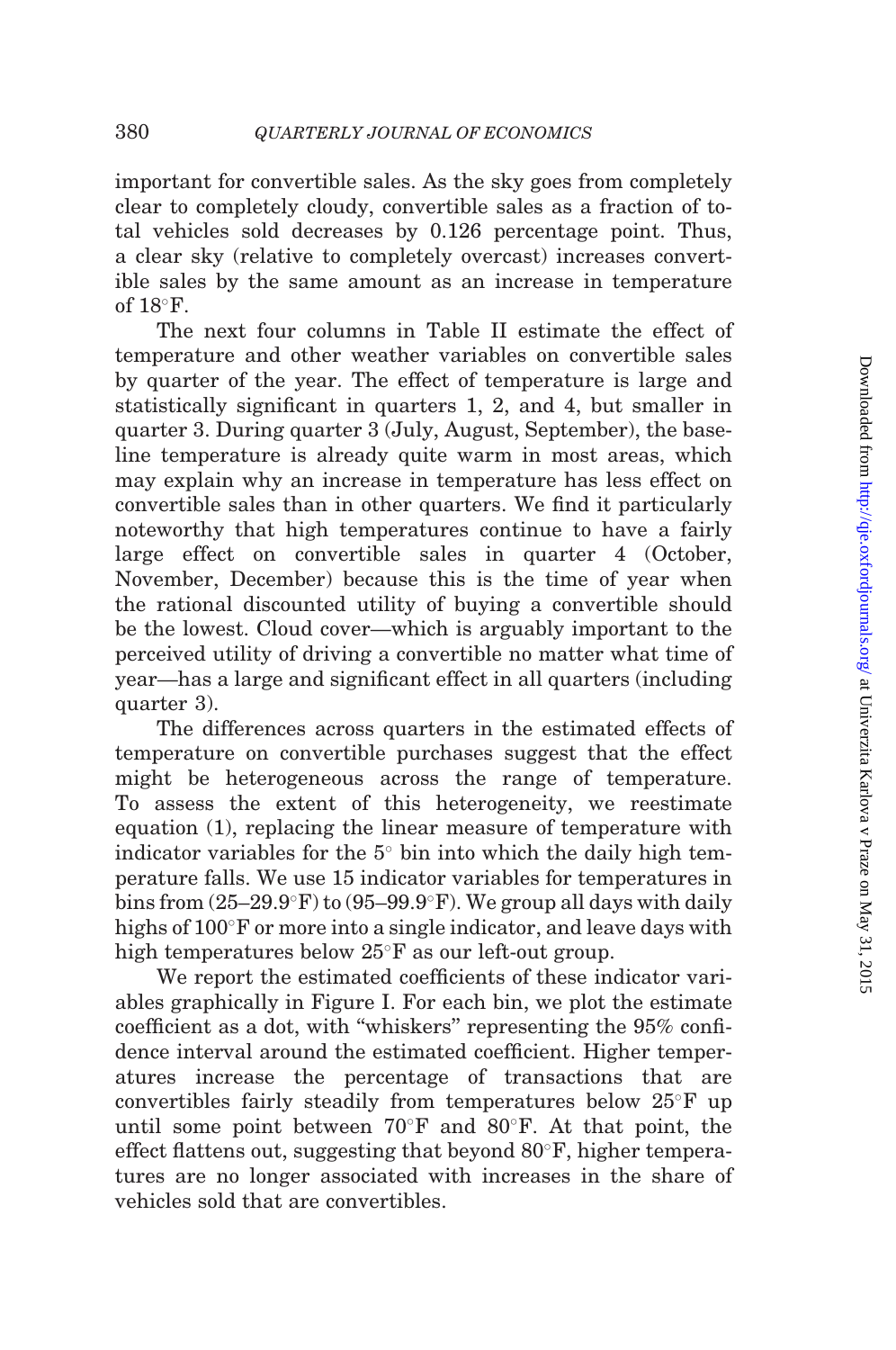This figure provides the coefficient values and 95% confidence intervals for the effect of daily high temperature on the probability of purchasing a convertible. Each dot plots the coefficient from the regression reported in column (1) of Table II, but with dummy variables for  $S^p$  bins of temperature used in place of the linear temperature term. The omi This figure provides the coefficient values and 95% confidence intervals for the effect of daily high temperature on the probability of purchasing a convertible. Each dot plots the coefficient from the regression reported in column (1) of [Table](#page-8-0) II, but with dummy F bins of temperature used in place of the linear temperature term. The omitted temperature category is less than 25variables for 5-



<span id="page-10-0"></span>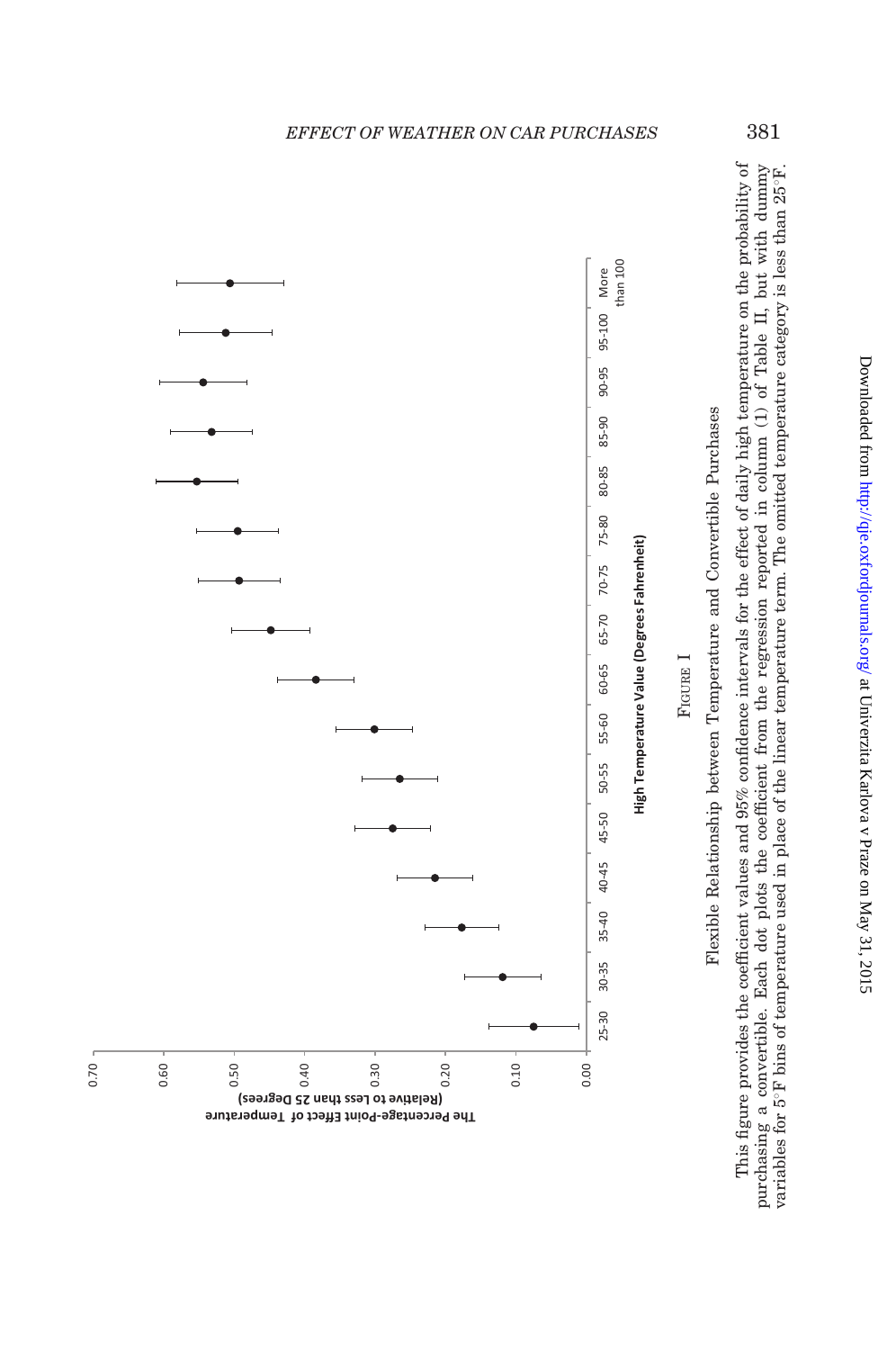<span id="page-11-0"></span>

|                      | Dependent variable: indicator equal to 1<br>if purchase was a four-wheel-drive |           |                                                       |           |           |  |
|----------------------|--------------------------------------------------------------------------------|-----------|-------------------------------------------------------|-----------|-----------|--|
|                      | Full year                                                                      |           | Quarter 1 Quarter 2 Quarter 3 Quarter 4               |           |           |  |
| Temperature          | $-.032**$                                                                      | $-.038**$ | $-.018**$                                             | $-.029**$ | $-.038**$ |  |
|                      | (.001)                                                                         | (.002)    | (.003)                                                | (.004)    | (.003)    |  |
| Rainfall             | $.084**$                                                                       | $.119**$  | $.081**$                                              | $.054***$ | $.132**$  |  |
|                      | (.014)                                                                         | (.036)    | (.026)                                                | (.023)    | (.032)    |  |
| Snowfall             | $1.81**$                                                                       | $1.67**$  | .72                                                   | $125*$    | $2.11**$  |  |
|                      | (.26)                                                                          | (.33)     | (.82)                                                 | (53)      | (.48)     |  |
| Slushfall            | $.504**$                                                                       | $.540**$  | .27                                                   | $-.029$   | $.769**$  |  |
|                      | (.077)                                                                         | (.110)    | (.22)                                                 | (.167)    | (.166)    |  |
| Cloud cover          | $.461**$                                                                       | $.337**$  | $.512**$                                              | $.383**$  | $.598**$  |  |
|                      | (.039)                                                                         | (.072)    | (.077)                                                | (.087)    | (.076)    |  |
| Year fixed effects   | X                                                                              | X         | X                                                     | X         | X         |  |
| DMA*week-of-the-year | X                                                                              | X         | X                                                     | X         | X         |  |
| fixed effects        |                                                                                |           |                                                       |           |           |  |
| $R$ -squared         | 0.086                                                                          | 0.086     | 0.074                                                 | 0.084     | 0.097     |  |
| Observations         |                                                                                |           | 39,984,509 9,150,047 10,205,673 10,608,527 10,020,262 |           |           |  |

| Г<br>ъ |  |
|--------|--|
|--------|--|

EFFECT OF WEATHER ON FOUR-WHEEL-DRIVE PURCHASES

Notes. Coefficient values and clustered standard errors are presented from OLS regressions of an indicator for whether a car sold was a four-wheel-drive on weather variables: temperature (F), rain (inches), snow (liquidized inches), slush (liquidized inches), and cloud cover (fraction of sky covered). Fixed effects are included for each year and for DMA\*week-of-the-year (week 1–week 52). The first column uses all the data and the next four columns present results separately for the four quarters of the year. All coefficients and standard errors have been multiplied by 100 for ease of presentation. Thus each coefficient represents the percentage point change in probability of purchasing a covertible. Standard errors are clustered at the DMA\*day. \* significant at 5%; \*\* significant at 1%.

# III.B. Effect of Weather on Four-Wheel-Drive Purchases

Although buying a convertible may seem especially attractive on a warm day, it is cold and snowy days that make fourwheel-drive vehicles seem like an especially good idea. Table III presents our estimates of the impact of weather variation on the percentage of vehicles sold that are four-wheel-drives. We obtain these estimates by substituting I(4WheelDrive), an indicator for whether a given transaction was for a four-wheel-drive vehicle, on the left hand side of [equation \(1\)](#page-7-0) to obtain the following estimation equation:

(2) I(4WheelDrive)<sub>irt</sub> =  $\beta_0 + \beta_1$ Weather<sub>rt</sub> +  $\mu_{rT}$  +  $\tau_Y$  +  $\epsilon_{irt}$ .

 $I(4Wheel Drive)$  equals 1 if transaction *i* that occurred in DMA r on day  $t$  is for a four-wheel-drive vehicle. All other variables are as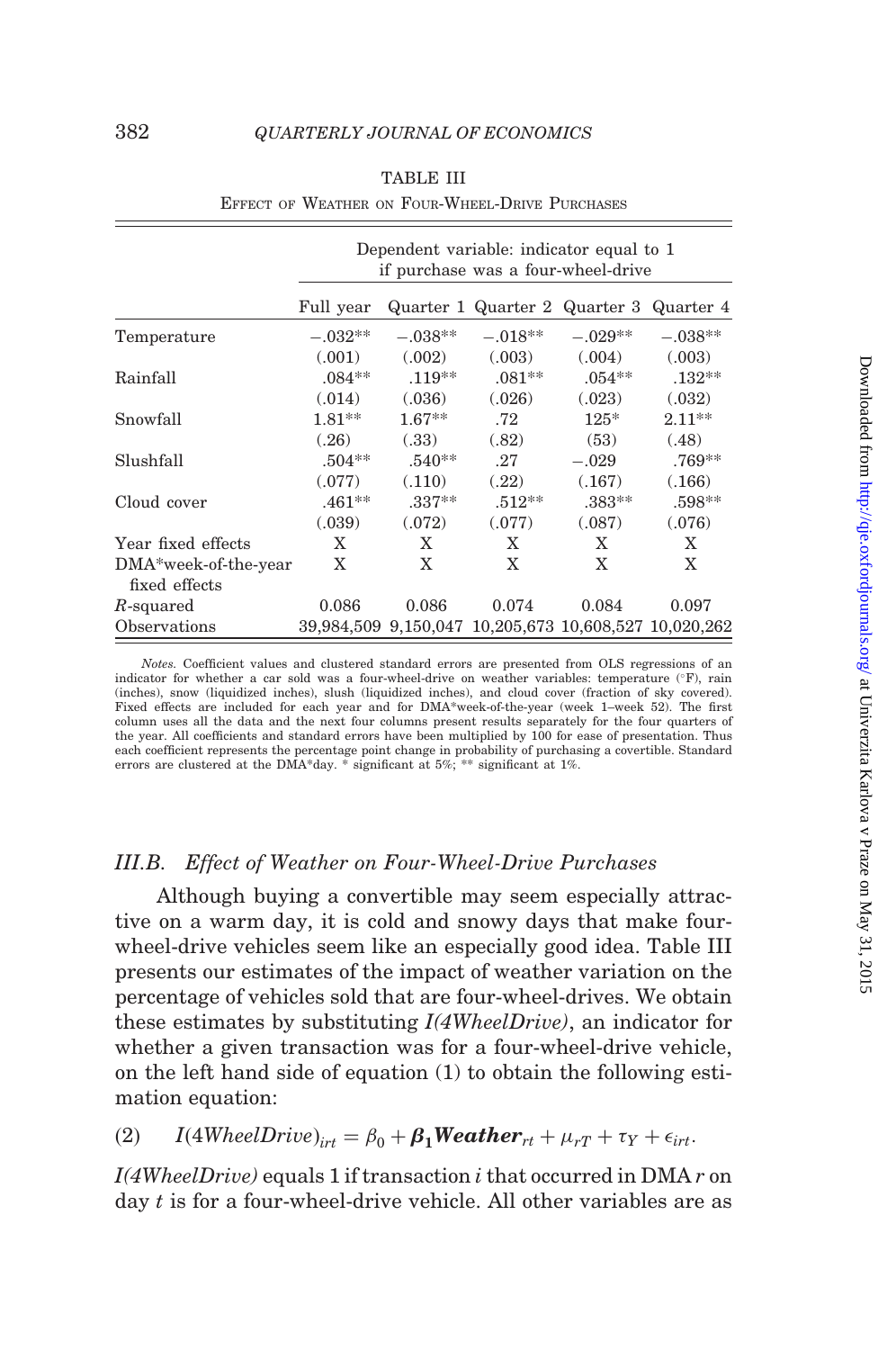defined for [equation \(1\).](#page-7-0) Our main coefficients of interest will be  $\beta_1$ , the vector of coefficients that represent the effect of weather on the fraction of vehicles sold in a given DMA on a given day that are four-wheel-drive. The results are reported in [Table III](#page-11-0).

As we expected, the results we find are roughly the opposite of what we found for convertibles. We find that colder temperature values lead to more four-wheel-drive purchases. For example, on a day with temperatures that are  $10^{\circ}$ F below the average for that DMA and week of year, the estimated coefficient predicts that the fraction of vehicles sold that are four-wheel-drives would be 0.32 percentage point higher than otherwise. This represents a 0.85% increase relative to the weighted baseline of 33.5% of vehicles sold with four-wheel-drive. We also find a large, positive effect of snow and slush on four-wheel-drive transactions. One inch of liquidized snow (about 10 inches of snow) leads to a 1.81 percentage point increase in the percentage of total vehicles sold with four-wheel-drive. The effects for snowfall are statistically significant in quarters 1 and 4. The effect size in quarter 2 is still reasonably large, but the standard error is much higher than in quarters 1 and 4. The impossibly large effect estimated for quarter 3 and its accompanying large standard error is clearly driven by the lack of snowfall variation that exists in the data during quarter 3. The effect of snowfall is slightly larger in quarter 4 than in quarter 1. However, the significant effect of snowfall in quarter 1 suggests that even a snow storm that occurs toward the end of the winter season can have a powerful impact on fourwheel-drive purchase behavior.

As we did when analyzing convertible purchasing, we want to allow the effect of temperature to be nonlinear in its effect on four-wheel-drive purchasing. We do this by reestimating [equa](#page-11-0)[tion \(2\)](#page-11-0), replacing the linear measure of temperature with indicators for the same  $5^{\circ}$  bins reported in [Figure I](#page-10-0). We report the estimated coefficients on these indicator bins graphically in [Figure II](#page-13-0). As in [Figure I](#page-10-0), the dot represents the estimated coefficient and the whiskers represent the 95% confidence interval. The results in [Figure II](#page-13-0) indicate that changes in temperature have little effect on four-wheel-drive purchasing for temperatures above 50°F. However, for temperatures below that, each 5°F drop in temperature significantly increases the percentage of vehicles purchased that are four-wheel-drives.

Although our estimates show that the fraction of vehicles sold that have four-wheel-drive rises in cold and snowy weather,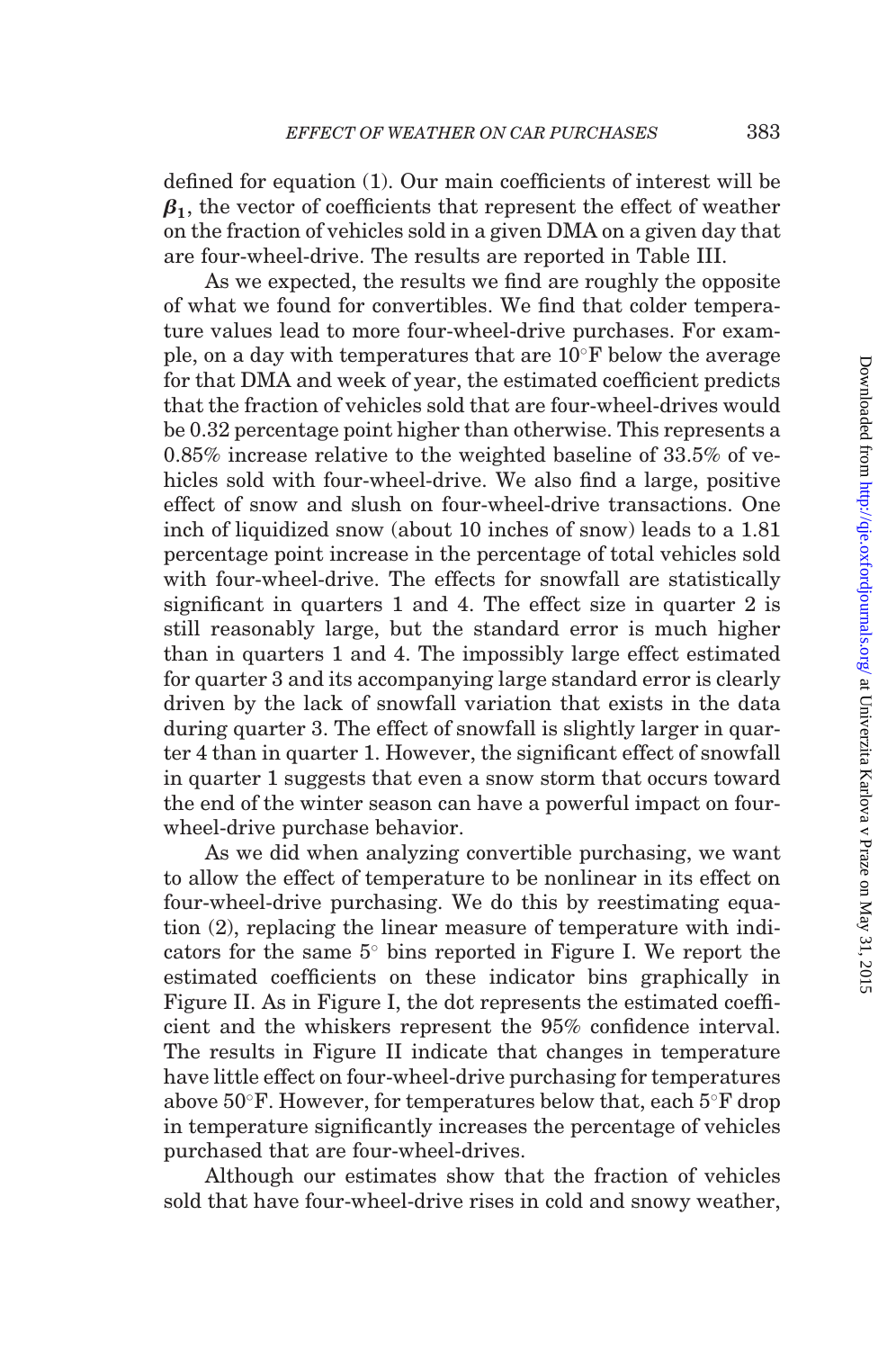



Downloaded from <http://qje.oxfordjournals.org/> at Univerzita Karlova v Praze on May 31, 2015

Downloaded from http://qje.oxfordjournals.org/ at Univerzita Karlova v Praze on May 31, 2015

<span id="page-13-0"></span>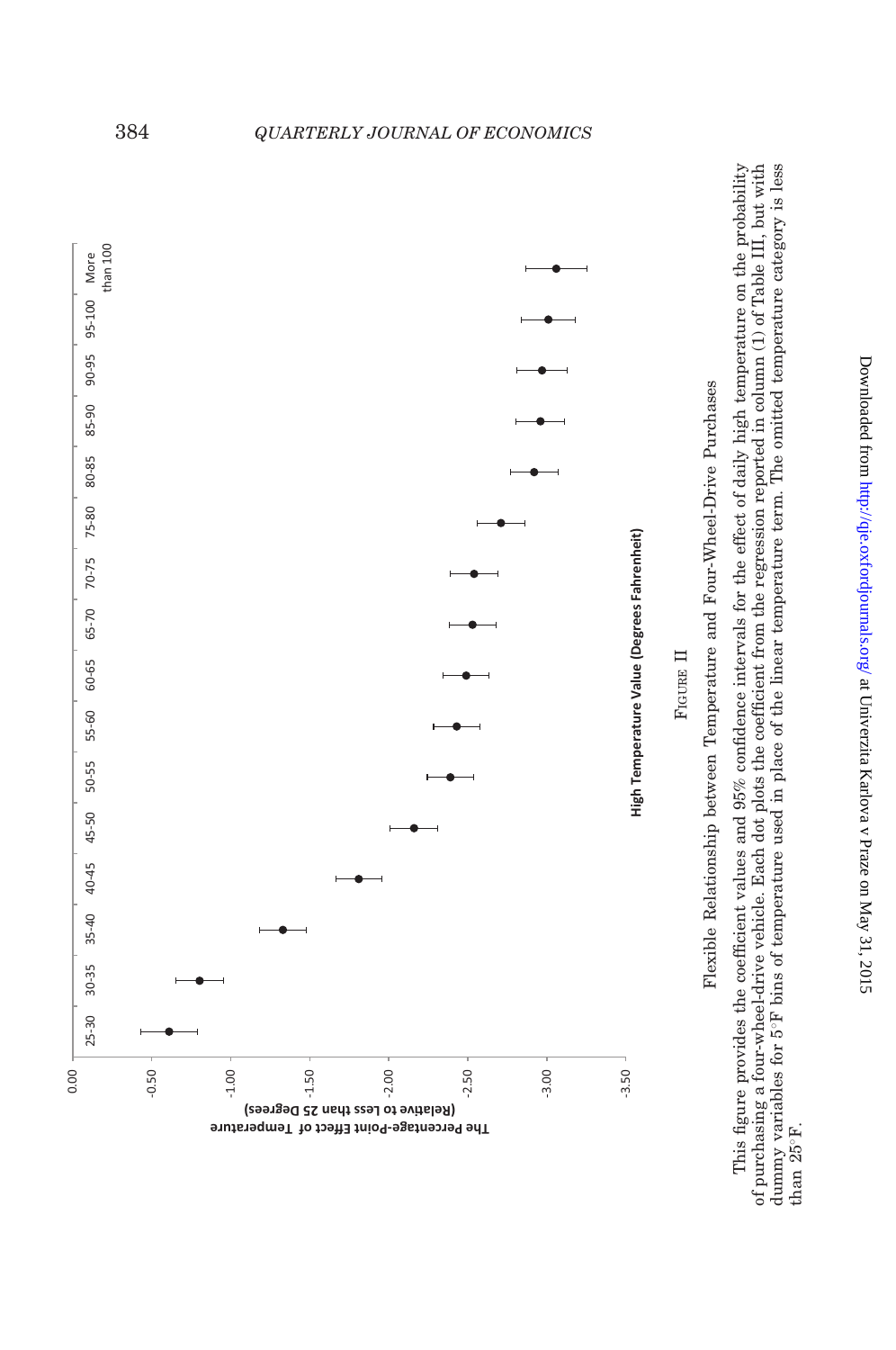this does not necessarily mean that the total number of fourwheel-drive sales rises. One way we could obtain our results is if total vehicle sales fall in cold, snowy weather, but sales of non– four-wheel-drive vehicles fall by more than the sales of fourwheel-drive vehicles. We investigate whether this is the case by aggregating the data to the day level and regressing the log of the number of convertibles sold and the log of the number of fourwheel-drives sold during that day on our weather measures. The result show that on warm, sunny days the total number of vehicles sold rises, but the number of convertibles sold rises by even more, which is why the percentage increases. Unit sales of fourwheel-drives, however, fall on cold snowy, days, but by proportionally less than purchases of vehicles without four-wheel-drive. Thus, it is worth noting that the four-wheel-drive results are driven in part by a drop in overall volume. After a snow storm, an individual who is going to purchase a four-wheel-drive vehicle appears to be more motivated go to the dealership than are buyers of non–four-wheel-drive vehicles.

# III.C. Effect of Weather on Vehicle Prices

We have shown in the previous two subsections that weather affects the equilibrium sales of vehicles of different types. Specifically, we have shown that the percentage of vehicles sold that are convertibles is higher on days with warm and sunny weather, whereas the percentage of vehicles sold that are fourwheel-drives are higher on days with cold, snowy weather. In this section, we investigate the effect of weather on the equilibrium prices of these types of vehicles.

The most intuitive way to explain in supply-and-demand terms our estimated effects of weather on purchasing is that weather causes a change in daily demand for different vehicle types. If this is so, what effect would we expect weather to have on equilibrium prices? The answer depends, of course, on the shape of the supply curve.<sup>8</sup> In a simple supply-and-demand model, if the demand curve shifts out while an (upward-sloping) supply curve stays fixed, one would expect to see both higher prices and higher sales quantities.

There are several ways this simple model is not an ideal fit for the car industry. First, from a dealer's perspective, the supply

<sup>8.</sup> See [Busse \(2012\)](#page-42-0) for a discussion of how different supply relationships affect the equilibrium price and quantity that arise from changes in demand.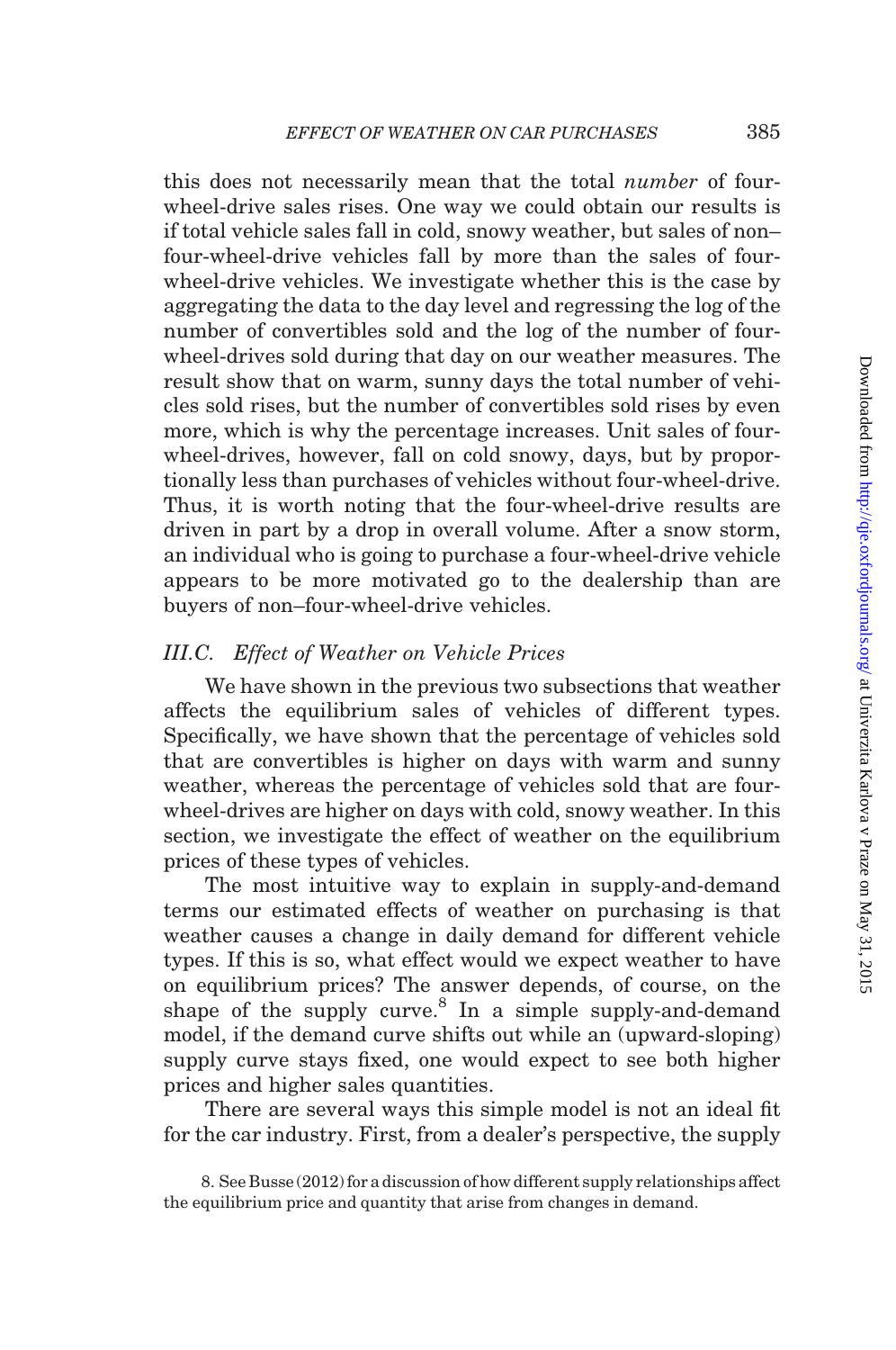of vehicles is not upward-sloping. Dealers can order vehicles from manufacturers at a fixed, per unit invoice price in whatever quantity they wish. This corresponds to horizontal marginal cost curve for the dealer. If the dealer is selling vehicles in a competitive market, the effect of an increase in demand should be increased sales, with essentially no increase in price.<sup>9</sup>

Second, a competitive price-taking market is not a very good description of the retail car industry. Individual consumers negotiate a price for a specific vehicle with the dealer. Whether the incremental buyers who enter (or leave) the market in response to a change in weather will obtain higher prices or lower prices than the inframarginal buyers who are in the market at all times depends on the reservation prices and bargaining characteristics of the incremental buyers relative to the inframarginal buyers. One might argue that the incremental buyers must have higher reservation prices than buyers on average, because they are being strongly swayed by temporary weather conditions. Similarly, one might argue that consumers who can buy "on impulse" must have high liquidity, and therefore likely higher incomes and higher reservation prices, than inframarginal buyers.

On the other hand, one might argue that if incremental buyers are buying this vehicle because of the weather (but would not be buying it on a day with different weather), the weather must have nudged them just above their point of indifference about buying. In this case, they might well have lower reservation prices than inframarginal buyers. Similarly, if dealers recognize which buyers are the incremental buyers who have come into the dealership because of the temporary weather condition, they may realize that they must offer a good price today or lose the sale forever, since in another few days the weather will change and these buyers will no longer be in the market.<sup>10</sup>

Overall, we conclude that it is an empirical question whether prices for convertibles and four-wheel-drives will be

<sup>9.</sup> Dealers place orders for vehicles months in advance, so over a horizon of several months, a dealer's supply of vehicles is predetermined. However, dealers can sell more or fewer vehicles on any given day, meaning that daily vehicle supply is not fixed. For more on how dealer supply and inventory affects prices, see [Zettelmeyer, Scott Morton, and Silva-Risso \(2007\)](#page-43-0).

<sup>10.</sup> We thank Glenn Ellison for suggesting this point.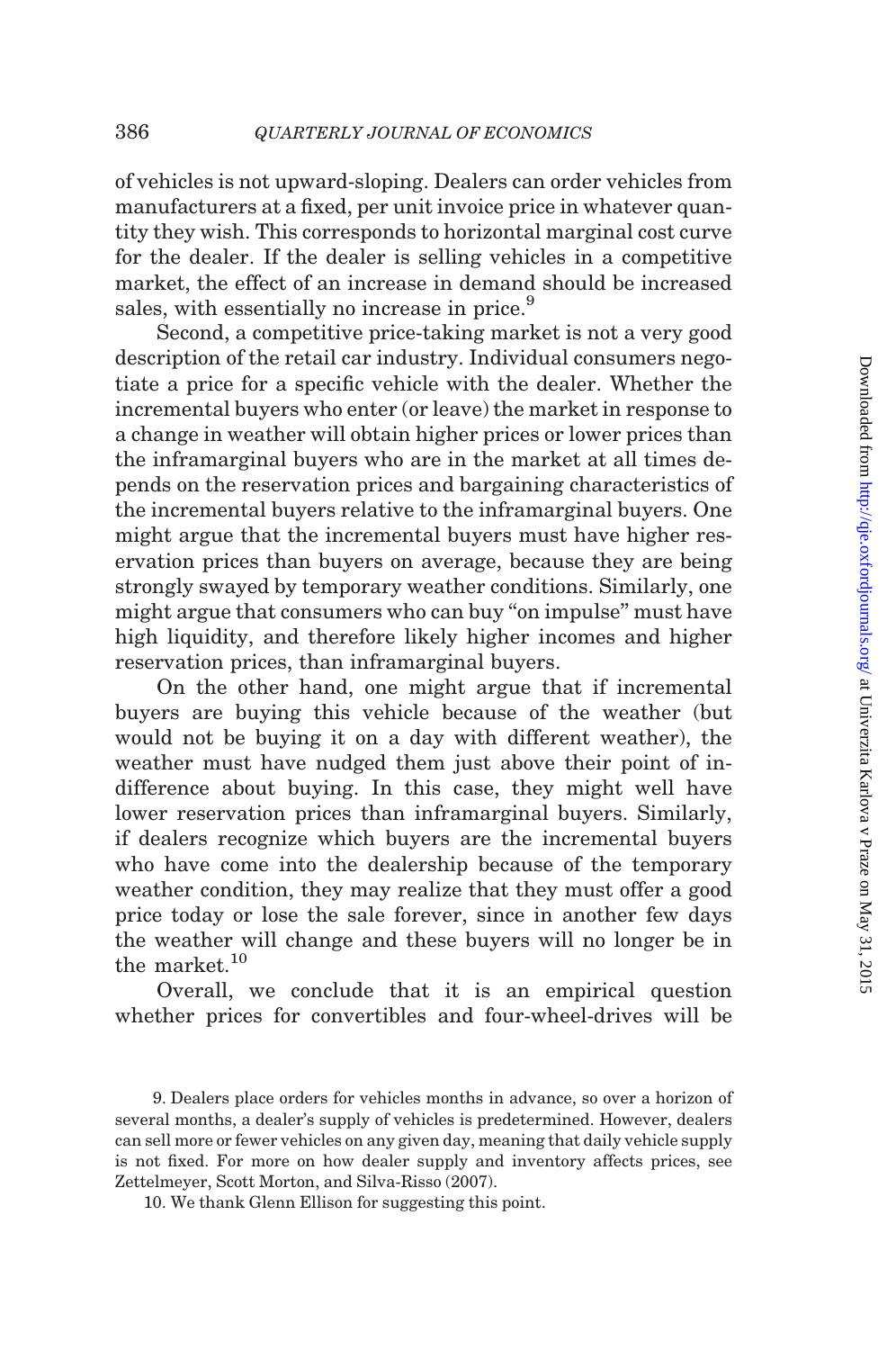higher on the same days that warm and sunny weather or cold and snowy weather leads to an increased sales share for these types of vehicles. We estimate the effect of weather on the prices of convertibles and four-wheel-drives using the following specification.

$$
Price_{ijrt} = \gamma_0 + \gamma_1 Weather_{rt} + \gamma_2 PurebaseTiming_{it}
$$
\n
$$
(3) \qquad \qquad + f(Odometer_i, \gamma_3) + \mu_{rT} + \tau_Y + \phi_j + \epsilon_{ijrt}
$$

*Price* measures the price paid in transaction  $i$  for vehicle  $j$  that occurred on day  $t$  in DMA  $r$ . (To make our measure of price represent a customer's total wealth outlay for the vehicle, we define price as the contract price for the vehicle agreed on by the consumer and the dealer, minus any manufacturer rebate the buyer received, plus any loss [minus any gain] the consumer received in negotiating a price for his or her trade-in.) Weather is a vector containing the temperature, rainfall, snowfall, slushfall, and cloud cover on day  $t$  in DMA r. **PurchaseTiming** is a vector containing indicators for whether transaction  $i$  occurred during the weekend, or at the end of the month, times in which salespeople may be willing to sell vehicles at a discount to hit sales volume targets. The specification also includes DMA\*week-of-year  $(\mu_{rT})$ , year  $(\tau_Y)$ , and vehicle type  $(\phi_i)$  fixed effects. (A vehicle type is defined by the interaction of make, model, model year, trim level, doors, body type, displacement, cylinders, and transmission.) We estimate equation (3) separately for new convertibles, used convertibles, new four-wheeldrives, and used four-wheel-drives. The specifications that estimate the effect of weather on used vehicle prices also include a linear spline in the vehicle's odometer with knots at 10,000-mile increments, which allows vehicle prices to depreciate over time in a reasonably flexible way. (See [Busse, Knittel, and](#page-42-0) [Zettelmeyer 2013](#page-42-0) for use of a similar specification to estimate price effects in similar data.)

[Table IV](#page-17-0) reports the results of estimating equation (3). Generally speaking, we find that the effect of weather on prices is fairly small, even when it is statistically significant. In column (1), which estimates the effect of weather on new convertible prices, none of the weather variables have statistically significant effects. We do not find any evidence of weather affecting the transaction prices of convertibles. The weather coefficients, reported in column (1) for new convertibles and in column (2) for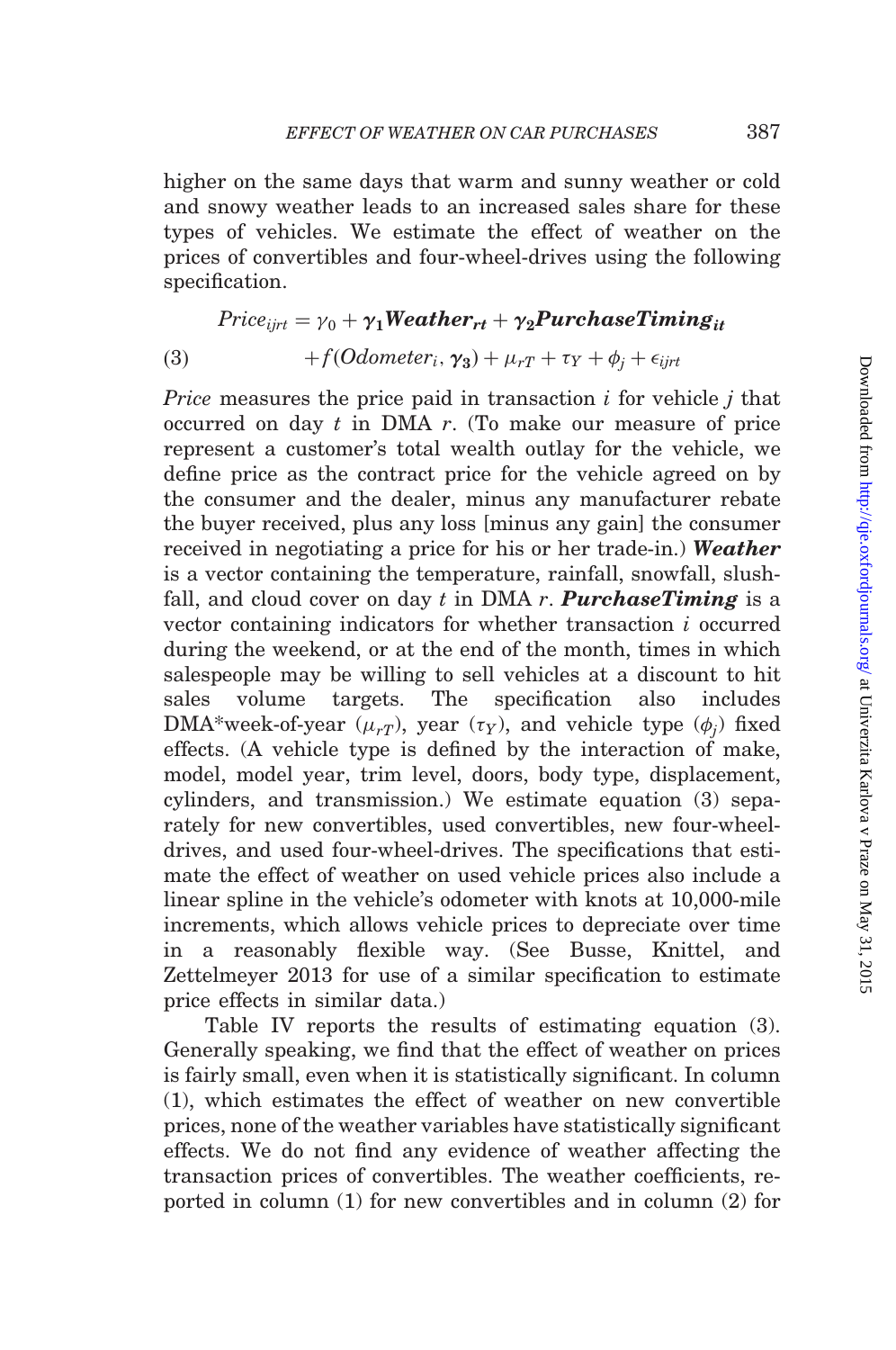|                                    | (1)<br>(2)<br>(3)<br>(4)<br>Dependent variable: vehicle<br>sales price (less rebate) |              |           |                   |  |
|------------------------------------|--------------------------------------------------------------------------------------|--------------|-----------|-------------------|--|
|                                    |                                                                                      | Convertibles |           | Four-wheel-drives |  |
|                                    | <b>New</b>                                                                           | Used         | New       | Used              |  |
| Mean of dependent variable         | \$40,001                                                                             | \$22,222     | \$31,845  | \$19,132          |  |
| Temperature                        | 0.91                                                                                 | 0.74         | 0.23      | 0.27              |  |
|                                    | (0.89)                                                                               | (0.92)       | (0.25)    | (.18)             |  |
| Rainfall                           | $-3.15$                                                                              | $-11.25$     | 1.55      | $6.95***$         |  |
|                                    | (8.77)                                                                               | (9.61)       | (2.93)    | (2.17)            |  |
| Snowfall                           | 156.74                                                                               | 86.41        | 11.69     | $-13.82$          |  |
|                                    | (128.05)                                                                             | (138.33)     | (28.43)   | (19.56)           |  |
| Slushfall                          | $-41.66$                                                                             | 1.06         | $-1.39$   | $-4.33$           |  |
|                                    | (48.32)                                                                              | (47.42)      | (12.21)   | (8.22)            |  |
| Cloud cover                        | 4.95                                                                                 | $-31.24$     | $21.69**$ | $-23.79**$        |  |
|                                    | (24.04)                                                                              | (25.39)      | (7.34)    | (5.25)            |  |
| Year fixed effects                 | X                                                                                    | X            | X         | X                 |  |
| DMA*week-of-the-year fixed effects | X                                                                                    | X            | X         | X                 |  |
| Purchase timing fixed effects      | X                                                                                    | X            | X         | X                 |  |
| Vehicle-type fixed effects         | X                                                                                    | X            | X         | X                 |  |
| Odometer value spline              |                                                                                      | X            |           | X                 |  |
| Observations                       | 385,771                                                                              | 371,790      | 5,405,663 | 4,076,024         |  |

<span id="page-17-0"></span>

|  | TABLE IV |                                                                      |  |
|--|----------|----------------------------------------------------------------------|--|
|  |          | EFFECT OF WEATHER ON CONVERTIBLE AND FOUR-WHEEL-DRIVE PURCHASE PRICE |  |

Notes. Coefficient values and standard errors are presented from OLS regressions of vehicle transaction prices on weather variables: temperature (°F), rain (inches), snow (liquidized inches), slush (liquidized inches), and cloud cover (fraction of sky covered). Each observation is an individual transaction. Fixed effects are included for year and for DMA\*week-of-the-year (week 1–week 52), and for detailed vehicle types. Purchase tming indicates whether a vehicle was purchased on a weekend or at the end of the month. The used vehicle specifications (columns (2) and (4)) include a linear spline in odometer values with knots at 10,000-mile increments. \* significant at 5%; \*\* significant at 1%.

used convertibles are both small and statistically insignificant. For four-wheel-drives, the results are similarly small. In column (3), we estimate that cloud cover leads to a statistically significant increase in the price of new four-wheel-drives, but by only \$21.69 for a change from completely clear to completely overcast skies. For used four-wheel-drives, in column (4), we estimate that one inch of rainfall increases the average transaction price by \$6.95, and that cloud cover reduces the price by \$23.79, the latter result being in the opposite direction of what we would expect. In addition to being statistically insignificant, these effects are very small compared to average transaction prices of \$31,845 for new four-wheel-drives and \$19,132 for used fourwheel-drives.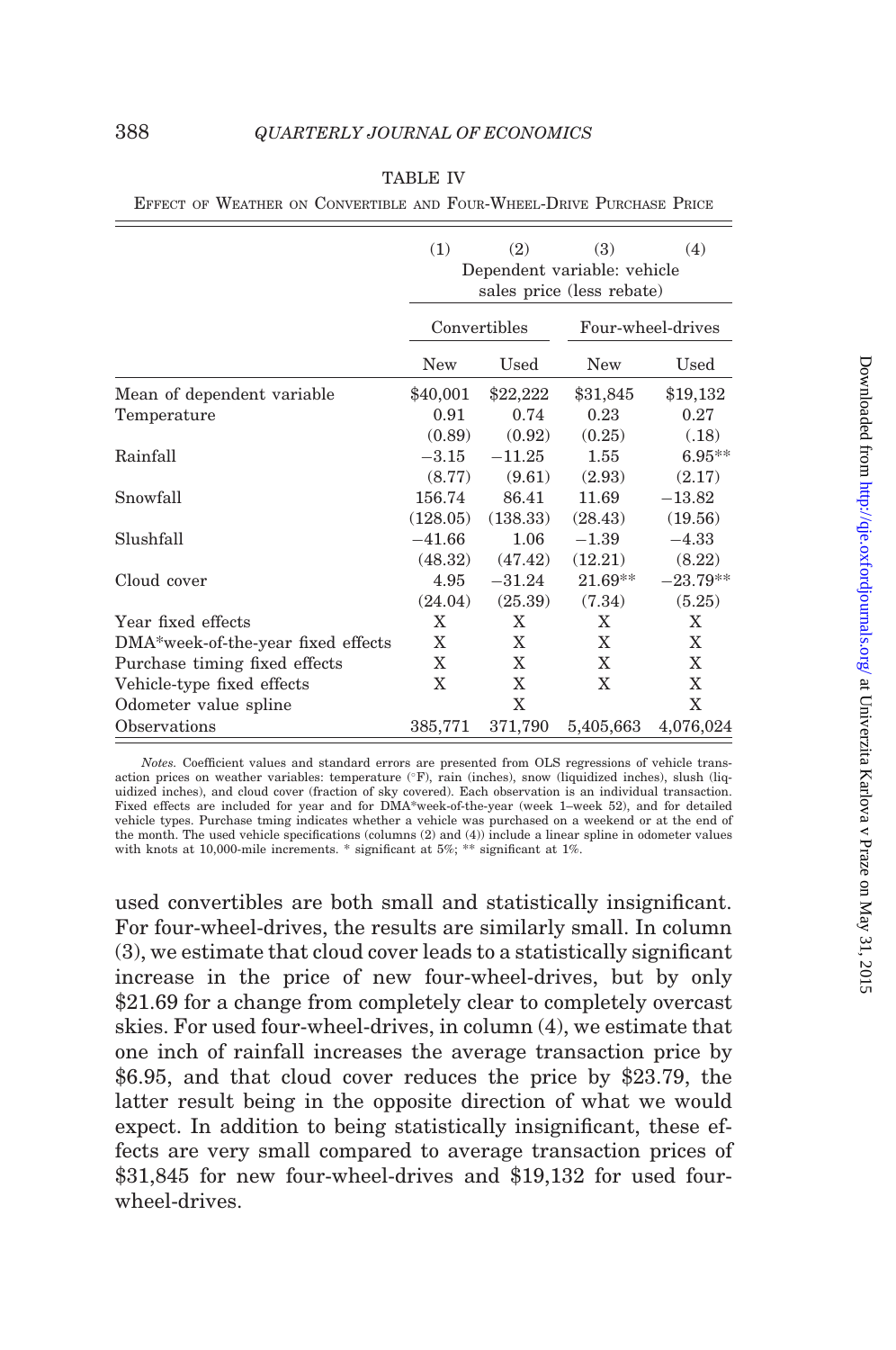### IV. Rational Explanations for Weather Effects

In this section, we consider several potential explanations for the weather effects we estimate that do not rely on any psychological mechanisms. First, we consider whether our estimated weather effects are the result of short-term intertemporal shifts in demand. For example, it could be that consumers who have decided to buy a convertible may wait for a nice day to actually make the purchase. Second, we consider whether consumers are more likely to purchase a vehicle with a weather-related characteristic such as a convertible roof or four-wheel-drive on a day whose weather enables them to test-drive the vehicle in that weather. Third, we consider whether consumers who test-drive a convertible or a four-wheel-drive on a day with the complementary weather learn thereby about their utility for the vehicle type and that this is what drives the increased fraction of convertible and four-wheel-drive sales on the relevant weather days.

## IV.A. Shifts in Purchase Timing

Our results in Section III indicate that the fraction of vehicles sold on a given day that are either convertibles or four-wheeldrives is influenced by daily weather variation. One possible explanation for this empirical finding is that weather fluctuations may appear to be incrementally increasing purchases of certain types of vehicles, but instead just cause short-run intertemporal substitutions in vehicle purchasing behavior. In other words, weather shifts when, but ultimately not what, people buy. An example of this harvesting story is that a consumer may be interested in purchasing a convertible some time in the next month and then actually makes her purchase whenever it happens to be a nice day outside.<sup>11</sup> Our previously noted finding that atypically warm weather in November can affect convertible purchases and a snow storm in February can affect four-wheel-drive purchases casts doubt on harvesting as the sole cause of our results. However, these end-of-season purchases cannot rule out harvesting entirely as a contributing factor to our results.

To assess the extent to which there is short-run intertemporal substitution of purchases with respect to daily weather

<sup>11.</sup> The fact that more convertibles are bought in spring than winter, and the reverse for four-wheel-drive vehicles, suggests that there may be harvesting in response to the overall seasonal pattern of the weather. However, this does not mean that harvesting happens in response to idiosyncratic weather variation.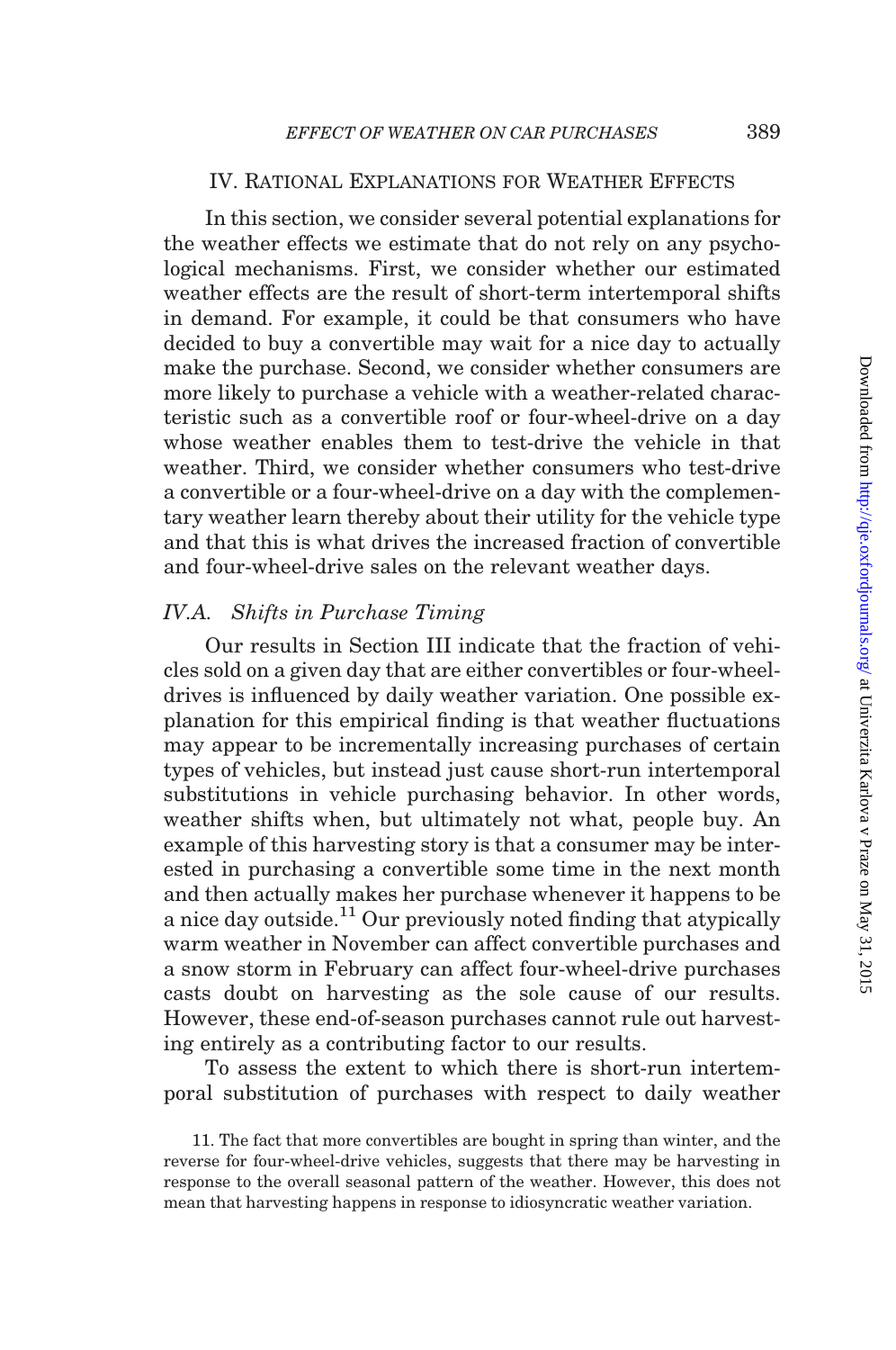fluctuations, we estimate a distributed lag model. We do so by reestimating [equations \(1\)](#page-7-0) and [\(2\)](#page-11-0) with 60 daily lags of each weather variable added to the estimating equation.

(4)

\n
$$
I(Convertible)_{irt} = \alpha_0 + \alpha_1 \text{Weather}_{rt} + \sum_{j=1}^{60} \alpha_{1,-j} \text{Weather}_{r,t-j} + \mu_{rT} + \tau_Y + \epsilon_{irt}
$$

(5)  
\n
$$
I(4Wheel Drive)_{irt} = \beta_0 + \beta_1 Weather_{rt} + \sum_{j=1}^{60} \beta_{1,-j}Weather_{rt-j} + \mu_{rT} + \tau_Y + \epsilon_{irt}
$$
\n
$$
(5)
$$

**Weather**<sub>r,t-j</sub> is the vector of weather variables (temperature, rainfall, snowfall, slushfall, and cloud cover)  $j$  days before the transaction date.  $\alpha_{1,-j}$  and  $\beta_{1,-j}$  are vectors of coefficients that estimate the effect of weather  $\dot{j}$  days ago on day t purchases of convertibles and four-wheel-drives, respectively.<sup>12</sup> By including lagged variables, we are able to test whether having cold or hot days leading up to the day of purchase influences how the current weather affects behavior. For example, in the convertible scenario, negative coefficients on the lagged variables would be interpreted as evidence of harvesting via the following argument. A negative coefficient on, say, the three-day lag of temperature would indicate that if the weather three days ago was hot, sales today are lower by some amount than they otherwise would have been. Additionally, this implies that if the weather today is hot, sales three days from now will be lower by that same amount. We can thus use the lag coefficients to answer the question ''If the weather is hot today, how much lower will sales be in subsequent days?'' The one-day lag gives us an estimate for the effect of hot weather today on sales one day from now, the two-day lag estimates the effect of hot weather today on sales two days from now, and so on. Thus, if we add up all our lag coefficients and find that they equal the negative of the current period coefficient, it suggests that any increased sales that occur due to hot weather today are made up entirely of sales displaced from the following

<span id="page-19-0"></span>

<sup>12.</sup> This specification is identical to instead regressing each of the weather variables on the fixed effects, obtaining residual values for each weather variable, and then including these weather residuals and 60 days' worth of lags of weather residuals in the regression.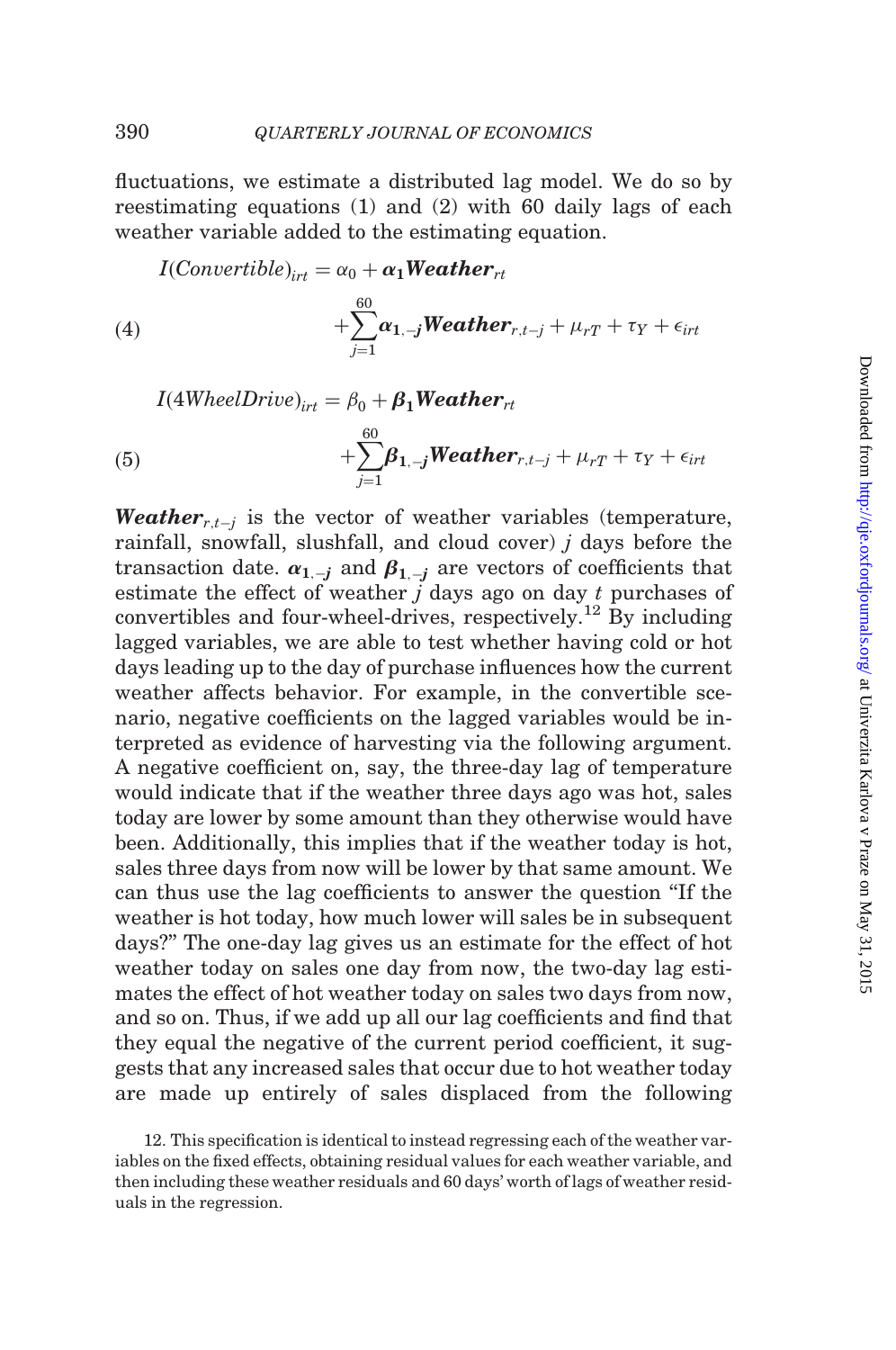60 days. More generally, the sum of the lag coefficients tells us how much of our estimated current period effect is due to intertemporal substitution.<sup>13</sup>

[Figures III](#page-21-0) and [IV](#page-22-0) present the results of this dynamic analysis for convertible purchases estimated by [equation \(4\).](#page-19-0) [Figure III](#page-21-0) plots the estimated coefficient and confidence intervals for the current day's temperature (daily  $\log = 0$ ) and for 60 daily lags of temperature. [Figure IV](#page-22-0) plots the coefficient and standard errors for the current day's cloud cover and 60 daily lags of cloud cover. The results once again show a large and significant effect of current weather on convertible purchases. The estimated coefficient on the current day's high temperature is 0.005, with a standard error of 0.0006, similar to the coefficient of 0.007 reported in [Table II.](#page-8-0) The coefficients on the lag variables are all small relative to the current temperature coefficient, and all but four of the 60 lag coefficients are statistically insignificant. Most important for the question at hand, more of the coefficients are positive than negative, especially among the most recent two or three weeks of lags. The sum of the 60 lag coefficients is 0.012; if our estimated warm weather effect were intertemporal shifts in sales, the coefficients would be expected instead to sum to the negative of the current day coefficient of 0.005. We can test the null hypothesis that the sum of the first  $X$  lags are equal to the negative of the current day coefficient by imposing this as a linear restriction on the estimation. If we do so, we reject this null hypothesis with a  $p$ -value < .001 for X equal to 7, 14, 21, 28, 45, or 60 days of lags. If anything, it appears that warm weather over the past several weeks leads to an even higher fraction of vehicles sold today being convertibles.

[Figure IV](#page-22-0) shows the estimated coefficients for the current day's cloud cover and 60 daily lags of cloud cover. In this specification, the estimated coefficient on the current day's cloud cover is  $-0.125$  with a standard error of 0.013, almost identical to the  $-0.126$  reported in [Table II](#page-8-0). The sum of the 60 lag coefficients is 0.199, which means that we cannot conclude that the cloud cover effects on convertible sales are not due to short-term shifts in

13. See [Jacob, Lefgren, and Moretti \(2007\)](#page-42-0) for a similar analysis that tests for intertemporal substitution of crime using weather shocks and [Deschenes and](#page-42-0) [Moretti \(2009\)](#page-42-0) who test for intertemporal substitution of mortality using weather shocks. See these papers also for a discussion of summing up coefficient values to test for evidence of intertemporal substitution.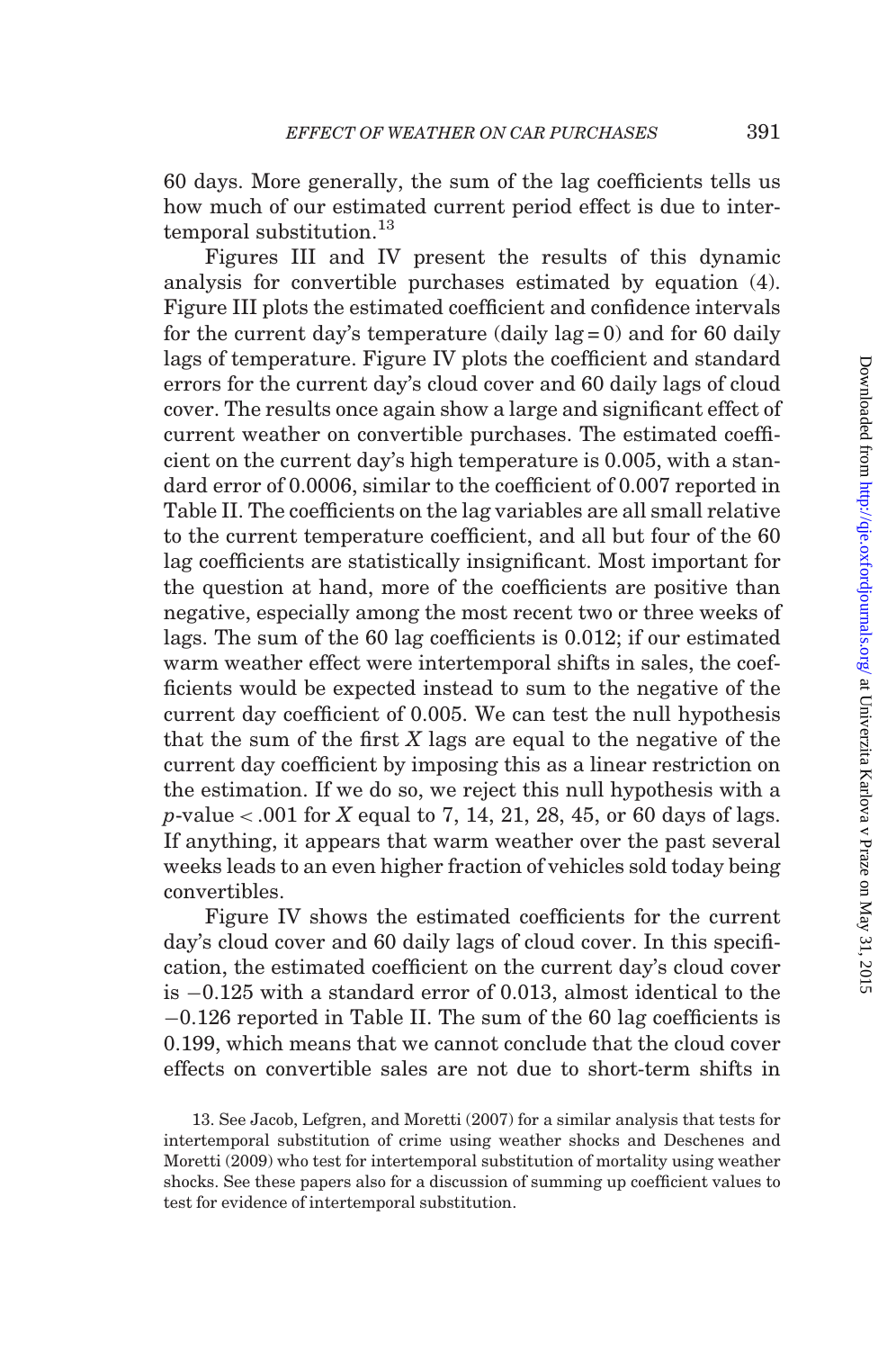<span id="page-21-0"></span>



of purchasing a convertible. Each dot plots the coefficient of a lag temperature variable from the same regression as reported in column  $(1)$  of Table II, but with the addition of 60 daily lags of each of the weather var This figure provides the coefficient values and 95% confidence intervals for the effect of daily high temperature on the probability This figure provides the coefficient values and 95% confidence intervals for the effect of daily high temperature on the probability of purchasing a convertible. Each dot plots the coefficient of a lag temperature variable from the same regression as reported in column (1) of [Table](#page-8-0) II, but with the addition of 60 daily lags of each of the weather variables.

Downloaded from <http://qje.oxfordjournals.org/> at Univerzita Karlova v Praze on May 31, 2015

Downloaded from http://qje.oxfordjournals.org/ at Univerzita Karlova v Praze on May 31, 2015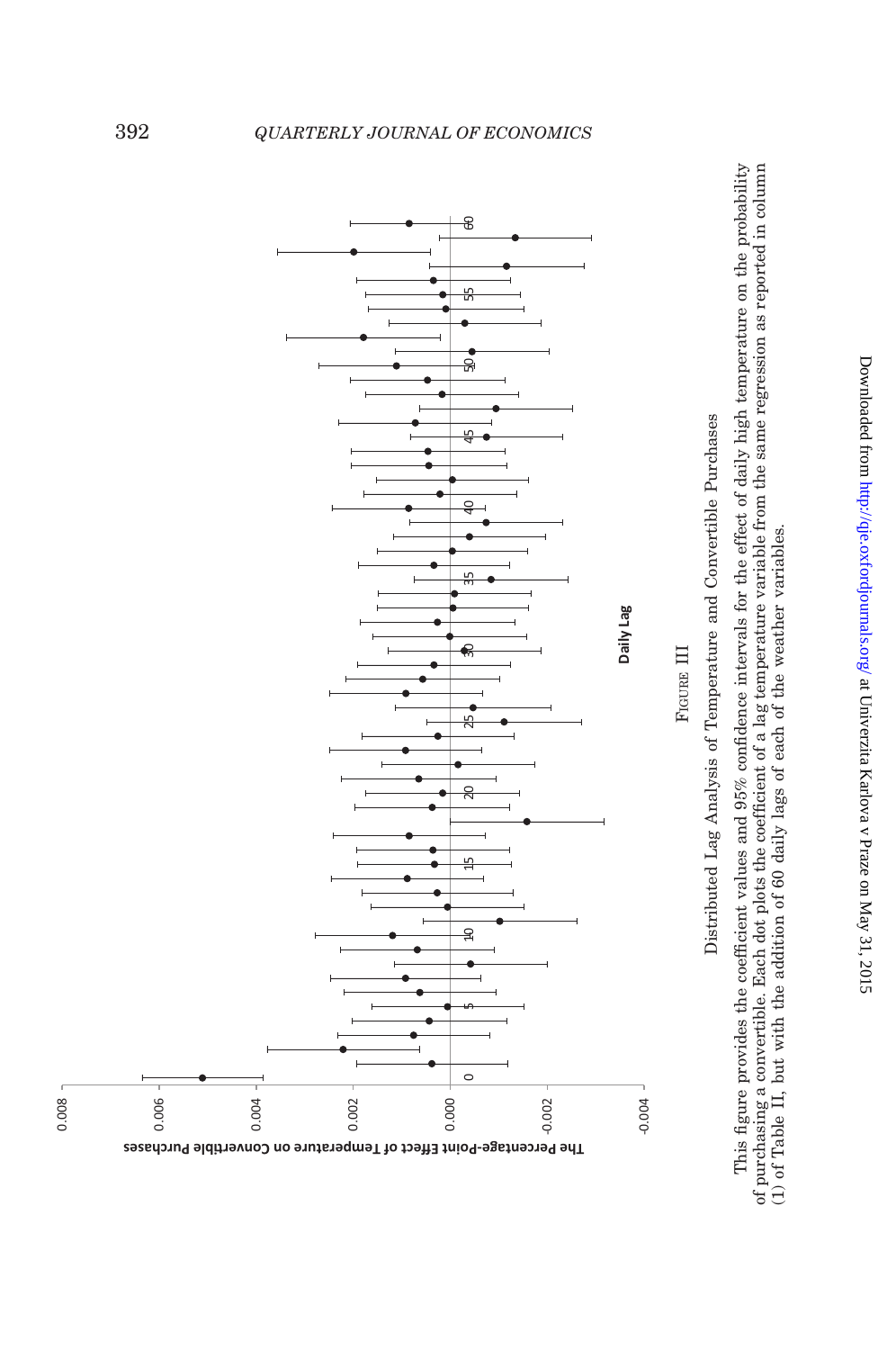<span id="page-22-0"></span>

0.100

This figure provides the coefficient values and 95% confidence intervals for the effect of cloud cover (fraction of the sky) on the probability of purchasing a convertible. Each dot plots the coefficient of a lag cloud cover variable from the same regression as reported<br>in column (1) of Table II, but with the addition of 60 daily lags of each of the we This figure provides the coefficient values and 95% confidence intervals for the effect of cloud cover (fraction of the sky) on the probability of purchasing a convertible. Each dot plots the coefficient of a lag cloud cover variable from the same regression as reported in column (1) of [Table](#page-8-0) II, but with the addition of 60 daily lags of each of the weather variables.

# EFFECT OF WEATHER ON CAR PURCHASES 393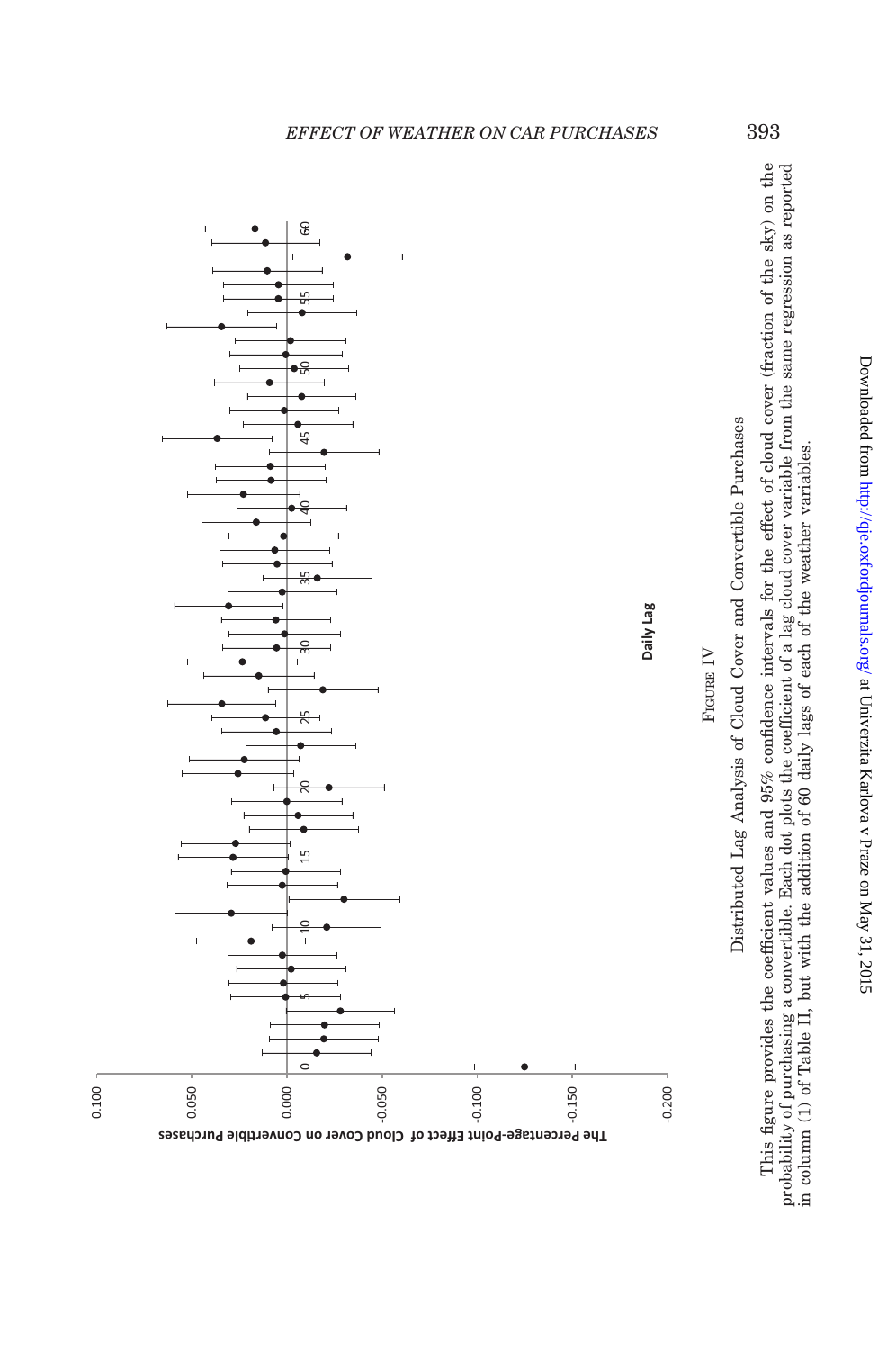purchase timing. However, most of the positive lag coefficients that contribute to this result are in the longer lags. We can reject that the sum of the first  $X$  lag coefficients equal the negative of the current day coefficient for  $X$  equal to 7, 14, and 21 days with a *p*-value  $< .001$  and for 28 days with a *p*-value of  $.026$ . For longer sums of lags, we cannot reject the null hypothesis that our results are due to intertemporal shifts in purchase timing. However, this means that to the extent that our estimated result is the consequence of intertemporal shifts, it is shifts coming mostly from more than a month ago, not shifts coming from the previous several weeks.

[Figures V](#page-24-0) and [VI](#page-25-0) provide a similar analysis for four-wheeldrive purchases. [Figure V](#page-24-0) shows the current day and 60 daily lag coefficients for temperature, and [Figure VI](#page-25-0) shows them for snowfall. The estimated coefficient of current day temperature on the fraction of vehicles sold that are four-wheel-drive is  $-0.015$ , with a standard error of 0.0027, which is somewhat smaller than the  $-0.032$  reported in [Table III.](#page-11-0) We can reject at a p-value  $< .001$ that the sum of the lagged coefficients equal the negative of the current day coefficient over the 7-, 14-, 21-, 28-, 45-, or 60-day horizon. The lag coefficients, while not statistically significant, are more suggestive that cold weather in the two or three previous weeks increases four-wheel-drive sales today.

The last set of distributed lag results is shown in [Figure VI](#page-25-0). The coefficients in this figure indicate that the current day's snowfall has a positive and significant effect on the fraction of vehicles sold today that are four-wheel-drive vehicles, but so does snowfall on almost any of the days of the previous two weeks. These coefficients are not consistent with shifts in purchase timing that would explain our empirical result from Section III. (We can again reject at a  $p$ -value  $< .001$  that the sum of the lagged coefficients equal the negative of the current day coefficient over the 7-, 14-, 21-, 28-, 45-, or 60-day horizon.) Instead, the results here suggest that although a snowstorm today has the biggest effect on sales today, it will contribute to an increased fraction of sales of four-wheel-drive vehicles for almost two weeks.

## IV.B. Test-drive Timing

One aspect of vehicle purchasing that may lead to a correlation between weather and vehicle purchase timing, particularly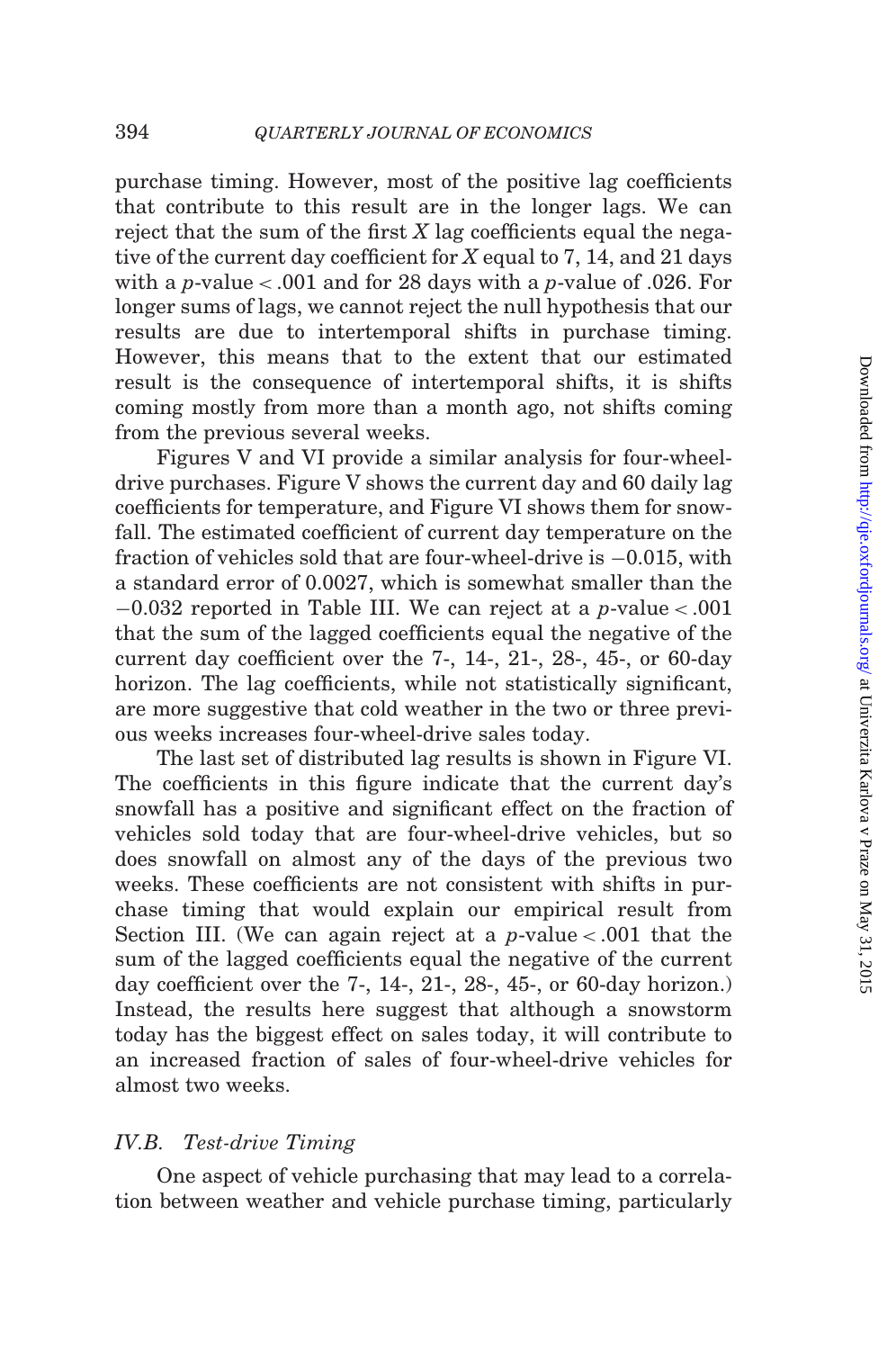

<span id="page-24-0"></span>

# EFFECT OF WEATHER ON CAR PURCHASES 395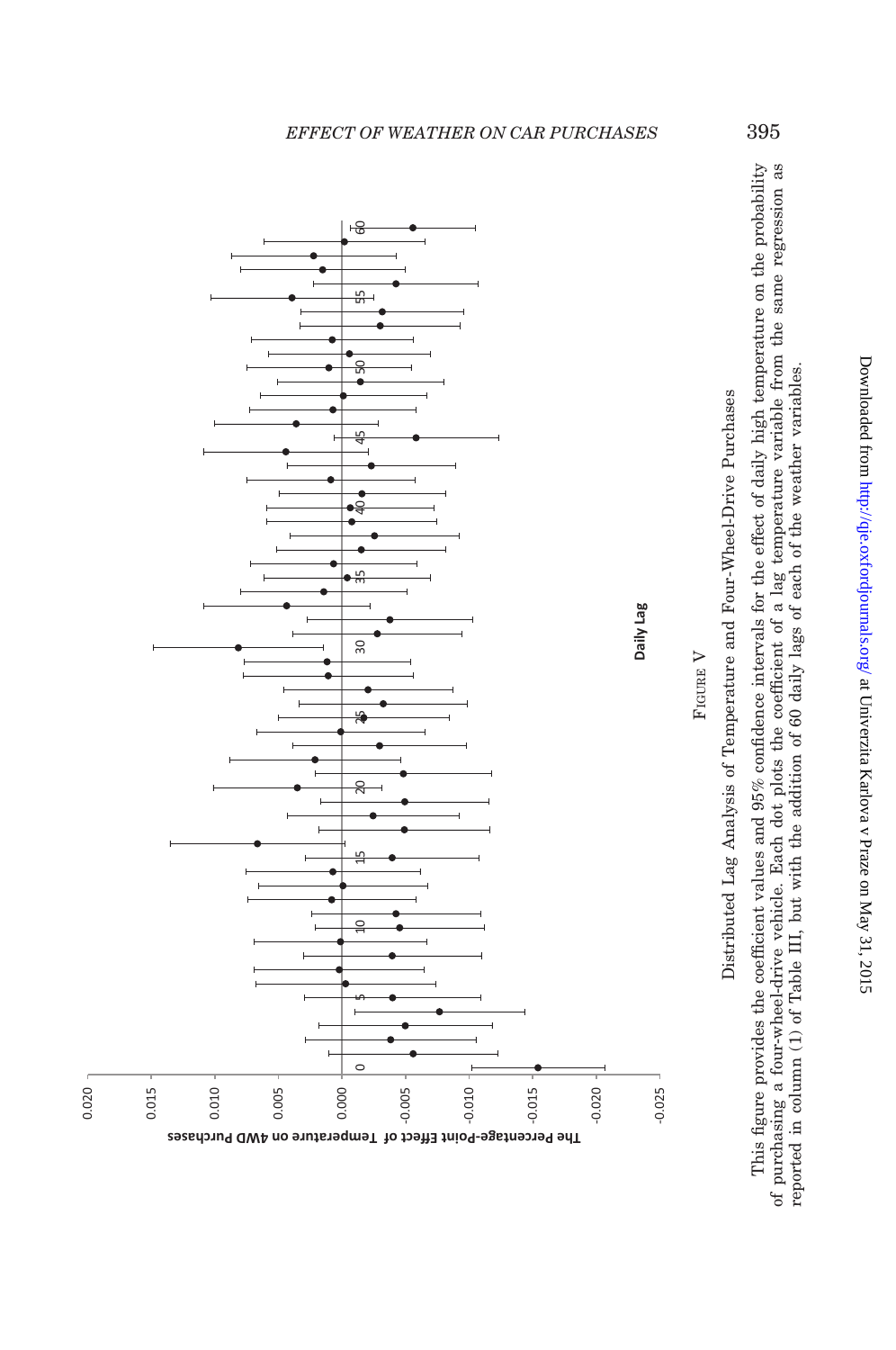

<span id="page-25-0"></span>

Distributed Lag Analysis of Snowfall and Four-Wheel-Drive Purchases Distributed Lag Analysis of Snowfall and Four-Wheel-Drive Purchases

This figure provides the coefficient values and 95% confidence intervals for the effect of daily snowfall on the probability of purchasing a four-wheel-drive vehicle. Each dot plots the coefficient of a lag snowfall variable from the same regression as reported in column (1) of Table III, but with the addition of 60 daily lags of each of the weath This figure provides the coefficient values and 95% confidence intervals for the effect of daily snowfall on the probability of purchasing a four-wheel-drive vehicle. Each dot plots the coefficient of a lag snowfall variable from the same regression as reported in column (1) of [Table](#page-11-0) III, but with the addition of 60 daily lags of each of the weather variables.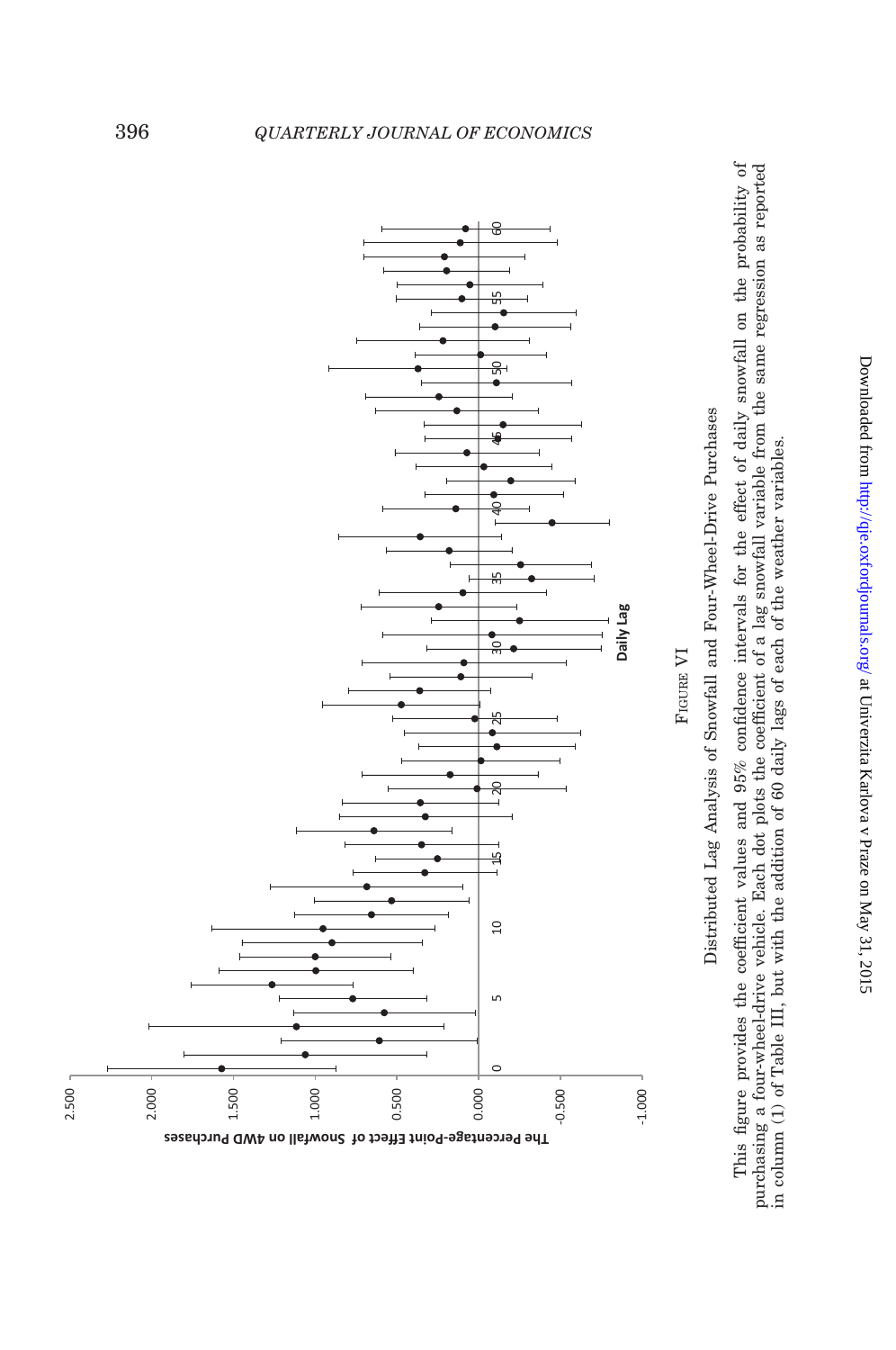for convertibles, is the desire of most customers to test-drive a vehicle before buying. Suppose a customer is considering buying a convertible, and she is able to forecast accurately her long-term utility from owning a convertible. Now suppose that before she buys the convertible, she would like to be able to test out various features of it: how convenient it is to put the top up and down, how much wind or road noise she experiences with the top down, and so on. It is unpleasant to do such a test-drive when the weather is cold, so she waits for a warm day to go to the dealership, testdrive, and ultimately purchase the convertible. Alternatively, suppose that another customer suddenly needs a replacement vehicle, perhaps because his current vehicle has broken down and is no longer worth repairing. Suppose that a convertible is one of the vehicles he would consider purchasing, but on the day he needs the new vehicle it is too cold to test-drive a convertible. Unwilling to buy the convertible without being able to test out the convertible features of the car, he buys a nonconvertible instead.

The behavior of both types of customers would lead to a higher percentage of vehicles sold on warm days being convertibles relative to the percentage on cold days for reasons other than errors in forecasting intertemporal utility. The first type of customer would lead to harvesting (customers wait until a warm week to buy a convertible so that they can test-drive the vehicle). In the previous section, we already discussed and ruled out harvesting effects for convertibles with regard to temperature and also with regard to cloud cover within a four-week window. However, the second customer type is not ruled out by our distributed lag model. Several pieces of evidence, however, argue against a test-drive learning story. For example, [Figure I](#page-10-0) indicates that an extra degree of warm weather results in more convertible purchases even when the baseline temperature is in the 60-F–80-F range. This is a range of temperature for which it is clearly possible for someone to test out the convertible features comfortably. Our results thus suggest that it is more than simply testing the features of a car that cause warm weather to result in a higher fraction of convertibles being sold.

We can also get a sense of how important test-drive timing might be for our results by considering the effect of cloud cover. There is no reason that a customer could not test-drive a convertible on a day that is cloudy, as long as it is not cold or rainy. Thus, in our regressions, which control for temperature and rain, we should not see an effect of cloud cover if the reason for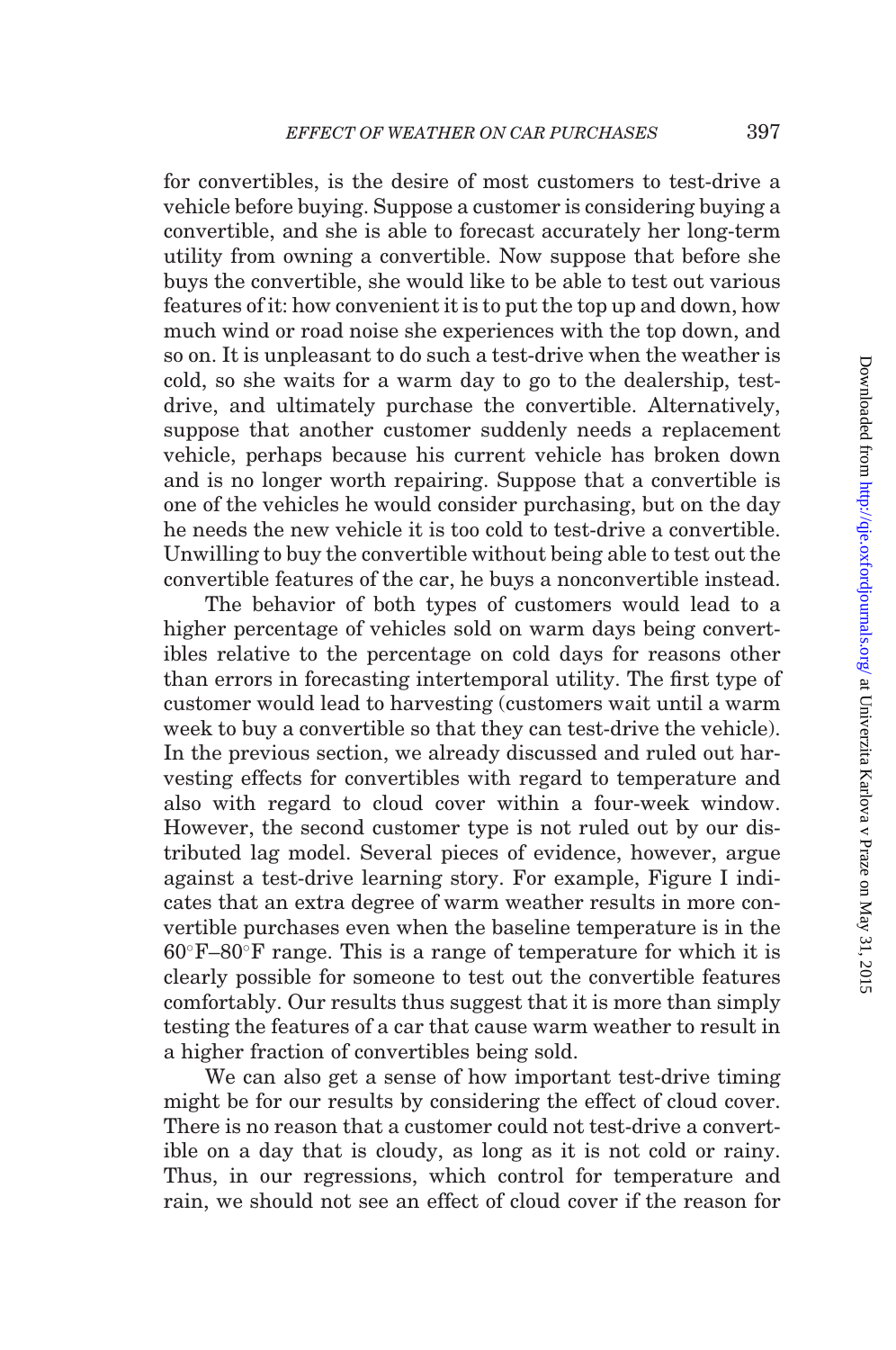the correlation between temperature and convertible purchases is test-drives. However, psychological mechanisms that cause consumers to over-respond to current mental and emotional states should lead to warm, sunny days being those on which people are particularly likely to buy convertibles, rather than warm, cloudy days. Indeed, if we examine the results in [Table II,](#page-8-0) we find that unusually cloudy days have a significant negative effect on the percentage of vehicles sold that are convertibles, consistent with one of several psychological mechanisms. It is particularly noteworthy that cloudy days have a statistically significant negative effect in all four quarters, and the effect of cloudy days is largest in the third quarter, when days are generally warm. This third quarter effect is especially suggestive of the fact that people buy more convertibles on warm, clear days not because it is more possible to test-drive them, but because it seems more attractive to own a convertible on such days.

## IV.C. Consumer Learning

Another alternative hypothesis that would explain our findings is that customers need to test-drive a vehicle with weatherrelated features on a day that has the relevant weather (warm and sunny or cold and snowy) to actually learn what their utility will be from owning either a convertible or a four-wheel-drive in such weather conditions. Under this hypothesis, a warm, sunny day does not lead a customer to overestimate the utility she will get from owning a convertible; instead, it enables her to learn for the first time how high her true utility will be from owning a convertible in such weather states. Before considering this as an alternative hypothesis, we note that this type of extreme learning story—in which vehicle buyers cannot quite imagine what it would be like to own this vehicle in another state of the world even when they have experienced that state of the world many times—is in itself an impediment to correctly forecasting intertemporal utility. As such, learning is a rational mechanism that in its extreme form is very closely related to the psychological mechanisms we discuss in the next section.

Despite the similarity between learning as described here and psychological biases, our data allow us to investigate somewhat more direct evidence for learning as an explanation. In our data, we observe what trade-in, if any, customers bring when they buy a vehicle. This means we can observe vehicle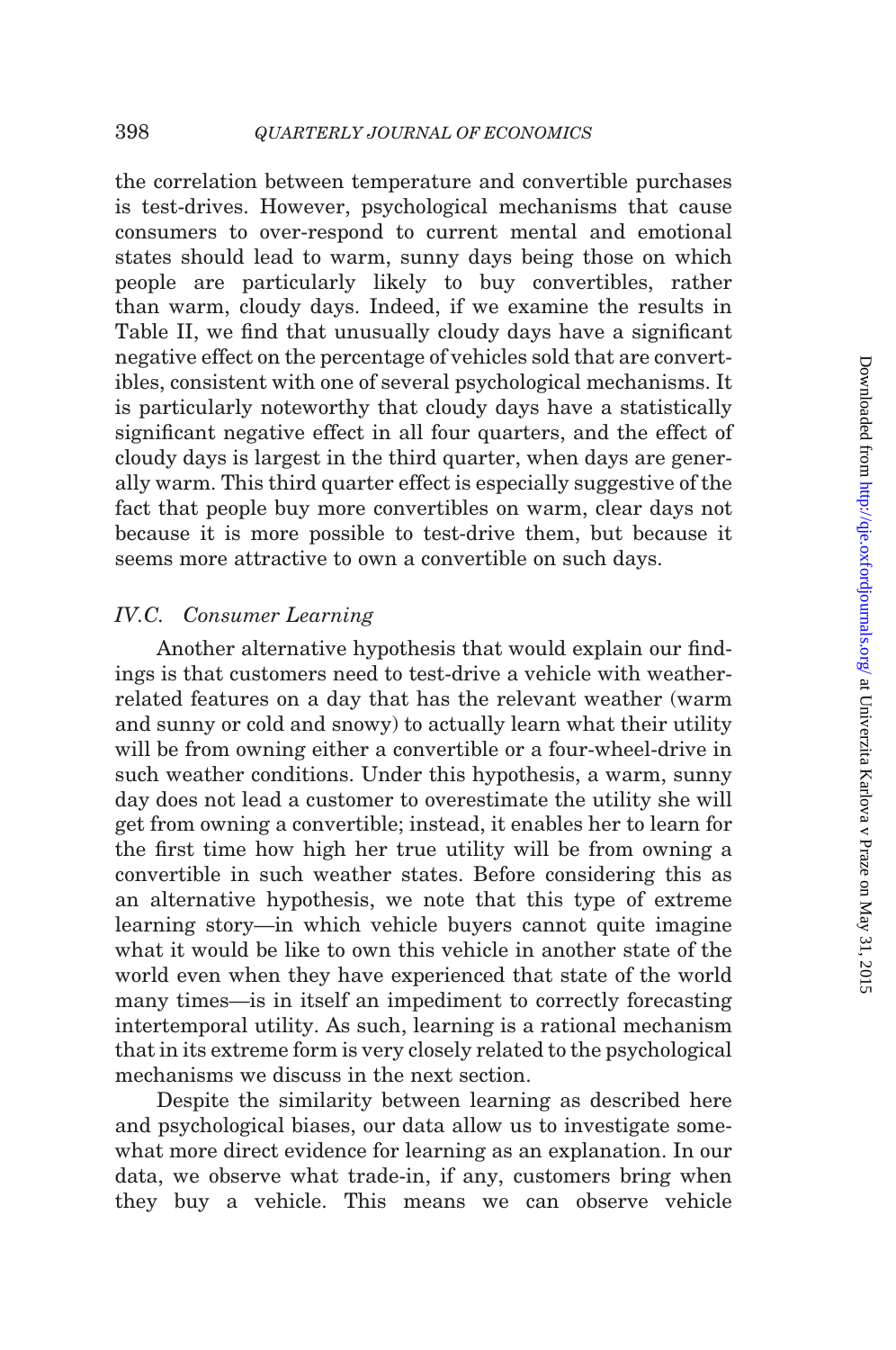transactions by customers whom we know have owned already either a convertible or a four-wheel-drive vehicle. Previous convertible owners are less likely to need to learn about what it is like to drive a convertible during a warm weather state, and similarly for previous four-wheel-drive owners and cold or snowy states, so evidence that idiosyncratic weather affects these consumers is particularly strong evidence against learning as an explanation.

If we look within the subset of transactions that use a convertible as a trade-in, we find that approximately 25% of these consumers purchase another convertible whereas 75% purchase a nonconvertible vehicle. Column (1) of [Table V](#page-29-0) reports the results of our baseline specification if we restrict the sample to consumers who are trading in a convertible. Although the standard errors are much larger due to the sample restriction, we continue to find a positive impact of temperature at the time of purchase on convertible sales. The point estimate is about six times larger than the point estimate in the entire sample—although the larger estimate in percentage point terms is comparable in percentage terms because the convertible purchase rate in this sample  $(25%)$  is so much higher.<sup>14</sup>

In column (2) of [Table V](#page-29-0), we estimate the effect of weather on consumers who are trading in a four-wheel-drive vehicle. Overall, 78% of people who trade in a four-wheel-drive vehicle purchase another four-wheel-drive vehicle. In column (2) we continue to find strong and statistically significant effects of all five weather measures on four-wheel-drive purchases for buyers who traded in a four-wheel-drive vehicle. The estimated effects are substantially smaller in percentage terms than in the full sample, in large part because the unconditional probability of buying a four-wheel-drive vehicle is so high in this sample.<sup>15</sup>

14. The full sample results indicate that a  $10^{\circ}$ F increase in temperature increases the percentage of vehicles sold that are convertibles by 0.07 percentage point in the full sample, a 2.7% increase relative to a base percentage of 2.6%. In the ''convertible trade-in'' subsample, the effect is a 0.65 percentage point increase, a 2.6% increase relative to a base percentage of 25%.

15. The full sample results indicate that a  $10^{\circ}$ F decrease in temperature increases the percentage of vehicles sold that are four-wheel-drive by 0.32 percentage point in the full sample, a 0.85% increase relative to a base percentage of 33.5%. In the ''four-wheel-drive trade-in'' subsample, the effect is a 0.43 percentage point increase, a 0.55% increase relative to a base percentage of 78%. The full sample results indicate that one liquidized inch of snowfall increases the percentage of vehicles sold that are four-wheel-drives by 0.81 percentage points in the full sample, a  $2.4\%$  increase relative to a base percentage of  $33.5\%$ . In the "four-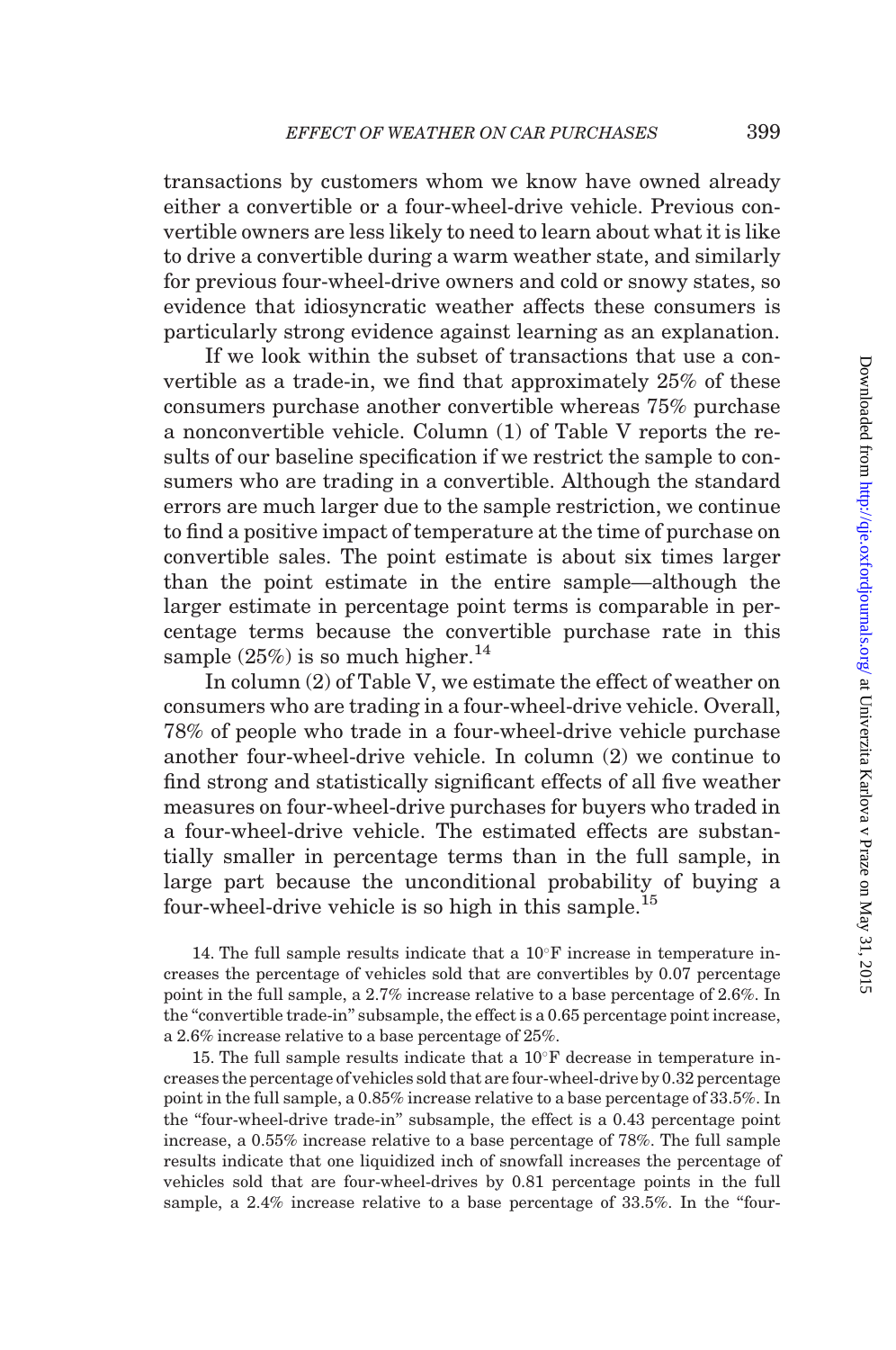### TABLE V

|                                    | (1)                               | (2)                          |  |
|------------------------------------|-----------------------------------|------------------------------|--|
|                                    |                                   | Dep. var.: indicator equal   |  |
|                                    |                                   | to 1 if purchase was a       |  |
|                                    |                                   | convertible/four-wheel-drive |  |
|                                    | Convertibles<br>Four-wheel-drives |                              |  |
| Temperature                        | $.065***$                         | $-.043**$                    |  |
|                                    | (.011)                            | (.003)                       |  |
| Rainfall                           | $-.196$                           | $.129**$                     |  |
|                                    | (.102)                            | (.039)                       |  |
| Snowfall                           | $-2.38$                           | $1.07**$                     |  |
|                                    | (1.48)                            | (.40)                        |  |
| Slushfall                          | $-.760$                           | $.501**$                     |  |
|                                    | (.544)                            | (.143)                       |  |
| Cloud cover                        | $-.284$                           | $.701**$                     |  |
|                                    | (.294)                            | (.099)                       |  |
| Year fixed effects                 | X                                 | X                            |  |
| DMA*week-of-the-year fixed effects | X                                 | X                            |  |
| $R$ -squared                       | 0.049                             | 0.076                        |  |
| Observations                       | 336,091                           | 4,099,091                    |  |

<span id="page-29-0"></span>EFFECT OF WEATHER ON CONVERTIBLE AND FOUR-WHEEL-DRIVE PURCHASES FOR CONSUMERS TRADING IN A CONVERTIBLE OR FOUR-WHEEL-DRIVE VEHICLE

Notes. Coefficient values and standard errors are presented from OLS regressions of an indicator for whether a car was a convertible (column (1)) or a four-wheel-drive (column (2)) on weather variables: temperature (°F), rain (inches), snow (liquidized inches), slush (liquidized inches), and cloud cover (fraction of sky covered). Fixed effects are included for year and for DMA\*week-of-the-year (week 1–week 52). The sample is restricted to people who were purchasing a vehicle while trading in a convertible (column (1)) or a four-wheel-drive (column (2)). Standard errors are clustered at the DMA\*day. \* significant at 5%; \*\* significant at 1%.

The fact that we find effects of idiosyncratic weather variation in precisely the subsample of buyers who would seem to have the *least* to learn about their utility from owning either a convertible or a four-wheel-drive vehicle casts doubt on the learning story being a key explanation of the effects that we find.<sup>16</sup>

wheel-drive trade-in" subsample, the effect is a 1.07 percentage point increase, a 1.4% increase relative to a base percentage of 78%.

<sup>16.</sup> These results also speak toaseparate selection concern that one might have. Perhaps the primary reason the fraction of vehicles sold that are convertibles is higher on sunny days is that consumers who like convertibles (and already own one) are more likely to be out shopping on a warm, sunny day. The ''trade-in sample'' analysis restricts the sample to a set of people who all own the same type of vehicle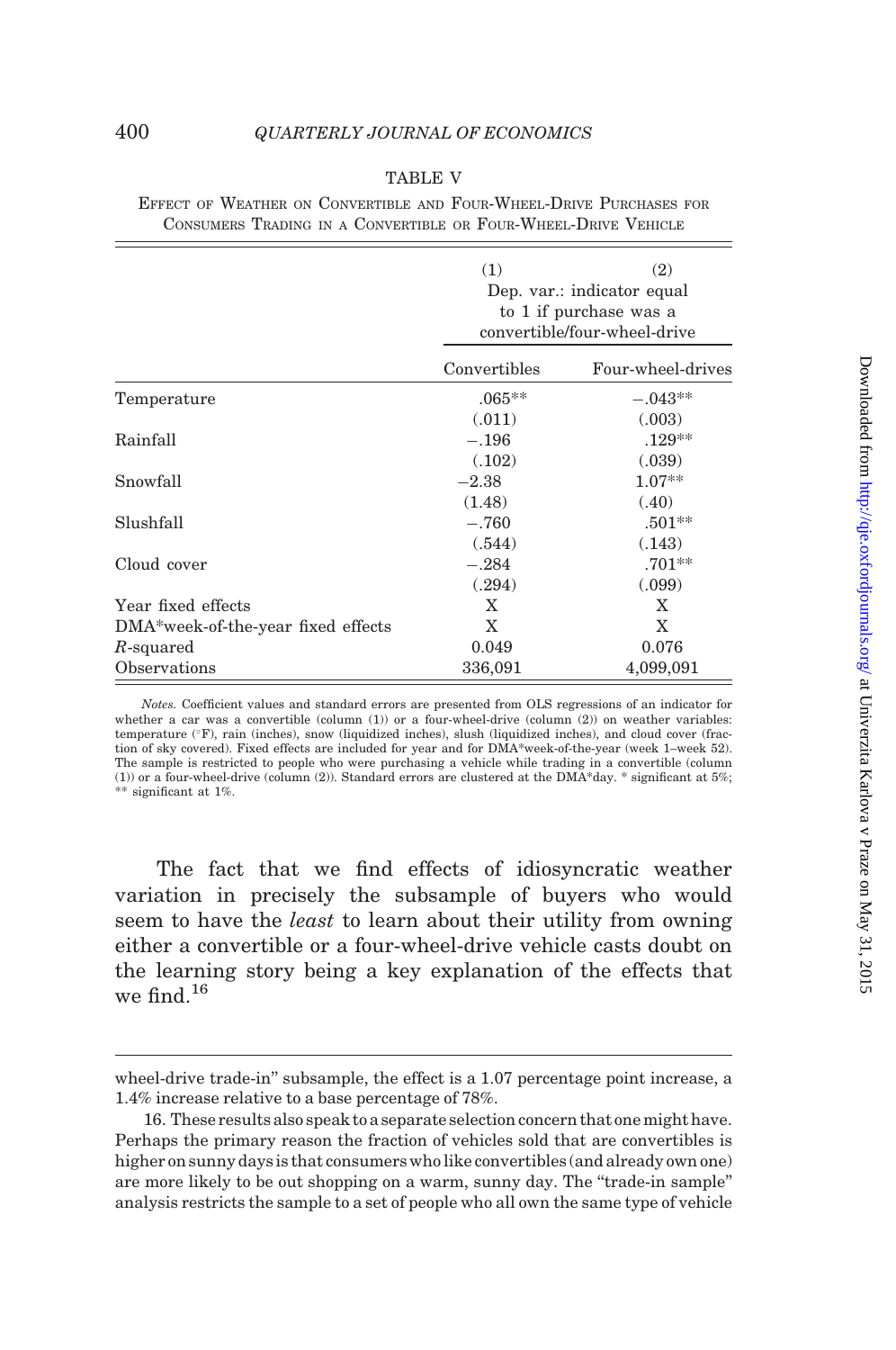### V. Psychological Mechanisms

<span id="page-30-0"></span>In the previous two sections, we provided evidence that vehicle consumers are highly sensitive to the weather on the day of purchase, effects that cannot be justified by a standard model of consumer choice and cannot be explained by a variety of other rational mechanisms, such as purchase timing or learning. In this section we explore psychological theories that predict being overly sensitive to the state of the world at the time of purchase. We focus on projection bias and salience as the two most likely candidates and separately discuss the evidence against and in favor of each of these mechanisms.<sup>17</sup>

### V.A. Projection Bias

Projection bias has received significant attention in the economics and psychology literature. This bias, which is based on earlier psychological work, was formalized by [Loewenstein,](#page-42-0) [O'Donoghue, and Rabin \(2003\)](#page-42-0). In their model, Loewenstein, O'Donoghue, and Rabin assume that a person has state-dependent utility such that her instantaneous utility of consumption, c, in state s can be represented as  $u(c, s)$ . They then consider an individual who is currently in state  $s'$  and attempting to predict her future instantaneous utility of consumption, c, in state s; the utility prediction is denoted  $\tilde{u}(c, s | s')$ . An accurate prediction would be represented by  $\tilde{u}(c, s|s') = u(c, s)$ .

Loewenstein, O'Donoghue, and Rabin argue that projection bias causes agents' predictions about future utility to be unduly influenced by the state they are in at the time of the prediction. Specifically, an individual exhibits projection bias if

(6) 
$$
\tilde{u}(c,s|s') = (1-\alpha)u(c,s) + \alpha(u(c,s')),
$$

where  $\alpha$  is a number between 0 and 1. If  $\alpha = 0,$  then the individual accurately predicts her future preferences, whereas if  $\alpha > 0$ , an

and thus helps ease this particular concern (in conjunction with some of the other evidence that we present, such as the results from the distributed lag model).

<sup>17.</sup> Two additional psychological theories that are worth mentioning are present-biased preferences and mood effects. In an earlier version of this article, we provided acalibration that indicated that the levelof impatience required toexplain our effects are outside the range of parameter values typically found using a model of present-biased preferences. We also find no evidence that individuals simply purchase more expensive vehicles or sporty vehicles (e.g., coupe body style) on warm days, which are plausible predictions of a mood effect story.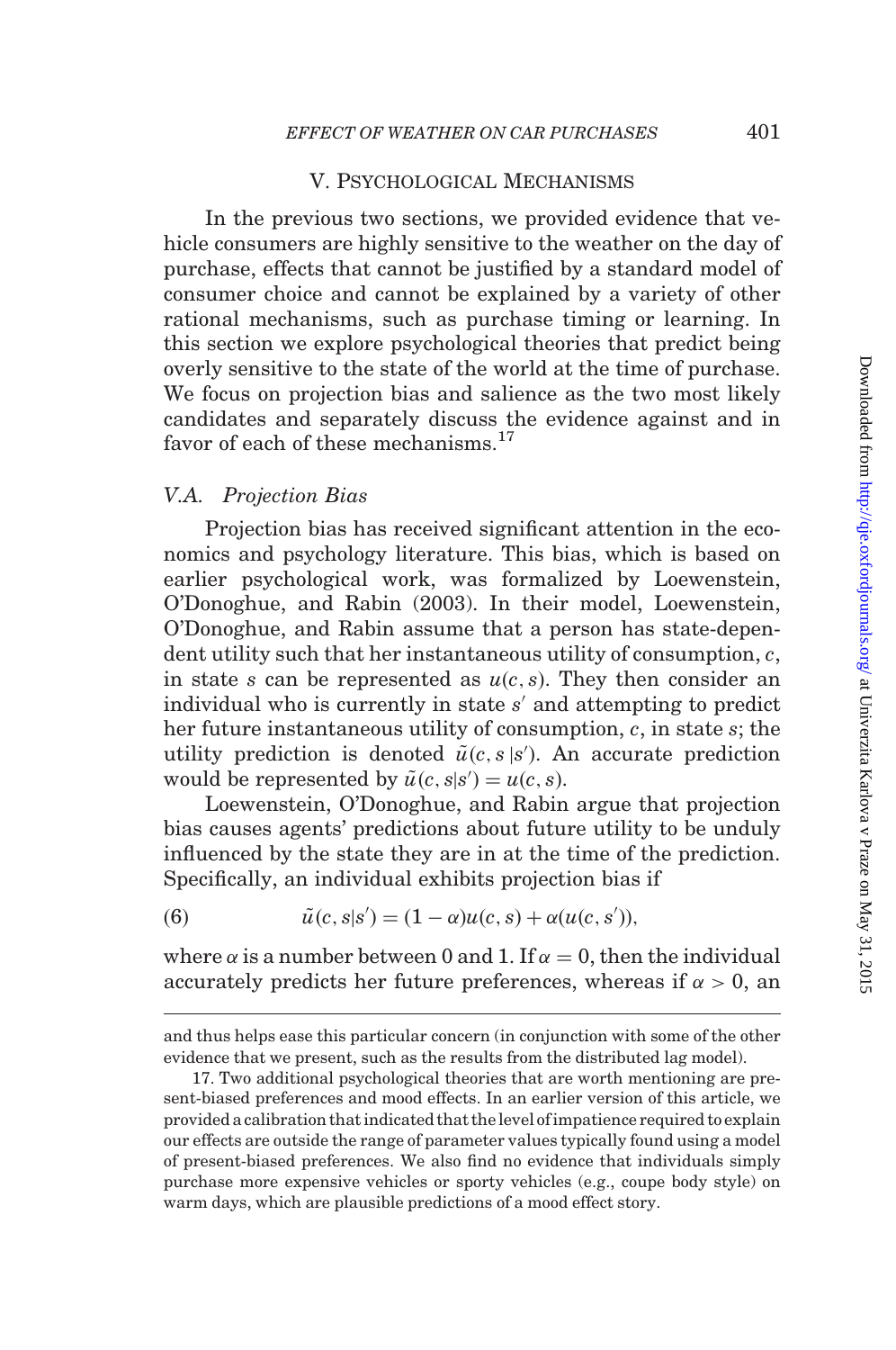individual perceives her future utility to reflect a convex combination of her true future utility and the utility that consumption c would provide in her current state s'.

This simple model of projection bias can be extended easily to an intertemporal choice framework. Consider, for example, the utility that a person receives from purchasing a convertible at time  $t(conv<sub>t</sub>)$  and owning it until period T. Her true utility can be represented by

(7) 
$$
U^t(conv_t, ..., conv_T) = \sum_{\tau=t}^T \delta^{(\tau-t)} u(conv_{\tau}, s_{\tau}),
$$

where  $0 < \delta < 1$  is her standard discount factor. Once again, following [Loewenstein, O'Donoghue, and Rabin \(2003\),](#page-42-0) a person with projection bias perceives her intertemporal utility to be

(8) 
$$
\tilde{U}^t(\text{conv}_t, \ldots, \text{conv}_T | s_t) = \sum_{\tau=t}^T \delta^{(\tau-t)} \tilde{u}(\text{conv}_\tau, s_\tau | s_t),
$$

where  $\tilde{u}$  represents the perceived instantaneous utility described by [Equation \(6\).](#page-30-0)

This framework illustrates how an individual's perceived intertemporal utility of purchasing a convertible at time  $t$ ,  $\tilde{U}^t$ , can be overly influenced by  $s_t$ . Specifically, this framework would predict that when  $s_t$  is a very good state of the world for consuming a convertible (warm, sunny weather), an individual has a higher perceived utility of owning the convertible than when  $s_t$  is a bad state of the world for consuming a convertible (cold, cloudy weather).

One question that arises from this model is whether individuals correctly anticipate the path of states  $(s_t, \ldots s_T)$ . It is possible that individuals are more likely to predict a greater number of warm-weather states in the future when the current weather is warm relative to when the current weather is cold.<sup>18</sup> [Loewenstein, O'Donoghue, and Rabin \(2003\)](#page-42-0) assume that individuals correctly anticipate the path of states, but err when predicting the utility that those states combined with a given consumption will generate. In practice, these two errors (projection bias of utility and projection bias of states) lead to similar

<sup>18.</sup> Some psychological evidence suggests that being in a hot or cold state may make associated states of the world seem more likely in the future (see for example, [Risen and Critcher 2011](#page-43-0); [Li, Johnson, and Zaval 2011\)](#page-42-0).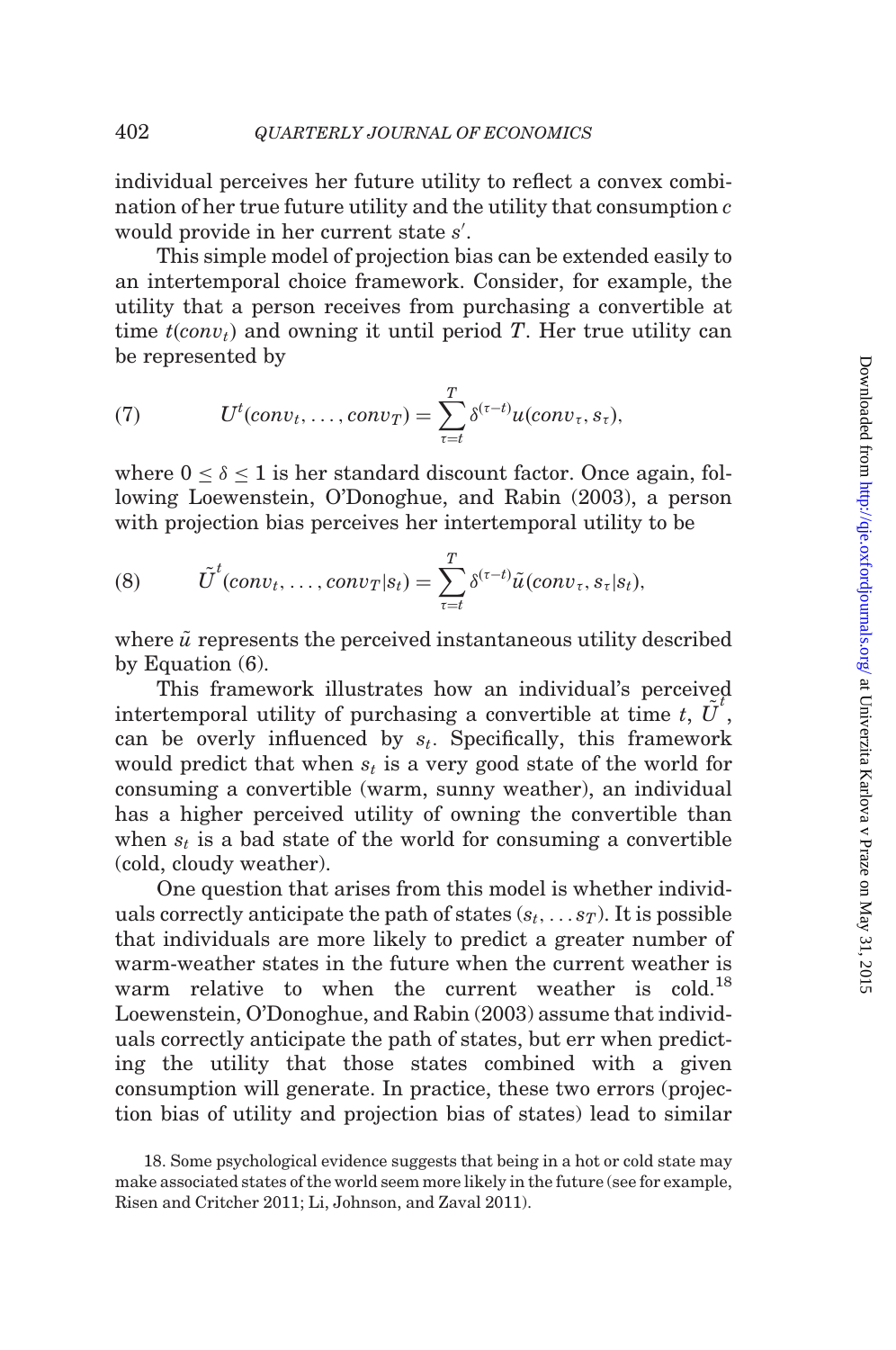incorrect predictions of future utility. Thus, it is difficult to separate these different types of projection bias and our analysis does not attempt to do so. However, the prevalence of weather information that is available to people during the time of our study, including their own experience of local weather patterns, argues against projection bias of states as the underlying mechanism. It is much harder to find information about future utility than it is to find information about the likelihood of future weather states.

Unlike a model of present-biased preferences, which would require that the entire weather-related effect that we estimated be driven by consumers overweighing the value they place on consumption in the first day or two of owning the vehicle, projection bias suggests that consumers mispredict the value they will receive from owning the convertible in every future state of the world when the weather is different from the weather at the time of purchase. Because the bias affects almost all periods rather than just one period, this model can more easily predict effects of the size that we estimate here than can a model of presentbiased preferences. While we cannot conclusively determine that projection bias is the sole contributing factor in the results that we find, our results are consistent with this psychological model of behavior.

[Conlin, O'Donoghue, and Vogelsang \(2007\)](#page-42-0) propose that one can test directly for projection bias by finding evidence of consumers deciding ex post that a decision was a mistake. Specifically, projection bias suggests that people who make a choice in one state of the world may realize the mistake when the state of the world changes. [Conlin, O'Donoghue, and](#page-42-0) [Vogelsang \(2007\)](#page-42-0) test for such mistakes by analyzing whether cold-weather clothing (boots, gloves, etc.) purchased by mail order was more likely to be returned if the purchase was made during very cold weather. In the vehicle market, projection bias mistakes might be identified by seeing vehicles that were purchased on atypical weather days reappear in the market (either as trade-ins or as subsequent used car sales) more quickly than vehicles that were purchased on days when the weather was seasonally typical. The quick return of a vehicle to the market could indicate that the owner was not happy with the purchase he or she made.

Unfortunately, there are at least two reasons that testing for early returns in the vehicle market is much harder than doing so for catalog orders. The first reason is simply a data limitation.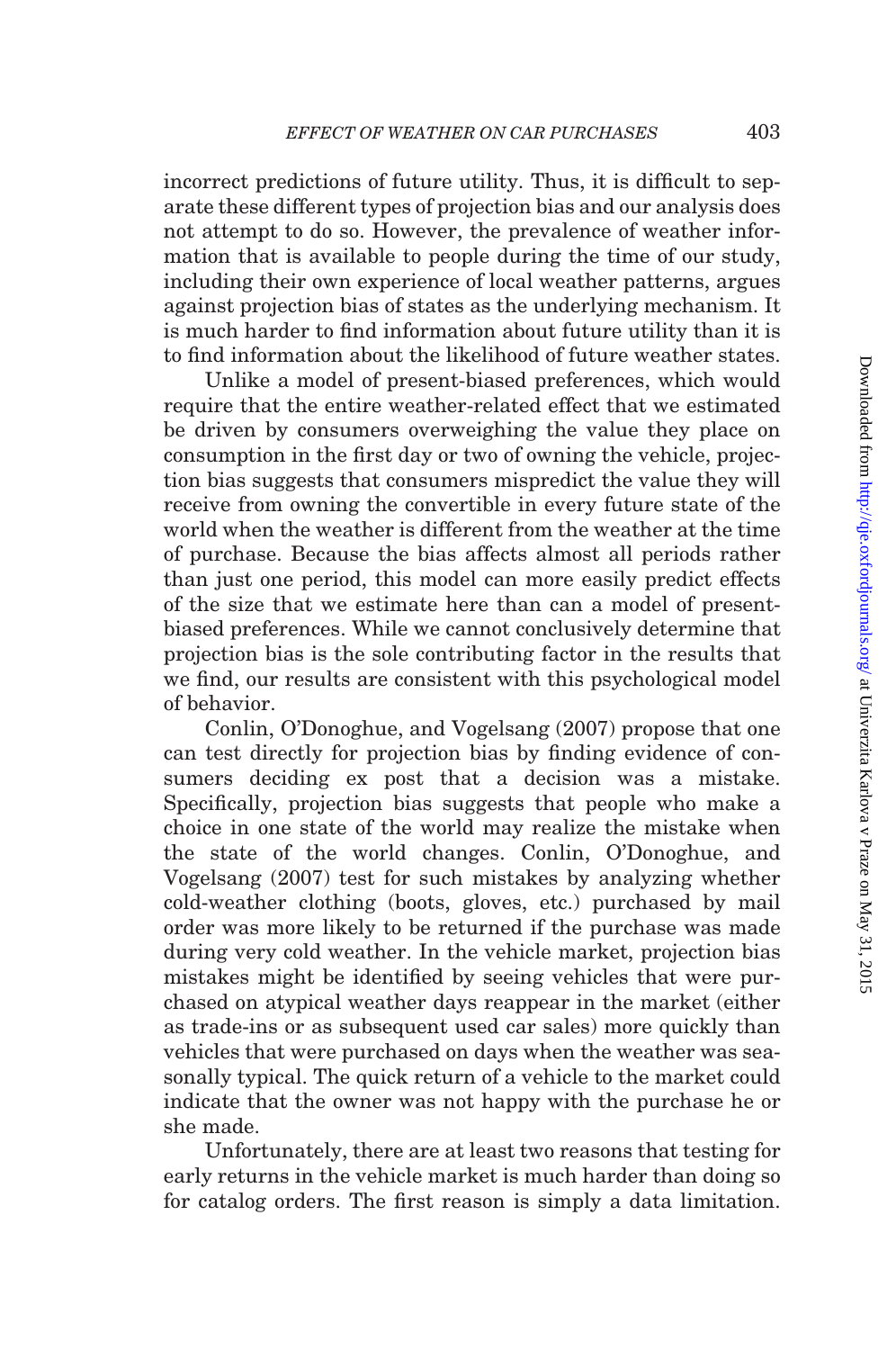Although our data are extensive and represent a 20% sample of all new car dealerships in the United States, we can only identify ''returned'' vehicles that happen to be traded in or sold as a used vehicle at one of the dealerships we observe. Said another way, for any vehicle whose sale we observe at some point, we have roughly a 20% chance of seeing that vehicle's subsequent return or resale if that transaction happens at a dealership, and no chance of seeing it if that transaction happens person to person. Second, and perhaps more important, car dealerships do not offer the kind of ''no-hassle return'' policies that are common for catalog retailers. A mistake that is made when buying winter gloves can be easily fixed with a few minutes and a little postage. However, an individual who realizes that he or she has made a mistake after buying a convertible cannot return it so easily. To switch a convertible for a hardtop will require the individual to sell the convertible (likely at a loss if the vehicle is new because of the rapid initial depreciation of new vehicles) and buy the hardtop (and again undergo the initial depreciation if the replacement vehicle is new). Thus, even if mistakes are being made, the mistakes may not be large enough to merit fixing.

Despite these two concerns, we test for the impact of weather at the time of purchase on how quickly the vehicle reappears in the market. Of the roughly 40 million vehicles that are transacted in our data set, 2.37% of them reappear within one year as a trade-in or subsequent sale, 5.03% within two years, and 7.16% within three years.<sup>19</sup> On average in the United States, owners keep their vehicles for just over five years ([Polk 2010\)](#page-43-0).

Our empirical strategy is to estimate whether convertibles that were purchased when the weather was atypically warm and four-wheel-drive vehicles that were purchased when the weather was atypically cold are more likely to reappear in our data within a short time frame than vehicles purchased under more typical weather conditions. The columns of [Table VI](#page-34-0) report results for regressions in which the outcome variable is an indicator that equals 1 for a given transaction if we observe the transacted vehicle reappear in our data as a trade-in or in another sales transaction within, respectively, one, two, or three years. We control for DMA\*week fixed effects to eliminate seasonal and geographic differences in how quickly vehicles are returned. [Table VI](#page-34-0) shows

19. Unique identification numbers corresponding to individual vehicle identification numbers are used to track vehicles over time.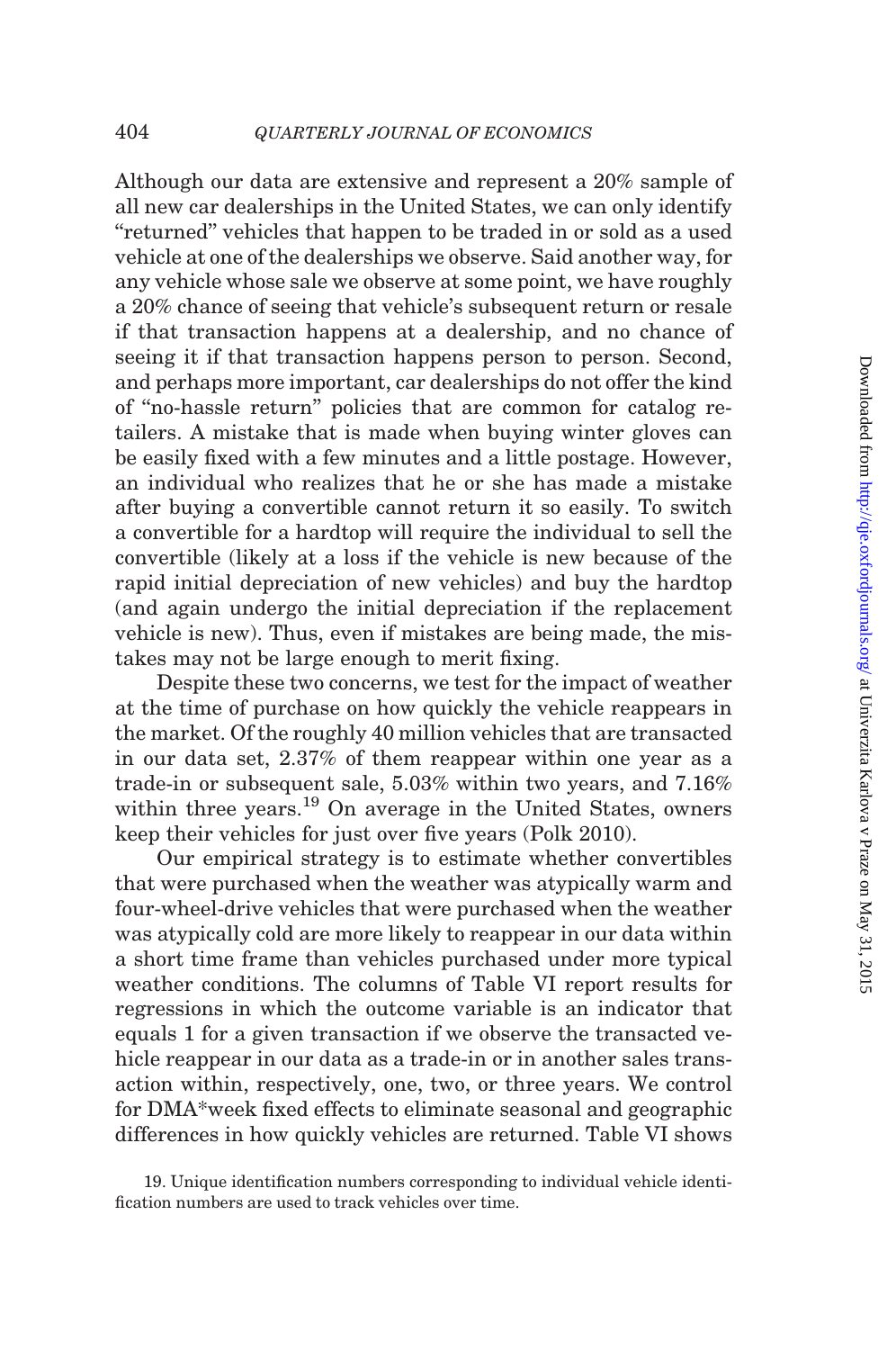<span id="page-34-0"></span>

|                                                   | (2)<br>(3)<br>(1)<br>Dep. var.: dummy variable if<br>returned within 1-3 years |                           |                           |  |
|---------------------------------------------------|--------------------------------------------------------------------------------|---------------------------|---------------------------|--|
|                                                   | 1 year                                                                         | 2 years                   | 3 years                   |  |
| Percent of cars returned in window<br>Convertible | 2.37<br>$1.272**$<br>(.019)                                                    | 5.03<br>2.302**<br>(.030) | 7.16<br>2.905**<br>(.042) |  |
| Convertible interacted with:                      |                                                                                |                           |                           |  |
| Temperature                                       | .006                                                                           | $.017**$                  | .006                      |  |
|                                                   | (.004)                                                                         | (.007)                    | (.009)                    |  |
| Rainfall                                          | .008                                                                           | .002                      | $-.018$                   |  |
|                                                   | (.009)                                                                         | (.015)                    | (.021)                    |  |
| Snowfall                                          | .181                                                                           | $-.041$                   | $-.142$                   |  |
|                                                   | (.131)                                                                         | (.222)                    | (.289)                    |  |
| Slushfall                                         | .063                                                                           | .028                      | $-.116$                   |  |
|                                                   | (.053)                                                                         | (.094)                    | (.131)                    |  |
| Cloud cover                                       | $-.197$                                                                        | $-.036$                   | .332                      |  |
|                                                   | (.138)                                                                         | (.228)                    | (.312)                    |  |
| Four-wheel-drive                                  | $.285***$                                                                      | .929**                    | $1.634**$                 |  |
|                                                   | (.006)                                                                         | (.006)                    | (.014)                    |  |
| Four-wheel-drive interacted with:                 |                                                                                |                           |                           |  |
| Temperature                                       | $-.003*$                                                                       | $-.005*$                  | $-.013**$                 |  |
|                                                   | (.001)                                                                         | (.002)                    | (.003)                    |  |
| Rainfall                                          | $-.005$                                                                        | $-.005$                   | .001                      |  |
|                                                   | (.003)                                                                         | (.006)                    | (.008)                    |  |
| Snowfall                                          | .000                                                                           | .063                      | .004                      |  |
|                                                   | (.035)                                                                         | (.058)                    | (.076)                    |  |
| Slushfall                                         | .002                                                                           | $-.019$                   | $-.048$                   |  |
|                                                   | (.016)                                                                         | (.028)                    | (.038)                    |  |
| Cloud cover                                       | .006                                                                           | $-.109$                   | $-.124$                   |  |
|                                                   | (.047)                                                                         | (.078)                    | (.106)                    |  |
| DMA*week fixed effects                            | X                                                                              | X                         | X                         |  |
| $R$ -squared                                      | 0.004                                                                          | 0.006                     | 0.007                     |  |
| Observations                                      | 35,102,062                                                                     | 29,665,047                | 23,827,418                |  |

| × |
|---|
|---|

EFFECT OF WEATHER ON QUICKLY TRADING IN A VEHICLE

Notes. Coefficient values and standard errors are presented from OLS regressions of a dummy variable for whether the transacted vehicle reappears in our data set (as a trade-in car or as a usedcar sale) within one, two, or three years from the date of purchase on a dummy variable for whether the transacted vehicle was a convertible or a four-wheel-drive and an interaction between these dummies and weather variables at the time of purchase: temperature (°F), rain (inches), snow (liquidized inches), slush (liquidized inches), and cloud cover (fraction of sky covered). Each observation is at the individual vehicle level and DMA\*week fixed effects are included. The data set is also restricted so as to eliminate all truncation (the data eliminate the last 1–3 years of car sales in the sample, respectively). All coefficients and standard errors have been multiplied by 100 for ease of presentation. \* significant at 5%; \*\* significant at 1%.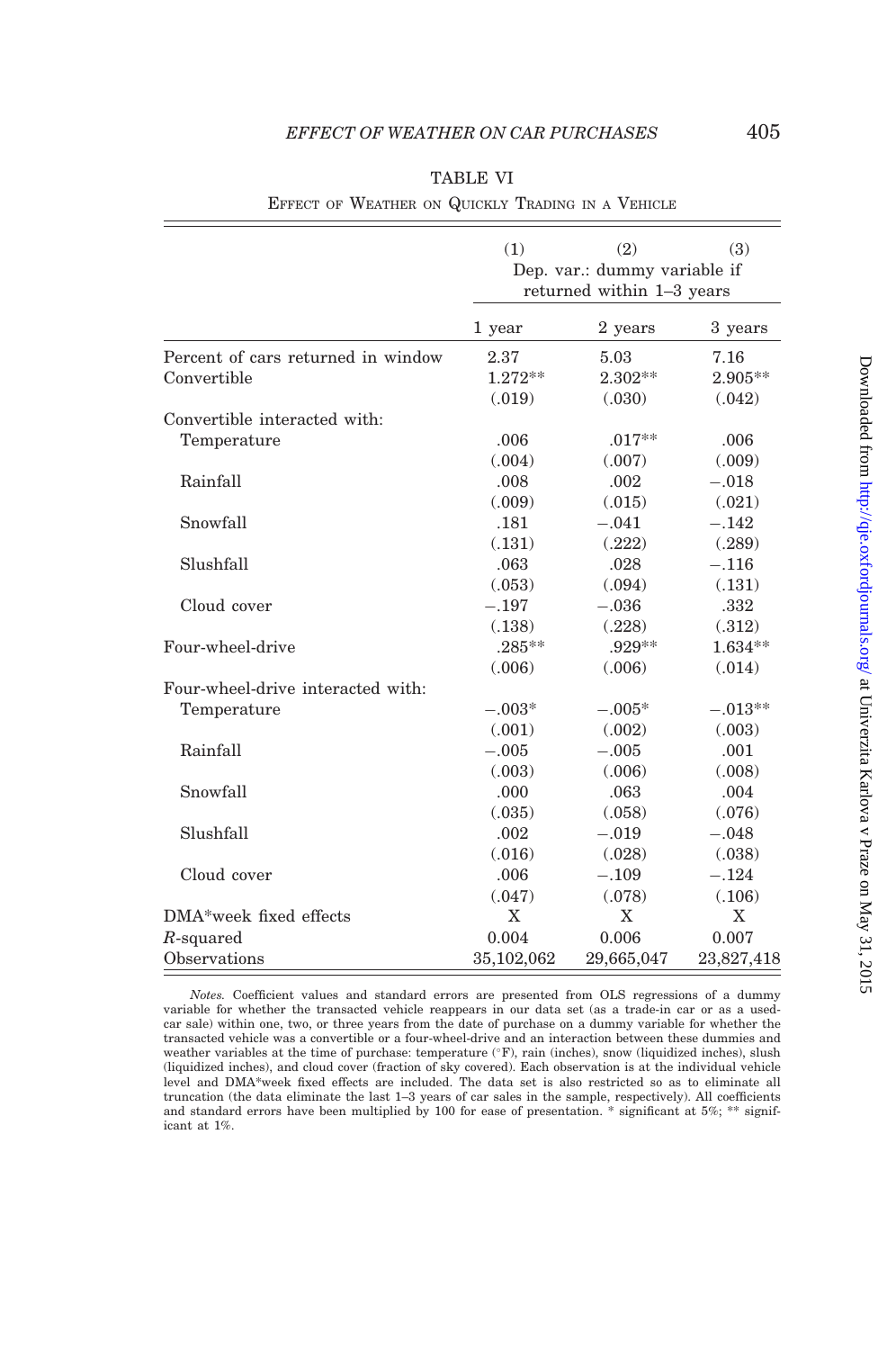that convertibles are overall 1.272 percentage points more likely to be returned within a year than other types of vehicles; fourwheel-drive vehicles are also more likely to be returned (by 0.285 percentage point) than other types of vehicles. The positive signs of the coefficients estimated for the interaction of convertible and temperature variables are consistent with projection bias: convertibles are more likely to be returned quickly when they were purchased on days with atypically warm weather. However, this result is statistically significant only in column (2). The point estimates suggest that when the weather is  $10^{\circ}$ F warmer than average for that DMA and week of the year, convertibles are 0.17 percentage point more likely to be returned within two years than hardtops (a 2.3% change relative to the baseline convertible return rate of 7.332%). The temperature interaction with fourwheel-drive vehicles is more consistently statistically significant, and indicates that a four-wheel-drive vehicle is more likely to be returned within one, two, or three years if it is purchased on an atypically cold day. Overall, our results for the effect of weather on returning vehicles, though clearly suggestive, is less strong than our evidence for the effect on purchasing vehicles. An important constraint we face is that the number of vehicles we see sold and then see reappear within our data is simply not that high. As a consequence, we have limited ability to identify differences in the rates at which vehicles are returned under different circumstances.

# V.B. Salience

The second psychological mechanism that we consider in detail is salience. In a consumer context, salience refers to the idea that a customer's attention may be systematically directed toward certain features of a product and that those features will receive disproportionate weight in purchase decisions. The idea of salience is not new in the psychology literature, but it has been formalized and received renewed attention in the past few years (see, for example, [Bordalo, Gennaioli, and Shleifer 2012, 2013](#page-42-0); [Koszegi and Szeidl 2013](#page-42-0)).<sup>20</sup>

20. There have also been many recent empirical papers that find evidence of salience/attention. See, for example, [Gabaix and Laibson \(2006\), Chetty, Looney,](#page-42-0) [and Kroft \(2009\), Finkelstein \(2009\), Brown, Hossain, and Morgan \(2010\)](#page-42-0), [Malmendier and Lee \(2011\)](#page-42-0), [Lacetera, Pope, and Sydnor \(2012\),](#page-42-0) and [Hastings](#page-42-0) [and Shapiro \(2013\).](#page-42-0)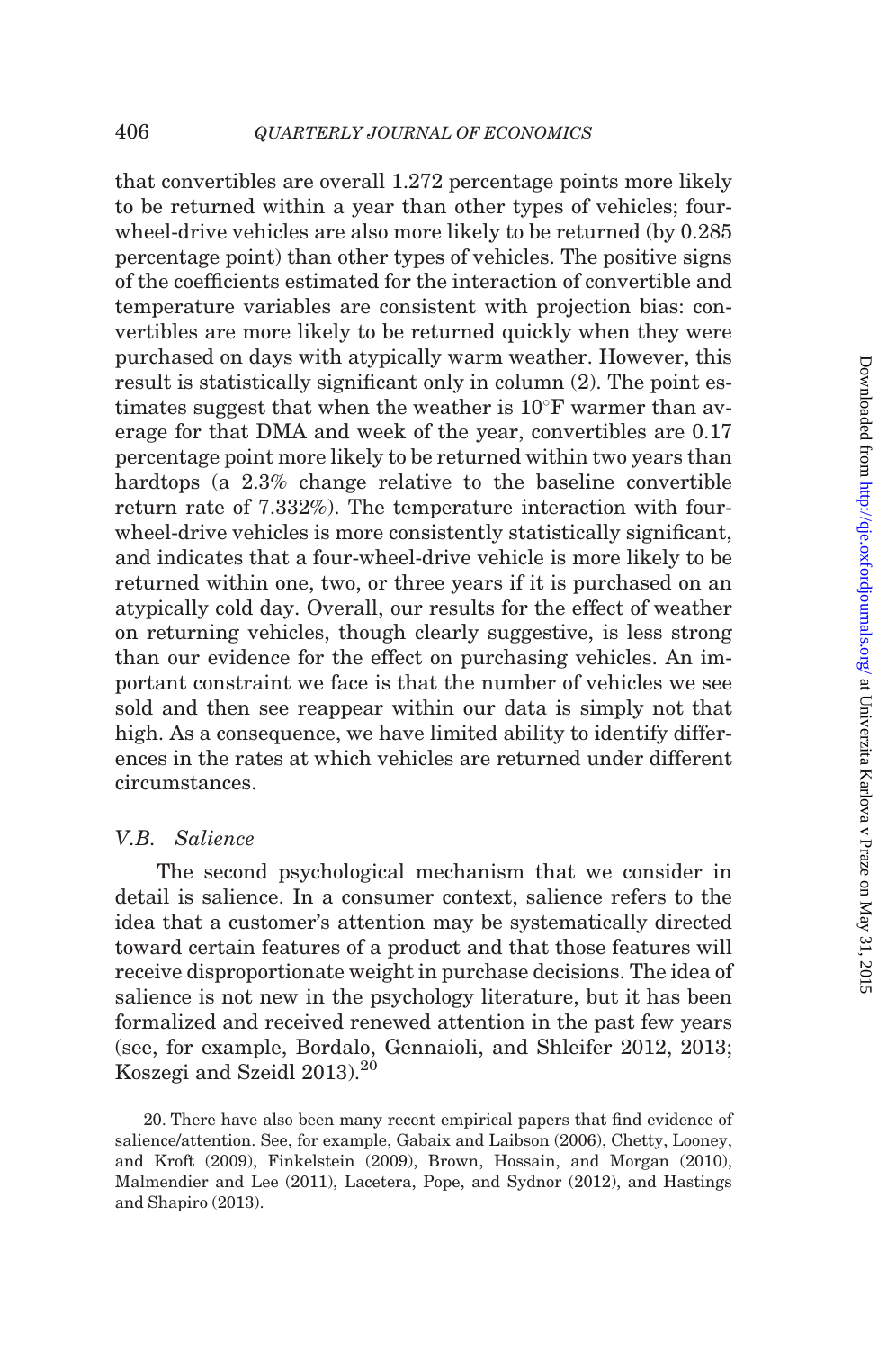To understand how salience could predict the effects that we find, we consider the formalization of salience provided by [Bordalo, Gennaioli, and Shleifer \(2013\).](#page-42-0) Their model predicts that consumers will place greater weight on product attributes that are salient at the time of purchase. The salience of an attribute is determined by how that attribute compares to the attributes of the products in a consumer's ''choice context.'' The choice context includes the products among which a consumer can currently choose, the "choice set."<sup>21</sup> In a dynamic setting, the choice context may also include products that the consumer expects to be available, even if those choices aren't currently available. For example, if prices have recently increased or decreased, products at their past prices could be part of the choice context. A consumer is assumed to have a reference good whose attributes equal the average of the attributes in the choice context. A particular attribute of a good is salient (and will therefore be weighed more heavily) when it differs by more from the reference good than other attributes do. For example, the price of a good will be more salient than the quality of a good if the price is more different from the price of the reference good than the quality is different from the quality of the reference good.

[Hastings and Shapiro \(2013\)](#page-42-0) contain an application of this model. They consider whether salience can explain consumers' choices between gasoline grades that differ both in quality (octane rating) and price. They suppose that past prices inform consumers' price expectations and therefore are part of consumers' choice contexts when considering gasoline choices.<sup>22</sup> Thus, if gasoline prices increase suddenly, the current prices of gasoline will differ substantially from the reference price for gasoline defined by the choice context, which includes the former, lower gasoline prices. This will increase the salience of prices, increasing the utility weight that consumers place on the price attribute relative to the quality attribute of gasoline, and thereby decreasing the premium they are willing to pay for higher octane gas relative to what they were willing to pay when the overall price levels were lower.

21. The choice context could include only a subset of choices actually available if a consumer restricts attention to a ''consideration set'' instead of the full choice set.

22. Hastings and Shapiro use the phrase "evoked set" to refer to a choice context, referring to the set of products that are evoked in a consumer's mind while she is considering a particular purchase decision.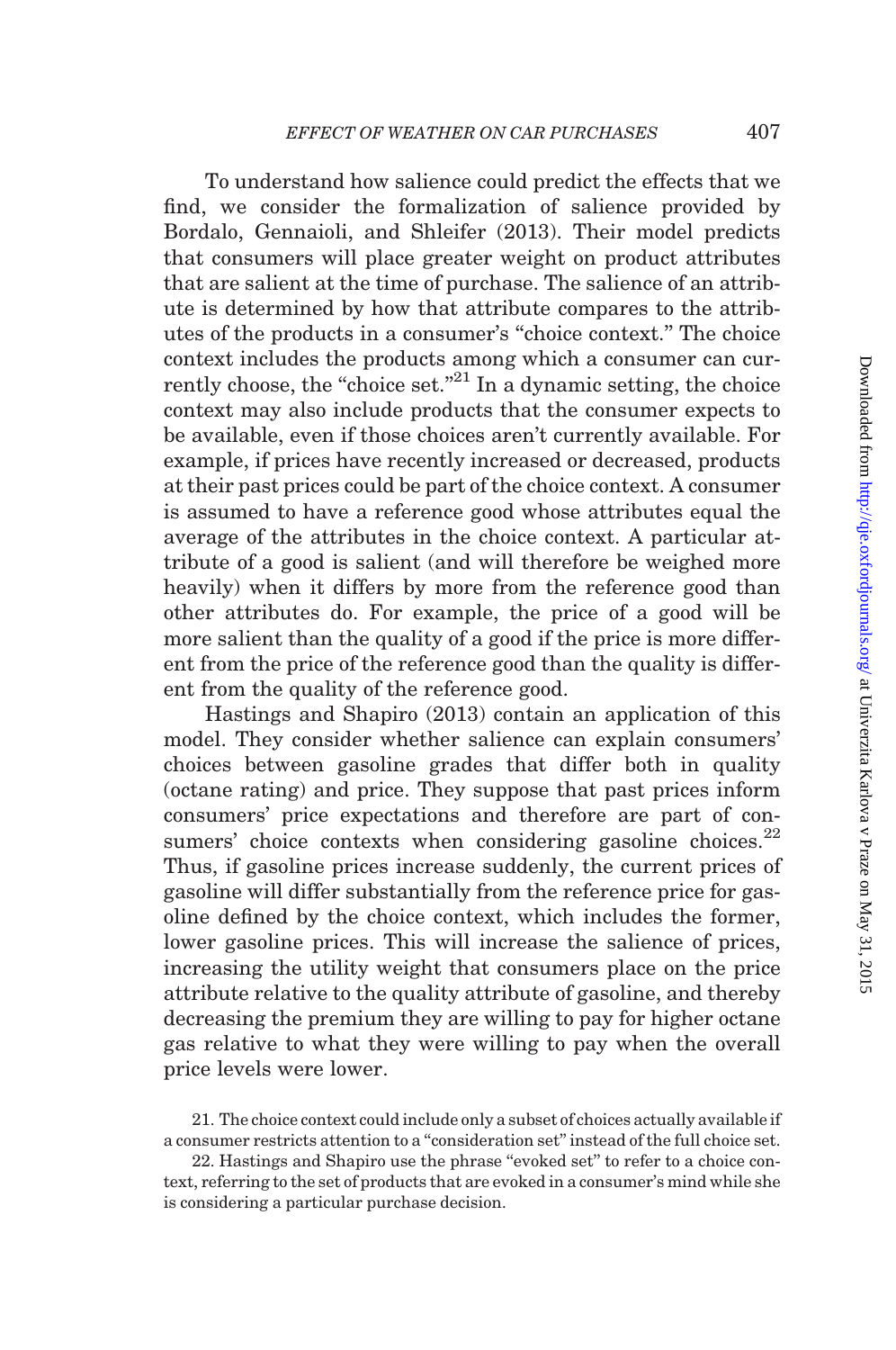In [Hastings and Shapiro \(2013\),](#page-42-0) as in many of the examples described in [Bordalo, Gennaioli, and Shleifer \(2013\),](#page-42-0) the value of the attribute itself varies across contexts and causes the attribute's salience to vary (for example, gasoline prices at different points in time, wine prices at stores versus restaurants, etc.). In our context, a convertible roof does not become ''more convertible'' in some contexts than others. Instead, there is another variable, weather, which varies over time and which can make the roof style of the car become more or less salient at different points in time.

For example, consider a situation in which a consumer is choosing between one of two cars: a high-priced convertible or a low-priced sedan. In a given purchase situation, a consumer may find the price to be the salient feature of the vehicle or may find the roof style to be salient. On a day with especially beautiful weather, having a convertible will seem particularly attractive compared to how it would seem on days with less nice weather. In this sense, the value of the convertible attribute today will be unusual compared to the value of the convertible attribute on ''average'' days, making it the salient feature, and making consumers value it more relative to price than on days with less good weather. $^{23}$ 

### V.C. Distinguishing between salience and projection bias

As a coarse generalization, both salience and projection bias would predict that there should be more convertibles sold on

23. How product attributes are defined is an important part of specifying this model. If one defines the product attribute as "roof style" then both a warm, sunny day (which will make a convertible seem especially delightful to drive) and a cold, wet, blustery day (which will make a convertible seem drafty and unpleasant to drive) should make the roof style more salient, because both weather types will lead to a value of the roof type that is very different from the reference value. If the convertible style of the roof is the generally preferred style, then when weather makes it more salient, consumers should put more weight on roof style and be more willing to buy a convertible whether the increased salience arose from unusually good weather or unusually bad weather. This is inconsistent with our results, and probably inconsistent with most people's intuition. To have salience explain both increased sales of convertibles in good weather and decreased sales of convertibles in bad weather, we could define two product attributes that are associated with roof style: ''enjoyableness'' (an attribute experienced in good weather) and ''draftiness'' (an attribute experienced in bad weather). Good weather would make the enjoyableness attribute more salient (without affecting the salience of draftiness), leading to increased sales of convertibles on good weather days. Bad weather, however, would make the draftiness attribute more salient (without affecting the attribute of enjoyableness), and would lead to decreased sales on bad weather days.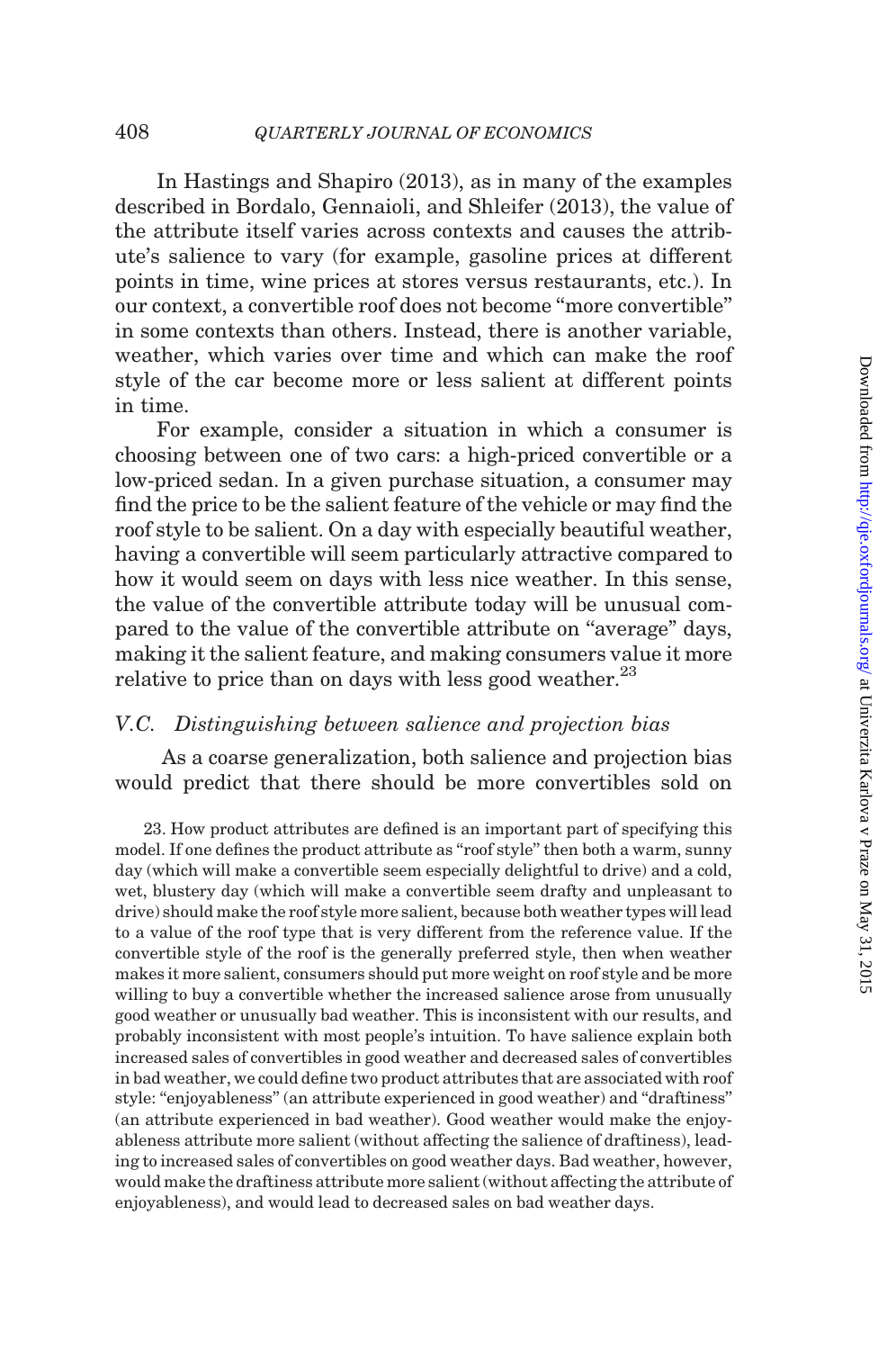sunny days and more four-wheel-drives sold on snowy days. Therefore, one might well ask if there is any way to distinguish whether salience or projection bias is a more likely explanation for the effects we have found. One difference between the mechanisms is that projection bias predicts that people will buy more convertibles when the weather is nice in an absolute sense, and salience predicts that people will buy more convertibles when the weather is unusually nice relative to some benchmark (since it is in comparison to the average that makes an attribute salient). Said another way, projection bias predicts something about the effect of weather ''levels'' and salience predicts something about the effect of weather ''differences'' or ''surprises.''

Whether this distinction enables us to tease apart these two potential mechanisms depends on what kinds of weather ''surprises'' one thinks are relevant for salience. One definition of a weather surprise would be weather that differs from the average weather at that time of year. In other words, consumers are surprised when the weather is different from the expectation they have formed based on their experience of weather in past years. Another definition of a weather surprise would be weather that differs from what the weather has been recently, in the last few days or weeks, for example. In this case, consumers would be surprised when the weather changes from what it has been recently. In terms of the formal model of Bordalo, Gennaioli, and Shleifer, the distinction is whether the reference good is ''driving a convertible in weather that is typical for this time of year'' or whether the reference good is ''driving a convertible in the weather experienced over the last few days or weeks.''

We cannot distinguish between projection bias and salience under the ''surprise relative to expectations'' interpretation. The reason for this has been described already. Summarizing briefly, weather follows a seasonal trend, which means that there is a very plausible discounted utility explanation for a correlation between weather and car sales. Therefore, we would not want to attribute a correlation in the seasonal pattern of weather and car sales to an intertemporal bias. The only empirical effect that we could attribute to a psychological bias (either projection bias or salience) is an effect of *atypical* weather on car sales (since a temporary weather fluctuation shouldn't affect the discounted utility of owning a long-lived durable good). Unfortunately, the correlation of atypical weather with car sales would be predicted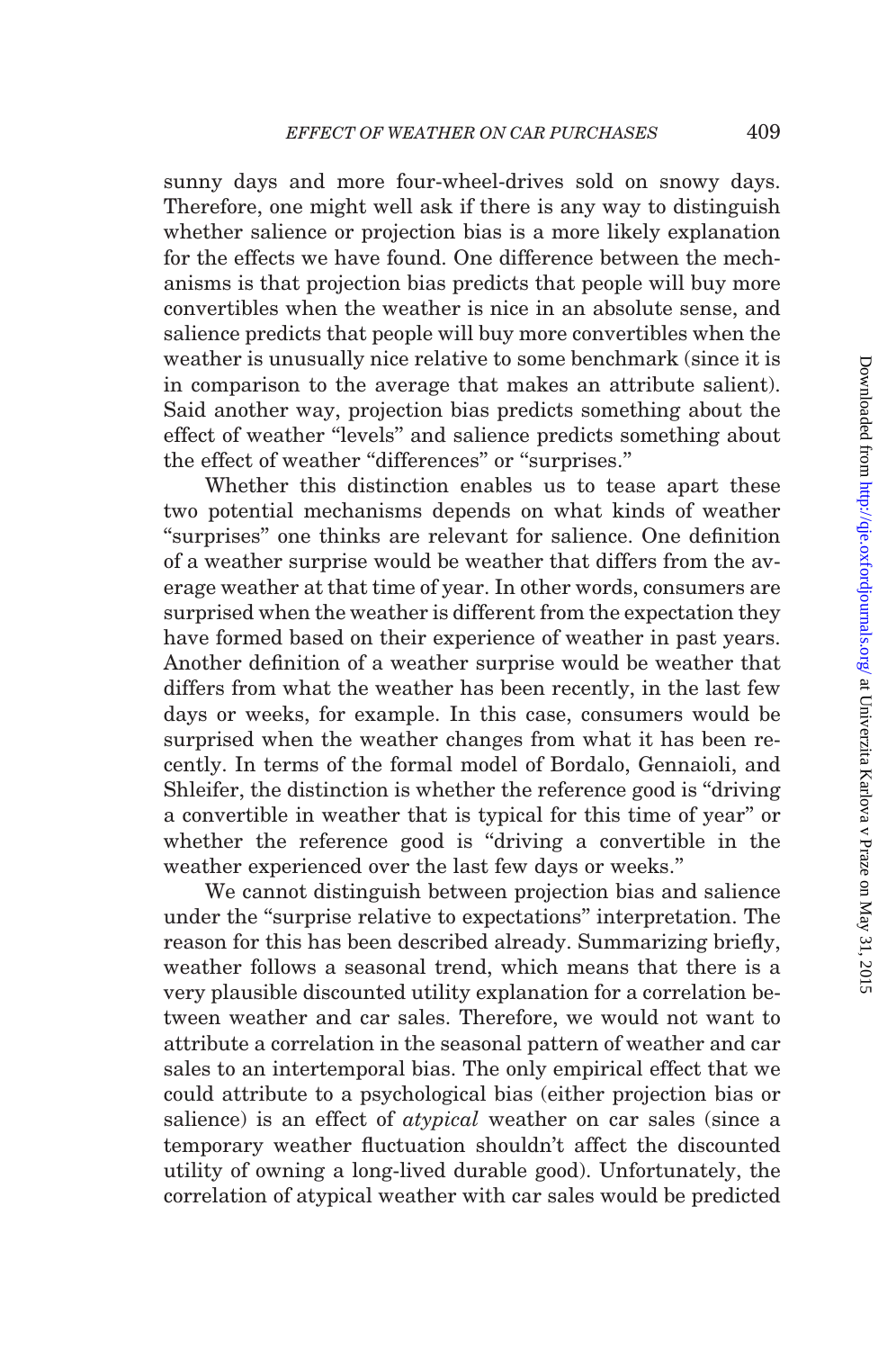by both mechanisms, and therefore doesn't enable us to distinguish between the two.

In contrast, under the ''weather surprise relative to recent'' interpretation of when particular attributes of a car should be salient, we may be able to distinguish between the two mechanisms. In the language of Bordalo, Gennaioli, and Shleifer, suppose that the ''choice set'' part of a consumer's choice context includes both convertibles and nonconvertibles on the day of purchase (with its associated weather) and the ''expectations'' part of the choice context includes the same vehicles in the days leading up to the actual purchase (which might have had different weather states). If this is the case, then the roof style of a car should be particularly salient when the weather on the date of purchase is not only nice but nice relative to the weather in the days leading up to the purchase. For example, if the weather was very cool and cloudy in the week leading up to the purchase, then warm and sunny weather on the day of purchase makes the convertible feature particularly unusual relative to the reference good in the choice context. Projection bias, on the other hand, does not predict that convertible sales would be higher on a good weather day that follows a string of bad weather days than on a good weather day that follows a string of other good weather days.

This prediction was tested in Section IV.A when we provided results from a distributed lag model. $^{24}$  For convertibles, we found that conditional on the weather at the time of purchase, colder weather in the days leading up to the purchase did not lead to increased sales relative to warmer weather in the days leading up to the purchase. Although this finding goes against the prediction the salience model would make if the previous days' weather is what the choice context expectation is based on, it is also possible that buying a car a few days earlier is not in a consumers' choice context (or maybe it is only a small part of the overall choice context that consumers use, making this effect hard to identify).

A prediction that could differ between a model of projection bias and salience is as follows. When the weather is extremely cold (e.g.,  $25^{\circ}$ F), it could be the case that increasing the temperature by a small amount (e.g., to 35°F) would have no impact on the current utility associated with owning and driving a convertible. Thus, a model of projection bias would not predict that a

<sup>24.</sup> This prediction of a model of salience provides the same prediction as intertemporal substitution of car purchases.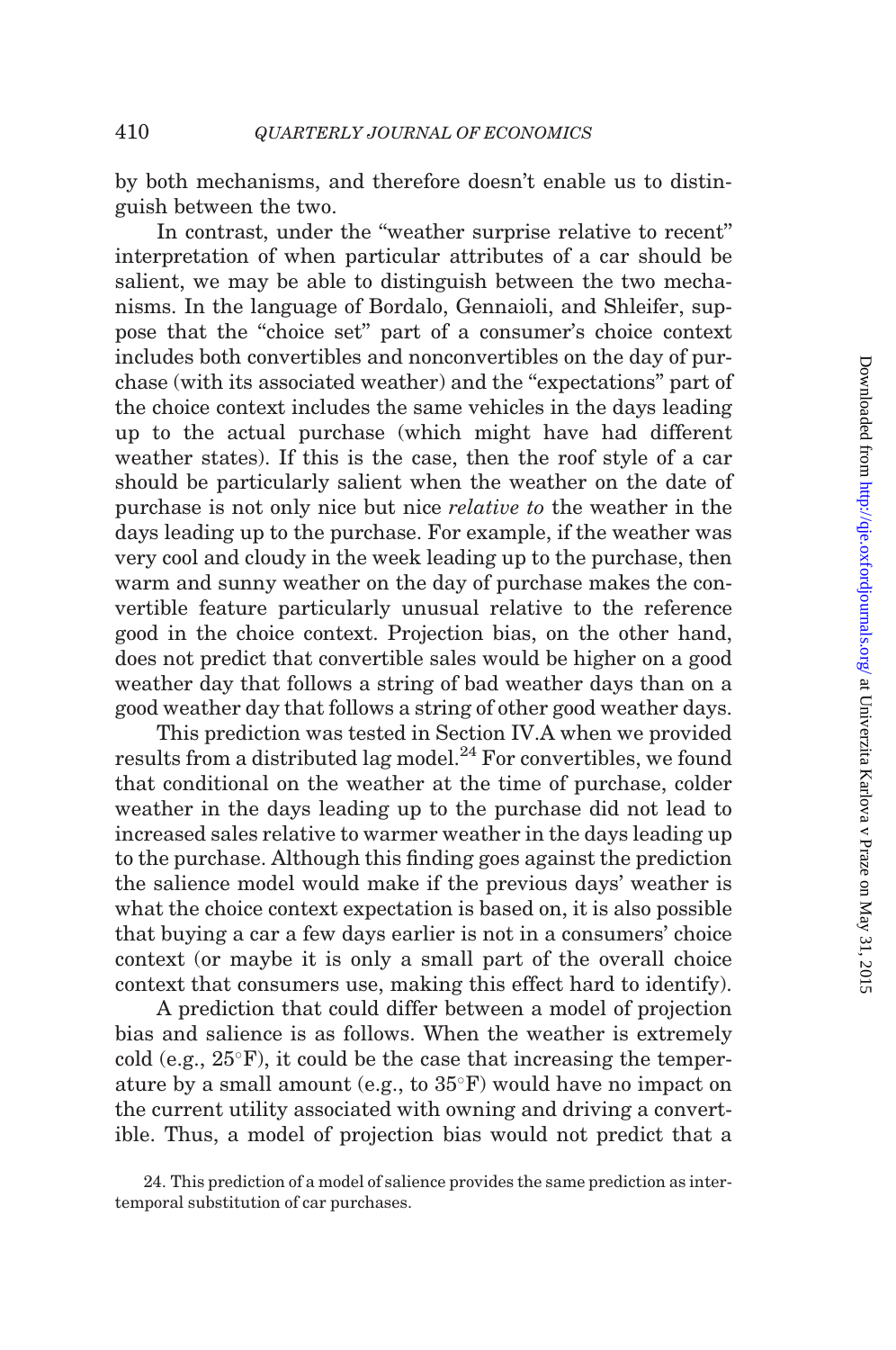movement of temperature from  $25^{\circ}$ F to  $35^{\circ}$ F would have any impact on convertible sales. However, moving from 25°F to 35-F could change the salience placed on a convertible feature when making a car purchase even if current utility doesn't change. A model of salience could therefore result in a higher fraction of convertibles purchased as the temperature increased from  $25^{\circ}$ F to  $35^{\circ}$ F. Based on [Figure I](#page-10-0), we find that car sales are positively correlated with temperature even at very low temperature levels. This finding could be seen as evidence for salience rather than projection bias if one believes that differences in temperatures within the low range of temperatures will not affect the perceived utility of driving a convertible.

Overall, it is very difficult to distinguish between projection bias and salience in this domain; our primary results are consistent with either model.

### VI. Conclusion

Many of the most important decisions that we make in life are those with long-term implications. Our ability to make these decisions well depends in part on our ability to forecast accurately our intertemporal utility. In this article, we have examined purchasing behavior in the car market and found evidence that consumers are affected by projection bias or salience, limiting their ability to make the decision that will maximize their long-term utility. We argue that our results imply that behavioral biases can have important implications for large-stakes markets and that these biases merit additional study and attention.

From a policy perspective, our results suggest that consumers would benefit from laws designed to help them better evaluate their decisions. For example, laws that allow consumers a ''cooling-off period'' for durable goods or goods for which consumers sign extended contracts may provide significant benefits to consumers [\(Lowenstein, O'Donoghue, and Rabin, 2003](#page-42-0)). Such laws could also provide incentives for sellers to help buyers be in a "cool" state before an important transaction or contract is made.<sup>25</sup> The Federal Trade Commission has an explicit ''Cooling-Off Rule'' that applies to situations when ''[you] buy an item in your home

<sup>25.</sup> See [Camerer et al. \(2003\)](#page-42-0) for an extended discussion about cooling-off periods and their potential applications in settings where people make suboptimal choices.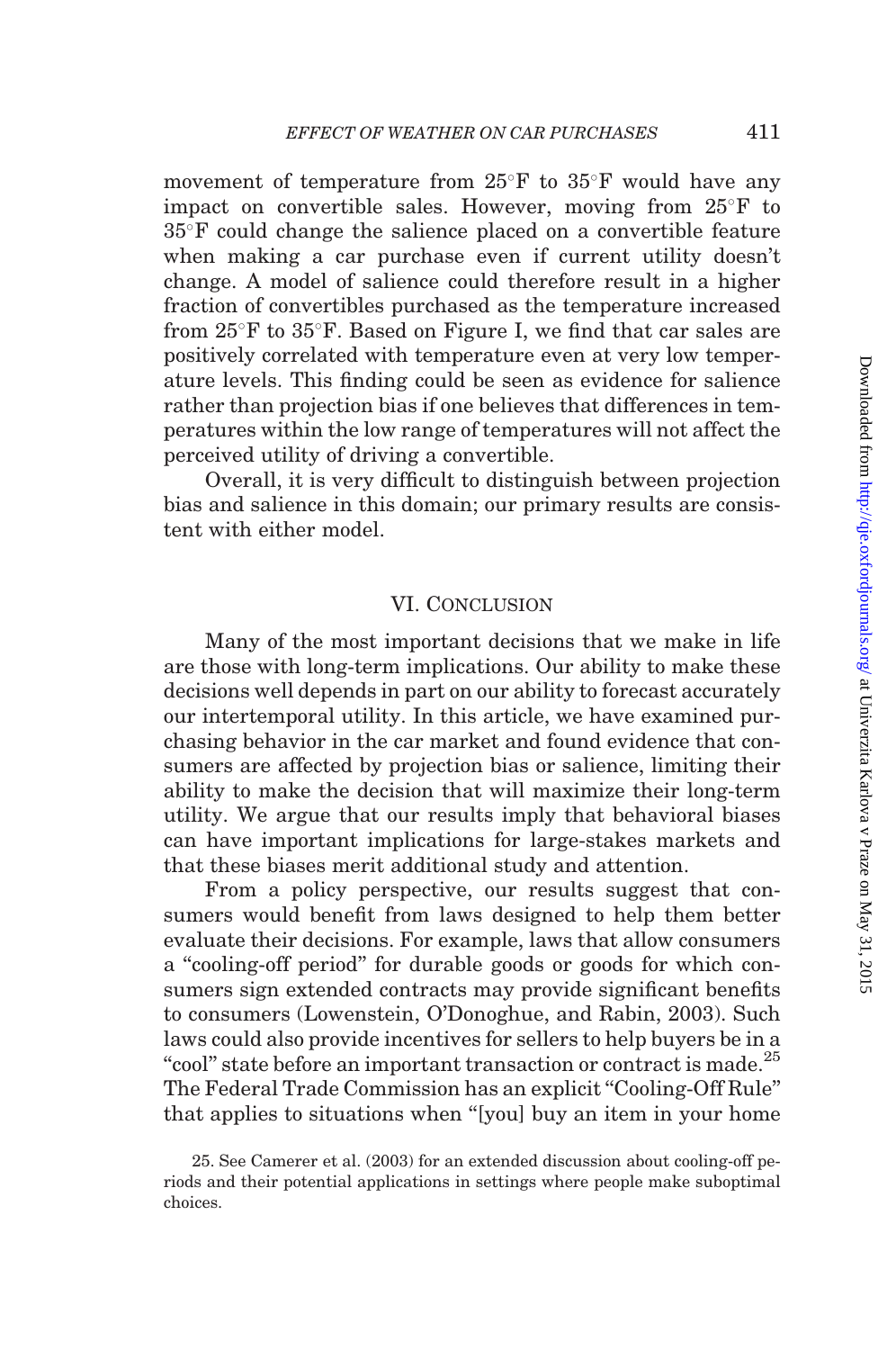or at a location that is not the seller's permanent place of business.''<sup>26</sup> This rule was made specifically to deal with highpressure sale situations such as door-to-door sales. The Federal Trade Commission's Cooling-Off Rule does not apply to automobile sales even though there clearly can be high-pressure sale situations for this important durable good. Although our results suggest that some consumers might benefit from an opportunity to reverse a decision once they have cooled off, applying a coolingoff rule to vehicle purchases would provide other consumers an opportunity to game the system by ''buying'' a new convertible at the beginning of a holiday weekend and returning it after a few days, claiming to have had a change of heart.

Despite showing that intertemporal behavioral biases can impact an important consumer durable good market, there are many questions about the behavioral bias we have documented that are left unanswered and that future research may be able to address. For example, it is unclear how easy it is to ''de-bias'' consumers. It is possible that simply providing consumers with information about how intertemporal choices can be influenced by behavioral biases, or asking them to imagine how they will feel about their purchase in a different state of the world, could lead to improved decision making. Another extension of our research that would be particularly useful would be to study behavioral biases in intertemporal choice in various other important empirical contexts such as the decision of a couple to have a baby, whether to get married, which house to buy, or whether to accept a given job offer. Studying intertemporal choice bias in other important settings such as these may offer additional empirical tests that could shed light on the relative strength and importance of the underlying behavioral mechanisms, such as projection bias and salience, that have been hypothesized in the literature in these different choice contexts.

Northwestern University and NBER University of Chicago and NBER Brigham Young University University of California, Riverside

<sup>26.</sup> More information on the Federal Trade Commission's Cooling-Off Rule can be found oat: [http://www.ftc.gov/bcp/edu/pubs/consumer/products/pro03.shtm.](http://www.ftc.gov/bcp/edu/pubs/consumer/products/pro03.shtm)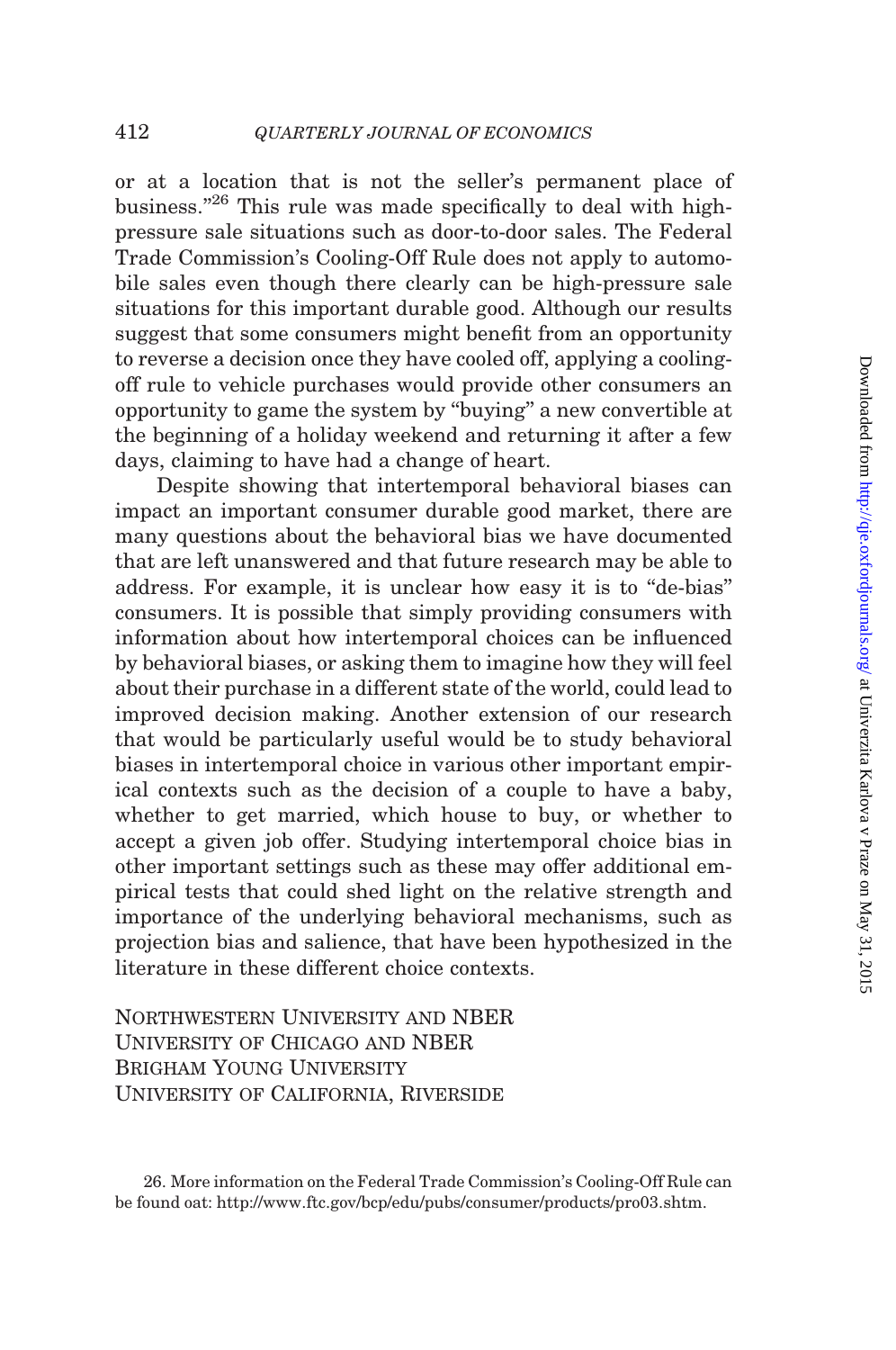#### Supplementary Material

<span id="page-42-0"></span>An [Online Appendix](http://qje.oxfordjournals.org/lookup/suppl/doi:10.1093/qje/qju033/-/DC1) for this article can be found at QJE online (qje.oxfordjournals.org).

#### **REFERENCES**

- Bordalo, Pedro, Nicola Gennaioli, and Andrei Shleifer, ''Salience Theory of Choice under Risk,'' Quarterly Journal of Economics, 127 (2012), 1243–1285.
- "Salience and Consumer Choice," Journal of Political Economy, 121 (2013), 803–843.
- Brown, Jennifer, Tanjim Hossain, and John Morgan, ''Shrouded Attributes and Information Suppression: Evidence from the Field,'' Quaterly Journal of Economics, 125 (2010), 859–876.
- Busse, M., ''When Supply and Demand Just Won't Do: Using the Equilibrium Locus to Think about Comparative Statics,'' (Mimeo, Northwestern University, 2012).
- Busse, M., C. Knittel, and F. Zettelmeyer, "Are Consumers Myopic?: Evidence from New and Used Car Purchases," American Economic Review, 103 (2013), 220–256.
- Busse, M., D. Simester, and F. Zettelmeyer, '' 'The Best Price You'll Ever Get': The 2005 Employee Discount Pricing Promotions in the U.S. Automobile
- Industry," *Marketing Science*, 29 (2010), 268–290.<br>Camerer, C., S. Issacharoff, G. Loewenstein, T. O'Donoghue, and M. Rabin, ''Regulation for Conservatives: Behavioral Economics and the Case for 'Asymmetric Paternalism','' University of Pennsylvania Law Review, 151 (2003), 1211–1254.
- Chetty, Raj, Adam Looney, and Kory Kroft, ''Salience and Taxation: Theory and Evidence,'' American Economic Review, 99 (2009), 1145–1177.
- Conlin, M., T. O'Donoghue, and T. Vogelsang, ''Projection Bias in Catalog Orders,'' American Economic Review, 97 (2007), 1217–1249.
- Deschenes, O., and E. Moretti, "Extreme Weather Events, Mortality, and<br>Migration," *Review of Economics and Statistics*, 91 (2009), 659–681.<br>DellaVigna, S., "Psychology and Economics: Evidence from the Field," Journal of
- Economic Literature, 47 (2009), 315–372.
- Finkelstein, Amy, "E-ZTax: Tax Salience and Tax Rates," Quarterly Journal of Economics, 124 (2009), 969–1010.
- Gabaix, Xavier, and David Laibson, ''Shrouded Attributes, Consumer Myopia, and Information Suppression in Competitive Market," Quarterly Journal of
- Economics, 121 (2006), 505–540. Hastings, J., and J. Shapiro, ''Fungibility and Consumer Choice: Evidence from Commodity Price Shocks," Quarterly Journal of Economics, 128 (2013), 1449–1498.
- Jacob, B., L. Lefgren, and E. Moretti, ''The Dynamics of Criminal Behavior: Evidence from Weather Shocks,'' Journal of Human Resources, 42 (2007), 489–527.
- Koszegi, Botond, and Adam Szeidl, ''A Model of Focusing in Economic Choice,'' Quarterly Journal of Economics, 128 (2013), 53–107.
- Lacetera, Nicola, Devin Pope, and Justin Sydnor, ''Heuristic Thinking and Limited Attention in the Car Market,'' American Economic Review, 102
- (2012), 2206–2236. Laibson, D., ''Golden Eggs and Hyperbolic Discounting,'' Quarterly Journal of
- Economics, 112 (1997), 443–477. Li, Y., E. Johnson, and L. Zaval, ''Local Warming: Daily Temperature Change Influences Belief in Global Warming,'' Psychological Science, 22 (2011), 454–459.
- Loewenstein, G., T. O'Donoghue, and M. Rabin, "Projection Bias in Predicting<br>Future Utility," Quarterly Journal of Economics, 118 (2003), 1209–1248.
- Malmendier, Ulrike, and Young Han Lee, "The Bidder's Curse," American<br>Economic Review, 101 (2011), 749–787.<br>O'Donoghue, T., and M. Rabin, "Doing It Now or Later," American Economic
- Review, 89 (1999), 103–124.